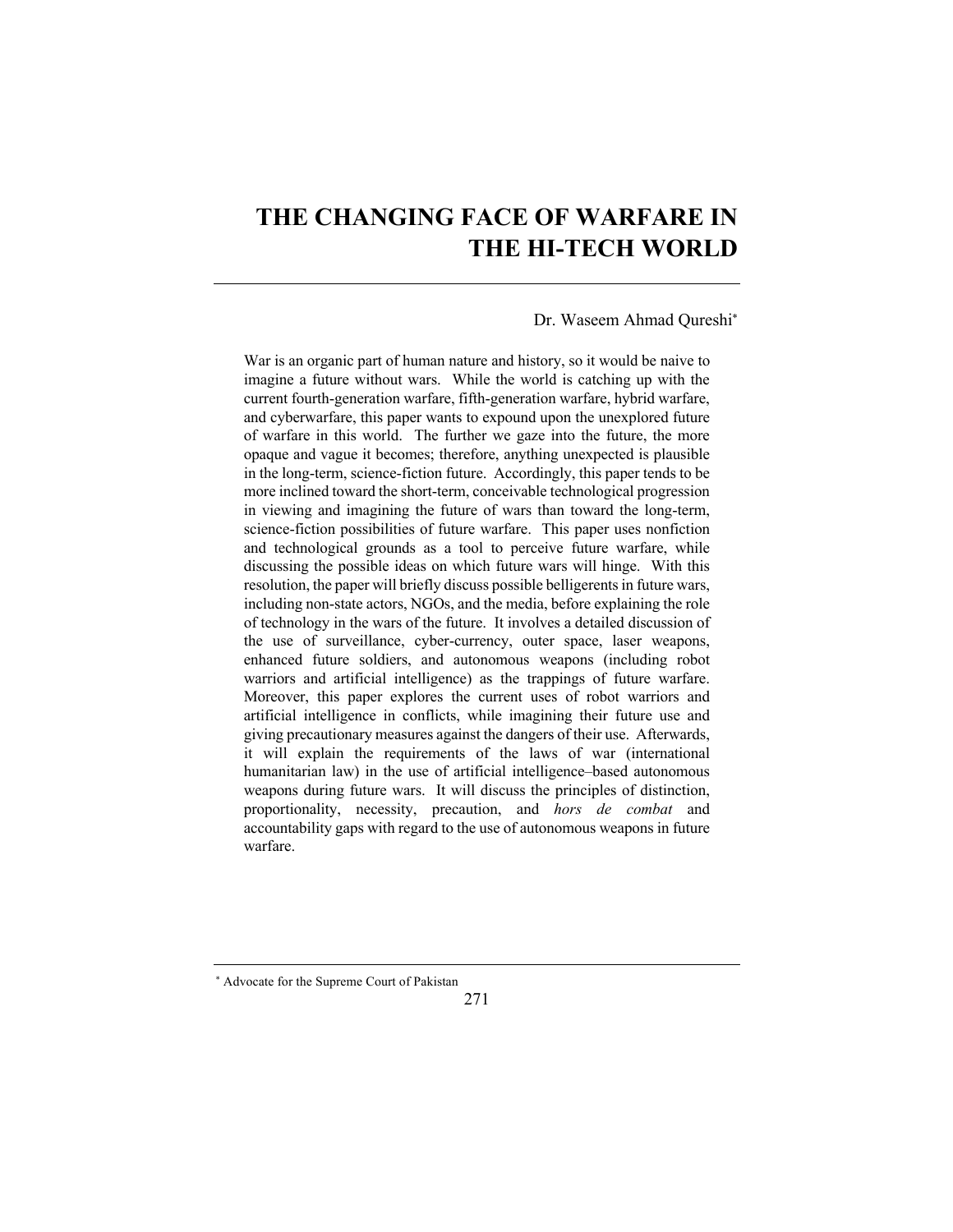# TABLE OF CONTENTS

| I.       |                                               |  |
|----------|-----------------------------------------------|--|
|          |                                               |  |
|          |                                               |  |
|          |                                               |  |
| II.      |                                               |  |
|          |                                               |  |
|          |                                               |  |
|          |                                               |  |
|          |                                               |  |
|          |                                               |  |
| III.     | FUTURE TECHNOLOGICAL ENGAGEMENTS. 283         |  |
|          |                                               |  |
|          |                                               |  |
|          |                                               |  |
|          |                                               |  |
|          | E. Enhanced Future Soldiers288                |  |
| $IV_{-}$ |                                               |  |
|          |                                               |  |
|          | B. Artificial Intelligence (AI) Today290      |  |
|          |                                               |  |
|          | D. Precautionary Measures295                  |  |
| V.       | LAWS OF WAR IN THE USE OF AL296               |  |
|          |                                               |  |
|          |                                               |  |
|          | C. Principle of Necessity (As a Defense). 299 |  |
|          |                                               |  |
|          |                                               |  |
|          |                                               |  |
|          |                                               |  |

# **INTRODUCTION**

War is an organic part of human nature and history, so it would be naive to imagine a future without wars.<sup>1</sup> While the world is catching up with the

<sup>1.</sup> Roland Kiss, *The Future of War, the Wars of the Future*, 145 CENT. J. HUNGARIAN DEFENCE FORCES 30, 30 (2017).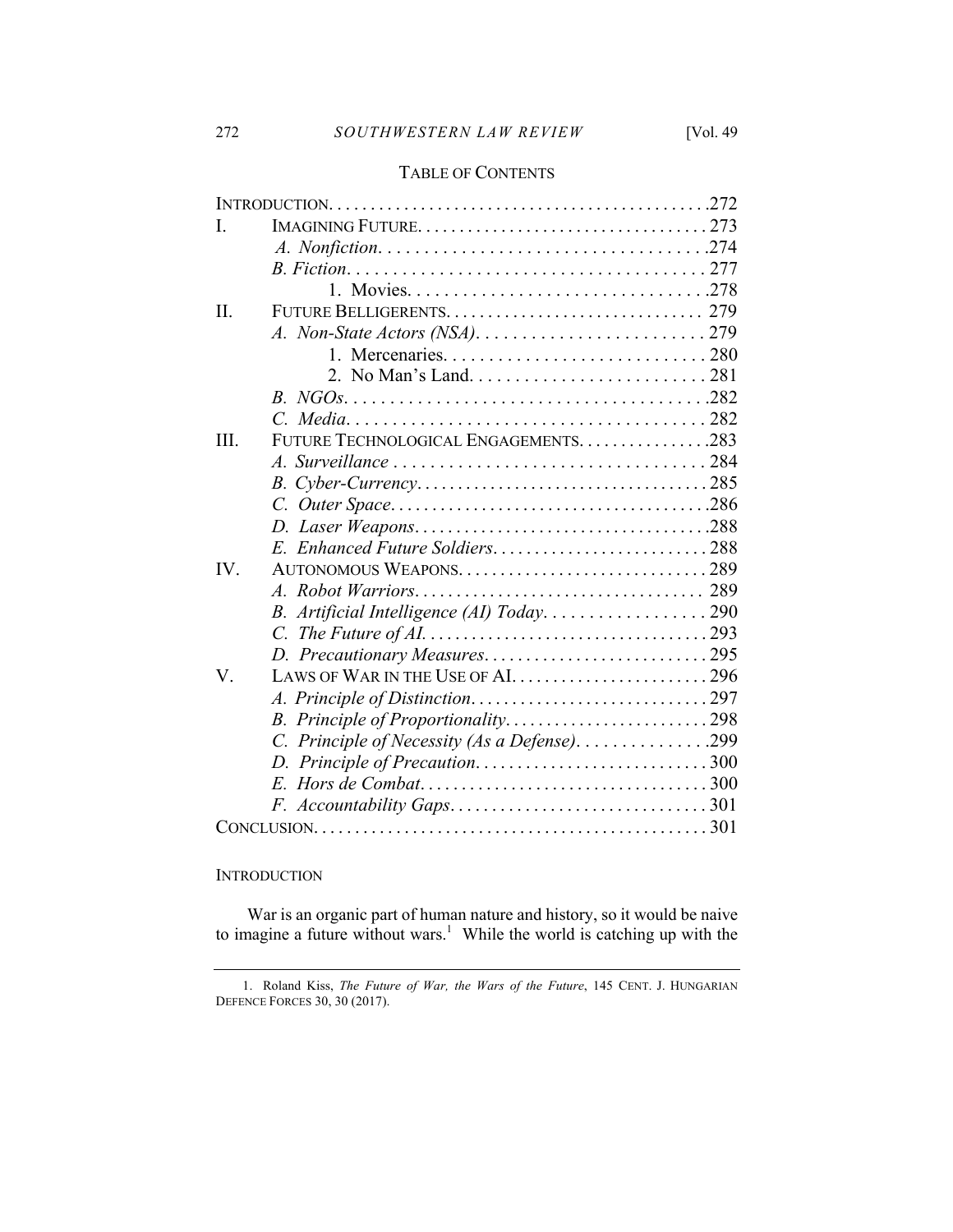current fourth-generation warfare, fifth-generation warfare, hybrid warfare, and cyberwarfare, this paper aims to expound on the unexplored future of warfare in this world. The further we gaze into the future, the more opaque or vague it becomes; therefore, anything unexpected is plausible in the longterm, science-fiction future gaze.<sup>2</sup> So, this paper tends to be more inclined toward the short-term, conceivable technological progression in viewing and imagining the future of wars than toward the long-term, science-fiction possibilities of future warfare. With this resolution, the paper will briefly touch upon the possible belligerents of future wars, before explaining the role of technology in the wars of the future.

For these purposes, this paper is divided into five sections. Section I will examine the nonfictional and fictional predictions about future wars, including the use of nonfiction and technological grounds as tools to perceive future warfare, while discussing the possible ideas on which future wars will hinge. It will then briefly touch upon the fictional imagination of future wars, while referring to science-fiction movies in general. Afterwards, Section II will succinctly touch upon the possible belligerents of future wars, including non-state actors, NGOs, and the media.

Sections III and IV will discuss in detail the role of technology in future wars, including the possible use of surveillance, cyber-currency, outer space, laser weapons, and enhanced future soldiers as the tools of future warfare. Section IV will primarily discuss the use of artificial intelligence and autonomous weapons in future warfare. Section IV will also explore the current use of robot warriors and artificial intelligence, while imagining their future and giving precautionary measures against their dangers of use. Later, Section V will explain the requirements of the laws of war (international humanitarian law) in the use of artificial intelligence–based autonomous weapons during future wars. For this purpose, Section V will discuss the principles of distinction, proportionality, necessity, precaution, *hors de combat*, and accountability gaps with regard to the use of autonomous weapons in the future warfare.

# I. IMAGINING THE FUTURE

"War is an organic part of human [nature and] history," so it would be naive to imagine a future without wars.<sup>3</sup> There are three kinds of future wars. The first is in the near future of the next few decades; the second is the midfuture of the end of this century; and the third is the long-term future of

<sup>2.</sup> CHRISTOPHER COKER, FUTURE WAR 11 (2015) (ebook).

<sup>3</sup>*.* Kiss, *supra* note 1, at 30.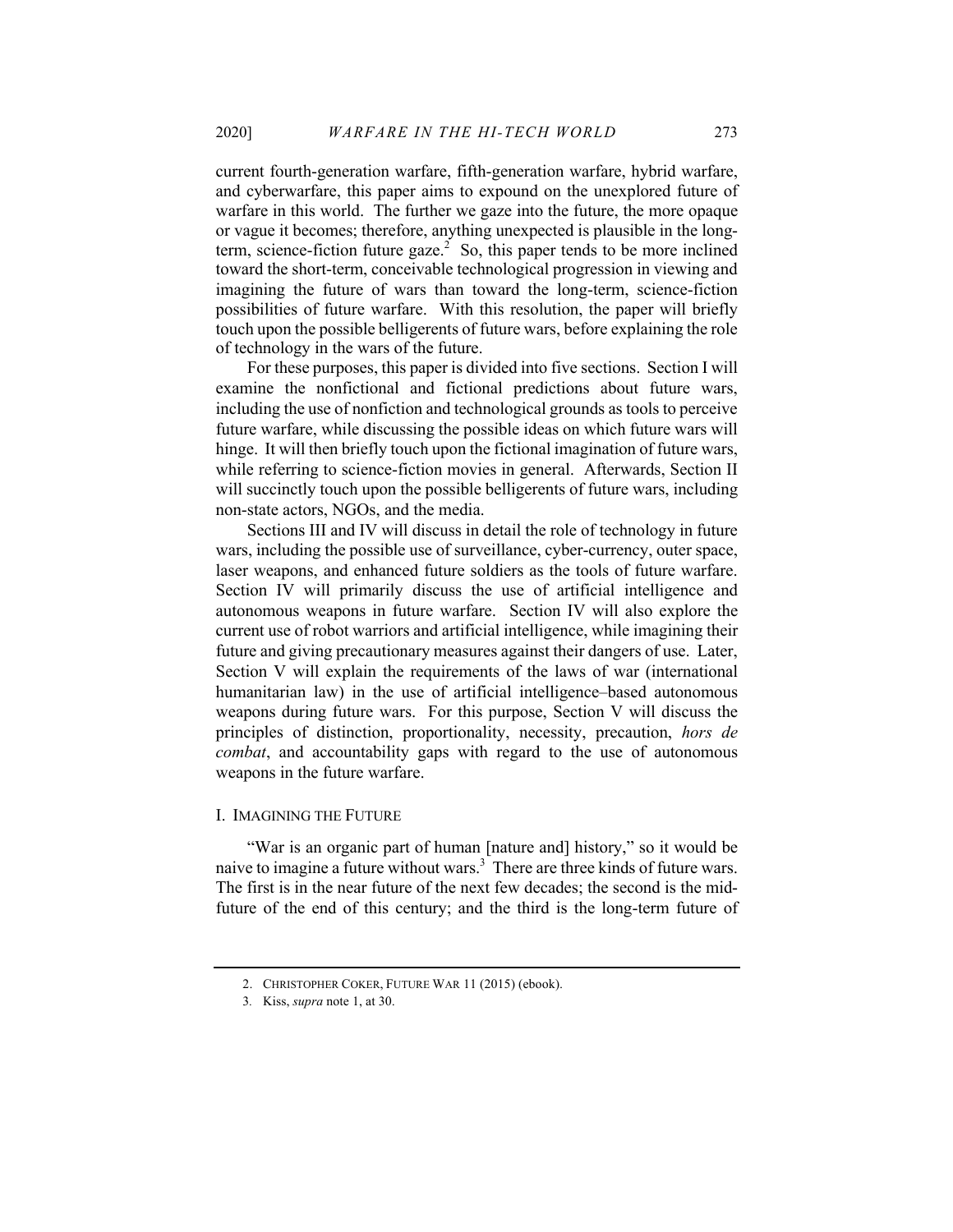centuries after this time. $4$  The further we gaze into the future, the more opaque or vague it becomes; therefore, anything unexpected is plausible in the long-term future gaze.<sup>5</sup> Future gazing can be done via analyzing technological progression, economic and scientific modeling, and sciencefiction imagination.<sup>6</sup> Novelist Julianne Barnes says that fiction futurology is the best way to imagine the future.<sup>7</sup> Therefore, to imagine the future of wars, writers use science fiction to allow them to push the boundaries of time and space, and to capture a picture of what the future of wars would look like.<sup>8</sup> On scientific modeling, author Patrick Tucker says that by 2035, humans will be able to make accurate predictions about the future due to technological advancements in data crunching. $9$  He claims that the technology to predict the future is already here, but it is not being acknowledged yet.<sup>10</sup> It is difficult, but not impossible, to give sound and certain predictions about what the future realities of wars are going to look like. Looking at the present tendencies of our societies provides a more certain and closer peek into our futures, and enables us to draw possibilities in future warfare.<sup>11</sup> That is why this paper tends to be more inclined toward short-term, conceivable progression in the first kind of future wars (over the next three to four decades) in viewing and imagining the future of warfare, rather than toward believing in the long-term, science-fiction possibilities of future warfare.

#### *A. Nonfiction*

Clausewitz defined war as "an act of force to compel our enemy to do our will."<sup>12</sup> Roland Kiss adds that, by "current standards, it would be better to say that war is an act of pure force and/or coercive and disrupting tools to achieve our goals against enemy's will."<sup>13</sup> István believes that in the future, powerful states will continue to force their will onto weaker states, in order

<sup>4</sup>*. See* COKER, *supra* note 2, at 11.

<sup>5</sup>*. Id.*

<sup>6</sup>*. Id.*

<sup>7</sup>*. See* JULIAN BARNES, THROUGH THE WINDOW 13 (2012); COKER, *supra* note 2, at 11.

<sup>8</sup>*. See* COKER, *supra* note 2, at 6.

<sup>9.</sup> PATRICK TUCKER, THE NAKED FUTURE: WHAT HAPPENS IN THE WORLD THAT ANTICIPATES YOUR EVERY MOVE, at xiii (2014).

<sup>10</sup>*. Id.* at xii.

<sup>11.</sup> Kiss, *supra* note 1, at 30.

<sup>12.</sup> CARL VON CLAUSEWITZ, ON WAR 75 (Michael Howard & Peter Paret eds. & trans., Princeton Univ. Press 1989) (1832).

<sup>13.</sup> Kiss, *supra* note 1, at 31.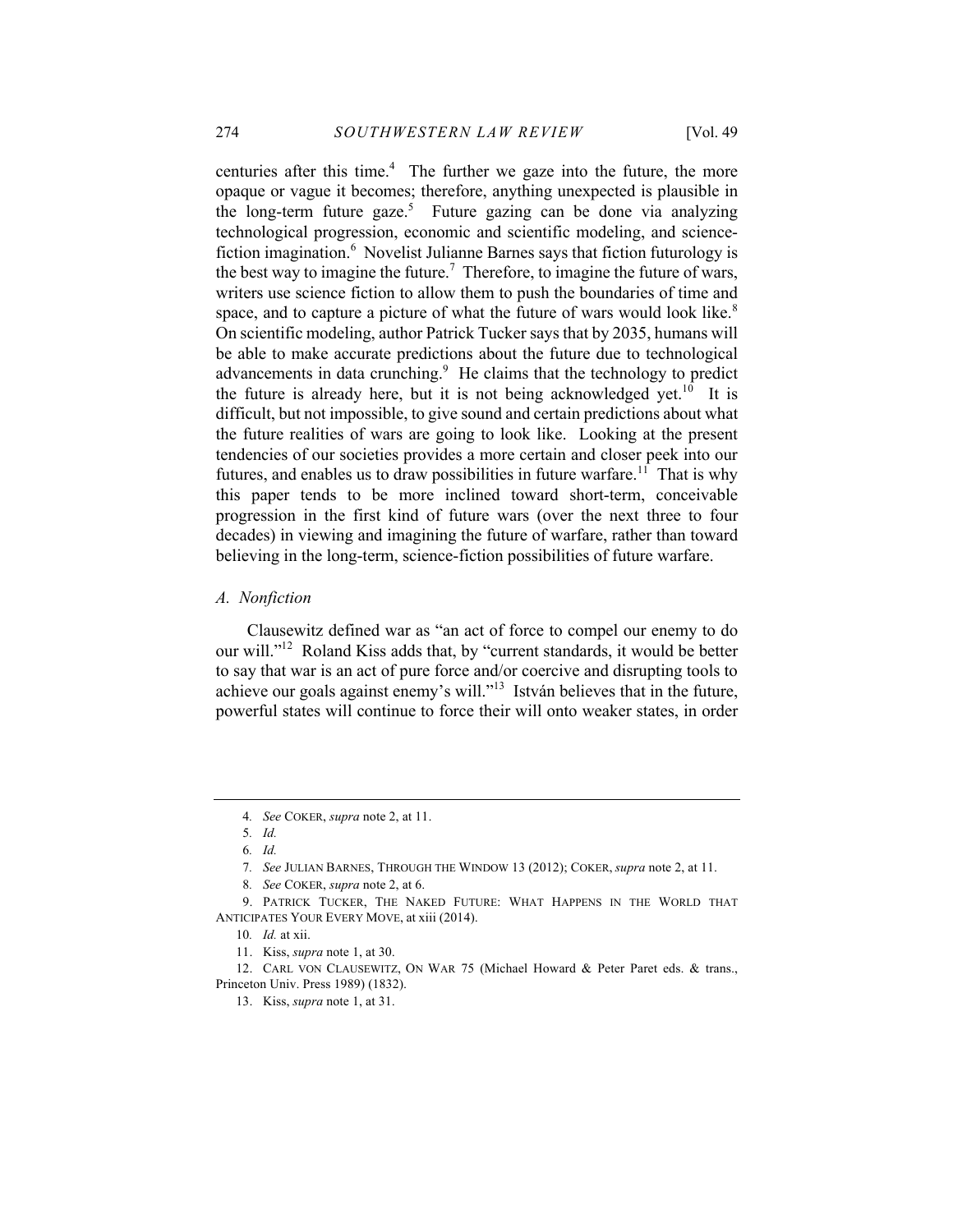to satisfy their interests.<sup>14</sup> From Clausewitz's definition, substantial damage done by hackers, such as paralyzing governments by shutting down cybernetworks, can be referred to as war or cyberwar.<sup>15</sup> Within such wars, the media can also be used as a tool to change regimes, isolate states internationally and disrupt enemies' credibility and reputation by creating propaganda and negative international opinion.<sup>16</sup> Therefore, current tendencies suggest that in future wars to come, cyberspace and media have vital roles to play.

It is not far-fetched to note that the displacement of populations, cybercurrency, cyberspace, and resource competition (such as water conflicts) pose a threat of future warfare.<sup>17</sup> Similarly, current tendencies toward decreasing arable land (food conflicts), decreasing freshwater (water conflicts),  $18$  cyberwars, hybrid warfare, financial and economic warfare, wars over resources, counterinsurgencies, and revolutions/insurgencies are all possibilities for future warfare, alongside wars over culture, ethnicity, and religion.<sup>19</sup> Moreover, economist and social theorist Jacques Attali predicts that future wars will be dominated by hotbeds of revolution and big private corporations and organizations including mafias, mercenaries, terrorists, and non-state actors, rather than by state monopolies.<sup>20</sup> Moreover, Attali adds that terrorist movements will occupy more failing states and will continue to employ extreme violence, intellectuals, and financiers.<sup>21</sup>

In technological themes of future warfare, the current progression—in the fields of the use of Big Data, artificial intelligence, surveillance, robotics, drone technology, and the use of outer space and cyber-currency—lays the groundwork for how the wars of the future will be fought.<sup>22</sup> Future wars will use highly sophisticated weapon systems using information technology, robots, and laser weapons.23 Moreover, "'in a world where geoeconomics

<sup>14.</sup> Gocze István, *The War of Future––The Future of War: The Views of the United States on the Armed Conflicts of the 21st Century and the New Developments of Military Technology of the USA Part 1*, 5 HADMÉRNÖK 219, 221 (2010).

<sup>15</sup>*. See* Kiss, *supra* note 1, at 31.

<sup>16.</sup> Mark Galeotti, *The 'Gerasimov Doctrine' and Russian Non-Linear War*, IN MOSCOW'S SHADOWS (July 6, 2014), https://inmoscowsshadows.wordpress.com/2014/07/06/the-gerasimovdoctrine-and-russian-non-linear-war/; *see also* Kiss, *supra* note 1, at 31.

<sup>17.</sup> Randolph Kent, *The Future of Warfare: Are We Ready?* 97 INT'L REV. RED CROSS 1341, 1352-53 (2015); *see* István, *supra* note 14, at 221.

<sup>18</sup>*. See* István, *supra* note 14, at 221.

<sup>19</sup>*. Id.*

<sup>20.</sup> JACQUES ATTALI, A BRIEF HISTORY OF THE FUTURE 251 (Jeremy Leggatt trans., Arcade Publishing Inc. 2009) (2006).

<sup>21</sup>*. Id.* at 222.

<sup>22</sup>*. See* Kent, *supra* note 17, at 1353.

<sup>23</sup>*. See* István, *supra* note 14.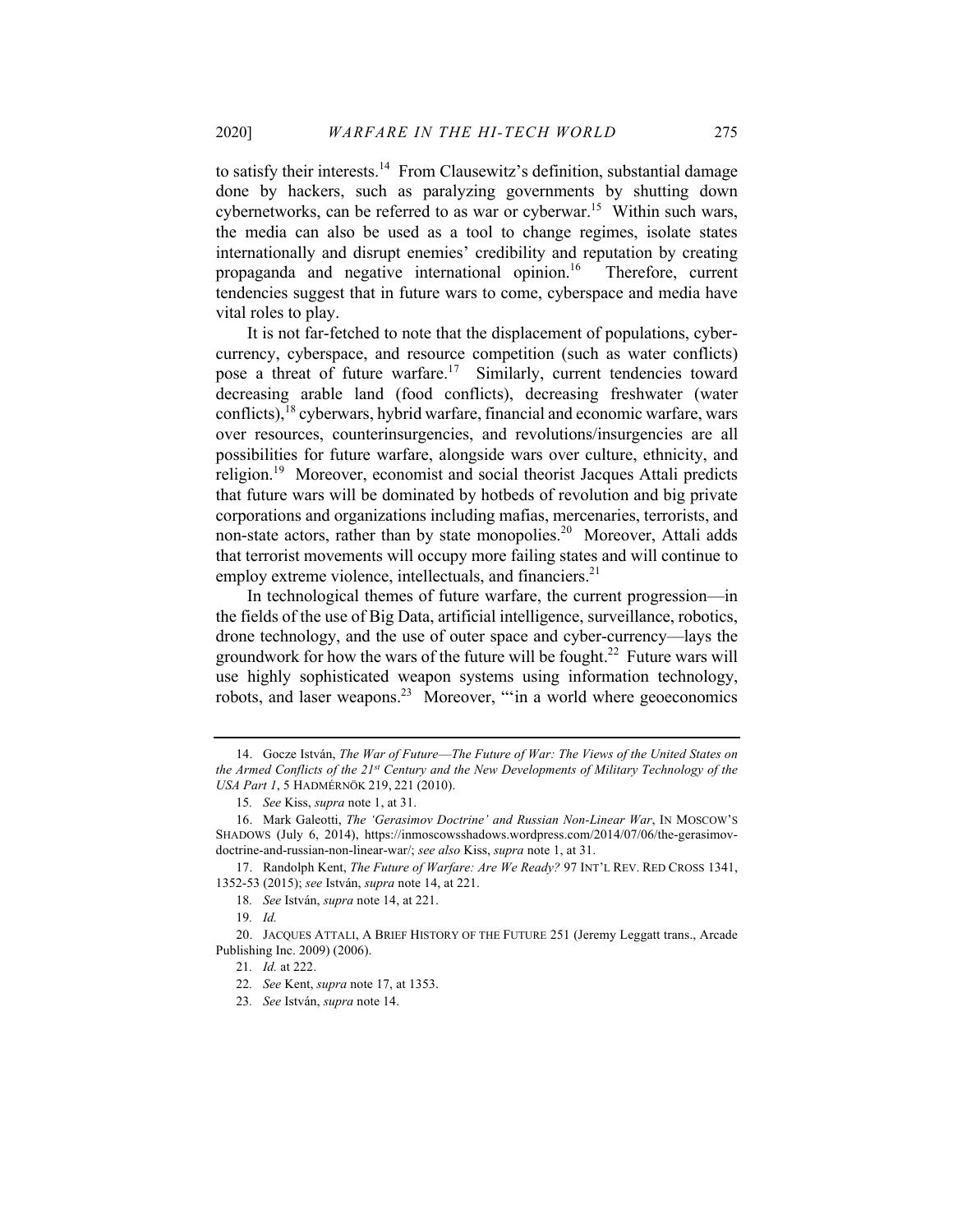are as important as geopolitics and strategy, we need to worry about the spectrum of vulnerability. It is not just military assets that [weaponising] space is a problem for, but our entire societies.<sup>'"24</sup> This is because, in Ludendorff's concept of "total war," all of the resources of a country are involved in warfare for the sole purpose of winning a war.<sup>25</sup> In the near future, private-sector companies will target the resources of an enemy state to disable that state's functionality.<sup>26</sup> Such warfare is also known as "the violence of strangulation," where parties to a conflict try to strangle all of the resources of a targeted state; it is also relatable to "urbicide" or "infrastructural" warfare.<sup>27</sup> Such warfare "widens the traditional field of reflection on political violence towards a 'non-anthropocentric humanism'... that includes the material surroundings of community life and heterogeneity as part of targets of violence."<sup>28</sup>

Similarly, owing to the global surge in population, which is expected to reach more than 9.7 billion people on Earth by 2050, wars over scarce resources are also a possibility in the near future; in particular, future wars may target water as a scarce resource.<sup>29</sup> The present world situation reflects what is going to happen in the near future. The U.N. has foretold that waterbeds shared by countries will become a point of contention in the future, noting that the River Nile is shared among nine different countries.<sup>30</sup> Similarly, there are currently 215 international rivers sharing their waters with other countries, and there are more than 300 international river basins that share water with multiple countries, all of which are possible conflict zones for future water warfare, because shortages in resources will amplify conflicts.<sup>31</sup> Recently, the world has had a peek into the possibility of future water wars in the shape of military standoffs, contestations, and tensions over the construction of dams on shared river basins, such as the issues between India and China over the construction of dams on the Mekong and Brahmaputra Rivers.<sup>32</sup> Similarly, there are issues and rising tensions

32. STEPHEN EDWARDS ET AL., THE WATERS OF THE THIRD POLE: SOURCES OF THREAT, SOURCES OF SURVIVAL 5 (2010), https://www.humanitarianfutures.org/wp-content/uploads/2013

<sup>24.</sup> Sam Jones, *Satellite Wars*, FIN. TIMES (Nov. 20, 2015), https://www.ft.com/content/ 637bf054-8e34-11e5-8be4-3506bf20cc2b.

<sup>25</sup>*. See* Kent, *supra* note 17, at 1357.

<sup>26</sup>*. Id.*

<sup>27</sup>*. Id.*

<sup>28.</sup> Sara Fregonese, *Urbicide: The Politics of Urban Destruction by Martin Coward*, 1 GLOBAL DISCOURSE, no. 2, 2010, at 196 (book review).

<sup>29</sup>*. See* Kent, *supra* note 17, at 1362–63.

<sup>30.</sup> OFFICE FOR THE COORDINATION OF HUMANITARIAN AFFAIRS, U.N., OCCASIONAL POLICY BRIEF NO. 4, WATER SCARCITY AND HUMANITARIAN ACTION: KEY EMERGING TRENDS AND CHALLENGES 8 (2010); *see* Kent, *supra* note 17, at 1363.

<sup>31.</sup> Kent, *supra* note 17, at 1363.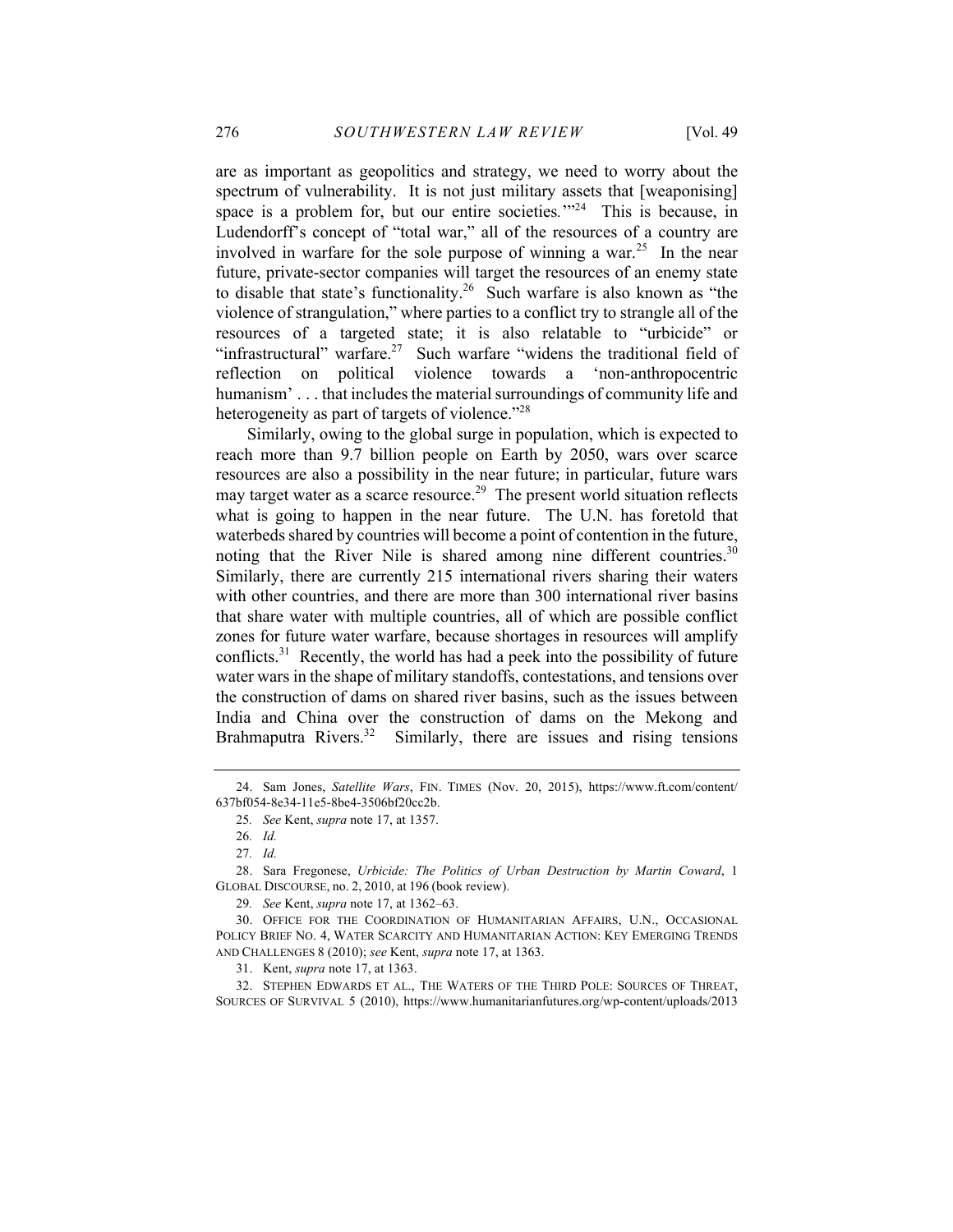between India and Pakistan over India's construction works on the shared Indus River Basin, despite a functional Indus Waters Treaty between India and Pakistan.<sup>33</sup> Yet, a variety of sources are firm in their belief that there will be no imminent water wars between India and China.<sup>34</sup> But in the future, the scarcity of resources is bound to be a prominent feature of wars.<sup>35</sup>

# *B. Fiction*

The fiction of the past has proven cases of expected future and technologies. For instance, the *Star Trek* franchise imagined smartphones, handheld memory sticks, video calls, and voice commands to computers in the 1960s, decades before these were developed.<sup>36</sup> This phenomenon, where sci-fi prediction of technology is created in real life, is referred to as the "Star Trek Effect."<sup>37</sup> Dazzled by the technological advancement in science fiction, younger generations fight too hard to develop the fictional technology in reality, creating a "self-fulfilling prophecy" and making sci-fi writers the shapers of our reality.<sup>38</sup> Moreover, the U.S. Navy's real electro-gun weapon can fire a projectile at a speed far faster than the speed of a missile, destroying the target by its impact rather than by an explosion.<sup>39</sup> This latest development in catapult technology by energy thrust was imagined and patented by a French scientist approximately a century before it was first tested.<sup>40</sup> On the other hand, there are technologies displayed in science fiction where science has progressed little or not at all over the decades. A case in point is the imagination of nanotechnology to be used in future weaponry.<sup>41</sup> For this reason, Gary Stix calls scientific research in nanotechnology a "'sub-genre

<sup>/06/</sup>Waters-of-the-Third-Pole-Sources-of-Threat.pdf; *see* Jon Fasman, *The Mekong: Requiem for a River*, THE ECONOMIST (Feb. 13, 2016), https://www.economist.com/news/essays/21689225-canone-world-s-great-waterways-survive-its-development; *see also* Kent, *supra* note 17, at 1363.

<sup>33.</sup> Waseem Ahmad Qureshi, *Water as a Human Right: A Case Study of the Pakistan-India Water Conflict*, 5 PENN ST. J.L. & INT'L AFF. 374, 378–80 (2017).

<sup>34.</sup> Sudha Ramachandran, *Water Wars: China, India and the Great Dam Rush*, THE DIPLOMAT (Apr. 3, 2015), https://thediplomat.com/2015/04/water-wars-china-india-and-the-greatdam-rush/; *see* Joel Wuthnow, *Water War: This River Could Sink China-India Relations*, NAT'L INTEREST (Apr. 19, 2016), https://nationalinterest.org/feature/water-war-river-could-sink-chinaindia-relations-15829; *see also* Kent, *supra* note 17, at 1363.

<sup>35</sup>*. See* Kent, *supra* note 17, at 1364.

<sup>36</sup>*. See* COKER, *supra* note 2, at 29.

<sup>37</sup>*. Id.*

<sup>38</sup>*. Id.*

<sup>39</sup>*. Id.* at 17.

<sup>40.</sup> Tom Coghlan, *US Unveils a 5,400 MPH Electro Gun*, TIMES (London) (Apr. 10, 2014, 1:01 AM), https://www.thetimes.co.uk/article/us-unveils-a-5400-mph-electro-gun-wsng38ghf26.

<sup>41</sup>*. See* K. ERIC DREXLER, ENGINES OF CREATION: THE COMING ERA OF NANOTECHNOLOGY 173-74 (1990).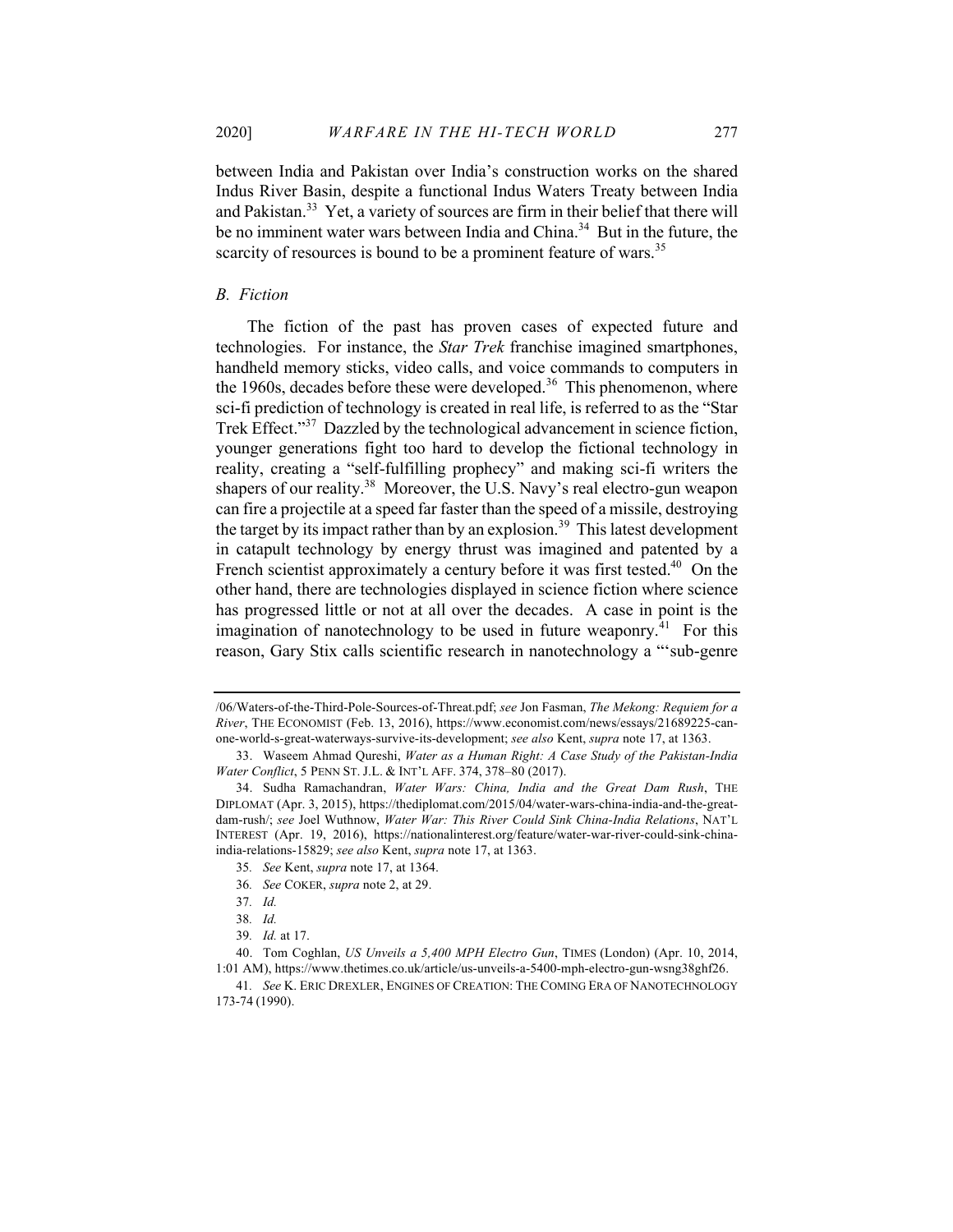of science fiction.'"42 Likewise, Colin Milburn adds that nanotechnology is a field where science fiction and reality combine.<sup>43</sup> The point of contention here is not whether science fiction is a possibility in reality—whether the molecular manipulation of quantum physics is scientifically possible or not—but instead that the writings and research on nanotechnology have been artificially overhyped.<sup>44</sup>

#### 1. Movies

Stephen Grosz writes that the future is not somewhere we will be but somewhere that we have imagined to be, because our thoughts and ideas of the present in the shape of fiction and fantasy mold and shape the very physics, technology, and very reality of the future.<sup>45</sup> Haldeman adds that science fiction is a first draft of the future; therefore, it can be revised or it can be entirely rewritten.<sup>46</sup> Some science-fiction movies depict the future of humanity and wars mainly in a utopian way, where thinkers imagined a cleaner, healthier, and technologically advanced portion of the world. For instance, see movies such as *Things to Come* (1936), *Terminator 2* (1991), *Gattaca* (1997), *The Matrix* (1999), *Equilibrium* (2002), *Minority Report* (2002), *Aeon Flux* (2005), *Wall-E* (2008), *In Time* (2011), *Cloud Atlas* (2012), *Elysium* (2013), *Tomorrowland* (2015), *Alita: Battle Angel* (2019), and the *Star Wars*, *Star Trek*, and *Avengers* movie series. In these utopian movies, even when the world is cleaner and technologically advanced, it is still marred by technologically advanced or planetary wars. It is plagued by technology, where humans are consciously enslaved by robots and AI technology, unable to think or live independently. Or, in some cases, the world is uninhabitable due to pollution and violence. Humanity has created a separate utopian city to live in––a clean and technologically advanced environment, where some of the population is divided into two groups––a group of small, entitled humans in the cleaner cities, and a large group of subjugated, enslaved humans, not worthy of entering into the manmade utopia. And then there are dystopian movies that may predict the future of this world. For instance, see movies such as *Escape from L.A.* (1996), *Mad Max* (1979, 1981, and 2015), and *Waterworld* (1995). These dystopian movies predicted that in a postapocalyptic world, after nuclear or world wars,

<sup>42</sup>*. See* COKER, *supra* note 2, at 18.

<sup>43</sup>*. Id.*; *see* Colin Milburn, *Nanotechnology in the Age of Post-Human Engineering: Science Fiction as Science*, 10 CONFIGURATIONS 261, 263, 268 (2002).

<sup>44</sup>*.* COKER, *supra* note 2, at 18.

<sup>45.</sup> STEPHEN GROSZ, THE EXAMINED LIFE: HOW WE LOSE AND FIND OURSELVES 157 (2013).

<sup>46</sup>*. See* COKER, *supra* note 2, at 20 (noting that Haldeman's work of science fiction, THE FOREVER WAR (1999), is the first draft of future; which certainly needs to be revised or re-written).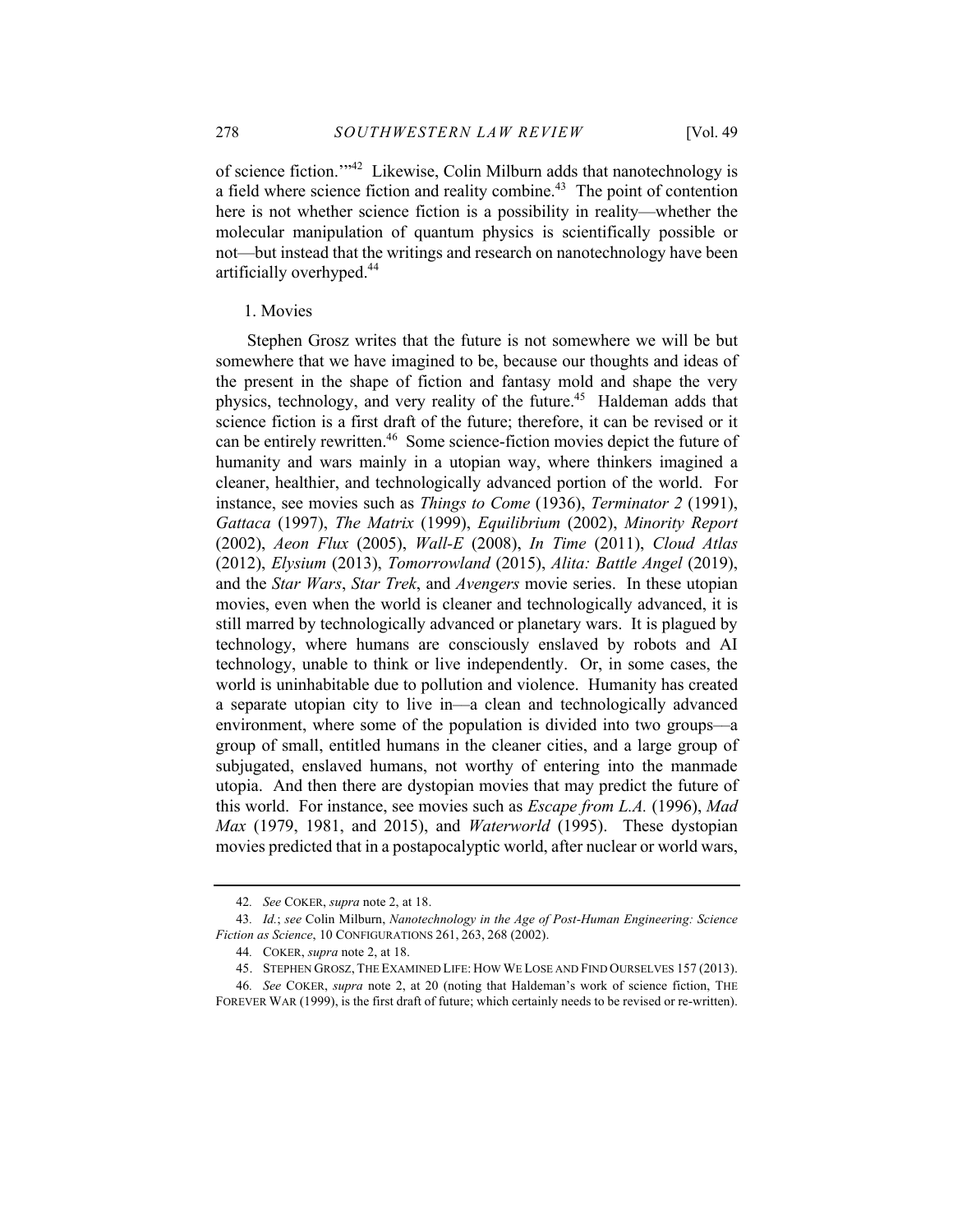humanity will lose all of its technology, population, infrastructure, and everything we know. The civilization of humankind will start again from scratch and it will fight for its very survival. So, it is possible that the "present may persist longer than we think and the future may be more familiar than we expect."<sup>47</sup>

# II. FUTURE BELLIGERENTS

The belligerents of future warfare can be identified by looking at the current tendencies of belligerents. This includes non-state actors (mercenaries, rebels, guerrillas, insurgents, and terrorists), NGOs, the media, companies, $48$  individuals, $49$  criminal organizations (mafias and drug traffickers),<sup>50</sup> and "[f]inancial speculants and businessmen."<sup>51</sup>

#### *A. Non-State Actors (NSAs)*

Attali suggests that future wars will be dominated by nests of revolution and big private corporations and organizations including mafias, mercenaries, terrorists, and non-state actors, rather than by state monopolies.<sup>52</sup> Moreover, Attali adds that terrorist movements will continue to occupy failing states and employ intellectuals and financiers, where daily violence will be so extreme that only army responses instead of policing will be required to pacify the situation.<sup>53</sup> In future wars, guerrillas, insurgents, and partisans will continue to fight domestic governments for political and

(last visited Mar. 3, 2020).

<sup>47</sup>*. See* COKER, *supra* note 2, at 10.

<sup>48.</sup> See STUART REID, ARMIES OF THE EAST INDIA COMPANY 1750–1850, at 3–13 (Martin Windrow ed., 2009) to see the East India Company with armies greater than armies of European countries at that time. See also an example of South African executives employing PMCs to secure diamond mines in Frank Westenfelder, *War for Diamonds: Executive Outcomes in Sierra Leone*, SOLDIERS OF MISFORTUNE: THE HISTORY OF MERCENARIES, http://www.soldiers-ofmisfortune.com/history/eo-sierra-leone.htm

<sup>49</sup>*. See* Jon Grevatt, *The As-Pac Cyber Challenge*, IHS JANE'S DEFENCE WKLY., Feb. 11, 2015, at 26; *see also* Alexander Gamero-Garrido, *Cyber Conflicts in International Relations: Framework and Case Studie*s 9, 19-20, 36, 43 (Mar. 2014) (unpublished manuscript) (MIT – Harvard Univ. Project on Expls. in Cyber Int'l Relations, Working Paper), https://papers.ssrn.com/sol3/papers.cfm?abstract\_id=2427993. To see examples of hackers, see Kiss, *supra* note 1, at 31.

<sup>50.</sup> For example, approximately 60,000 people died in the Mexican drug wars during a sixyear span from 2006 to 2012. Jeremy Bender, *Mexico's Drug War Is Getting Even Worse*, BUS. INSIDER (May 14, 2015, 2:32 PM), https://www.businessinsider.com/mexicos-drug-war-is-takingworse-turn-2015-5.

<sup>51.</sup> Kiss, *supra* note 1, at 37.

<sup>52</sup>*. See* ATTALI, *supra* note 20, at 251.

<sup>53</sup>*. See id.* at 222.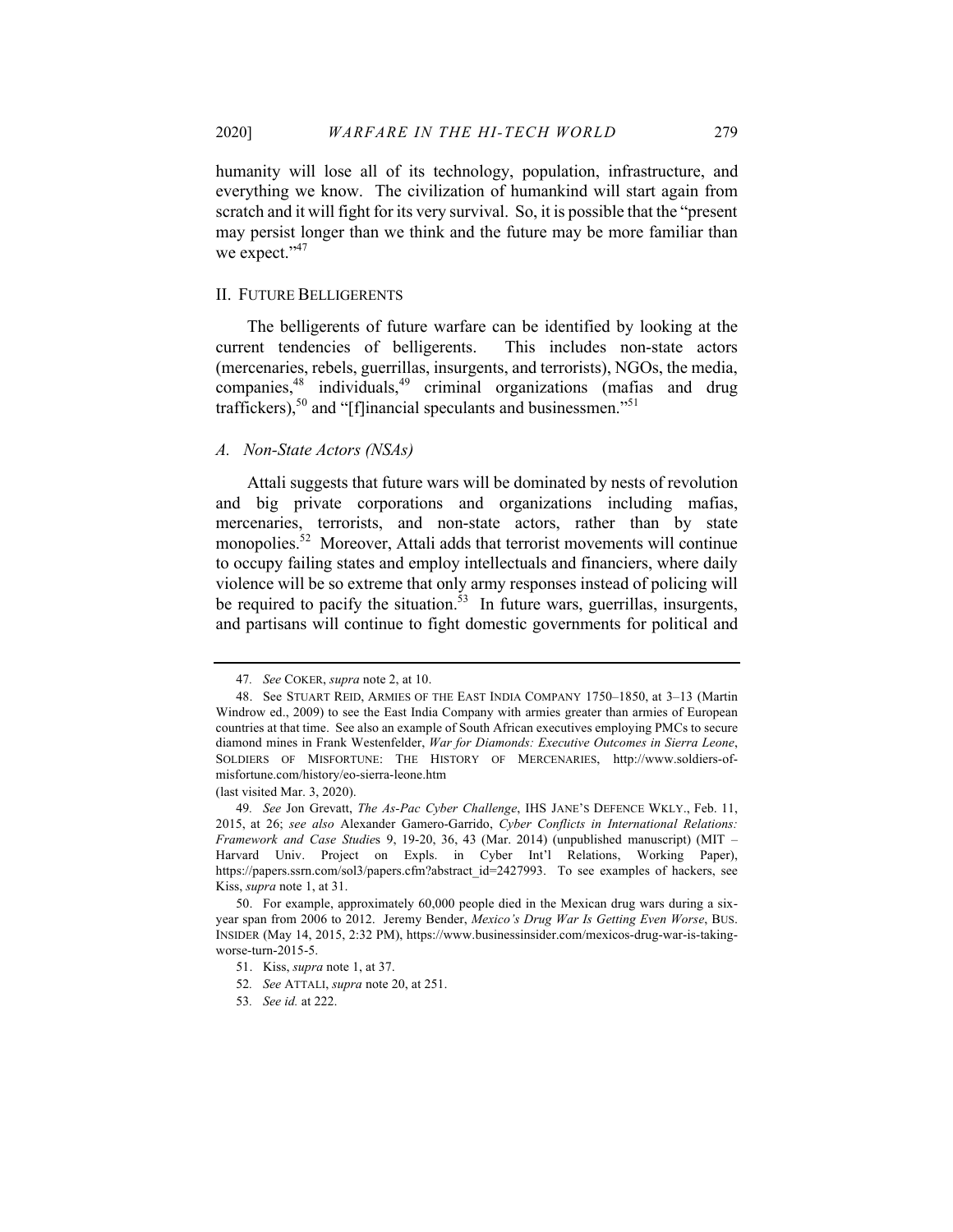social agendas of liberation, occupation, autonomy, and independence, using conventional and unconventional means, asymmetric tactics, violence, protests, and propaganda to fight their cause.<sup>54</sup> Sometimes, it is difficult to differentiate between terrorist groups, rebel groups, mercenaries, and guerrillas.<sup>55</sup> Sometimes, these contractors even collude with terrorists, such as Malhama Tactical did in Syria.<sup>56</sup> In particular, terrorist organizations have irregular goals, and they execute indiscriminate attacks. But they also employ financial branches, political wings, media, humanitarian organizations, and propaganda.57 Therefore, for the purposes of this paper, non-state actors (NSAs) include mercenaries, rebels, guerrillas, insurgents, and terrorists. Currently, non-state actors and terrorist organizations are already occupying several failing states. Therefore, this domination also seems conceivable in the near future too, because the wars of the last two decades were primarily dominated by non-state actors, terrorist organizations, and mercenaries, serving the political and financial interests of other states, and the future of wars continues to move in the same direction without any major obstacles.

1. Mercenaries

Mercenaries/private military companies  $(PMCs)^{58}$  are comprised of nonstate actors, providing private military services and combat operations to anyone who is willing to pay, including governments, multinational companies, warlords, and dictators.<sup>59</sup> The U.S. Department of Defense found that about 224,000 mercenaries in Afghanistan and Iraq worked for CENTCOM in 2010.<sup>60</sup> By 2015, more than 7,000 mercenaries had been killed in Iraq and Afghanistan (the number of mercenary deaths are underreported for business purposes).<sup>61</sup> In 2004, the value of the mercenary

<sup>54</sup>*. See* Kiss, *supra* note 1, at 32.

<sup>55</sup>*. See id.*

<sup>56.</sup> SEAN MCFATE, THE NEW RULES OF WAR: VICTORY IN THE AGE OF DURABLE DISORDER 135 (2019).

<sup>57</sup>*. See* Kiss, *supra* note 1, at 33.

<sup>58.</sup> Protocol Additional to the Geneva Conventions of 12 August 1949, and Relating to the Protection of Victims of International Armed Conflicts (Protocol I) art. 47, June 8, 1977, 1125 U.N.T.S. 25 [hereinafter Protocol I].

<sup>59.</sup> P.W. Singer, *Outsourcing War*, 84 FOREIGN AFFAIRS 119, 120, 124 (Mar./Apr. 2005).

<sup>60.</sup> "Contractor Support of U.S. Operations in the USCENTCOM Area of Responsibility, Iraq and Afghanistan." Kiss, *supra* note 1, at 33.

<sup>61.</sup> Anila Daulatzai et al., *US & Allied Killed and Wounded*, BROWN UNIV.: WATSON INST. INT'L & PUB. AFFAIRS | COSTS OF WAR, https://watson.brown.edu/costsofwar/costs/human/ military (last updated Jan. 2020); *see* Kiss, *supra* note 1, at 33.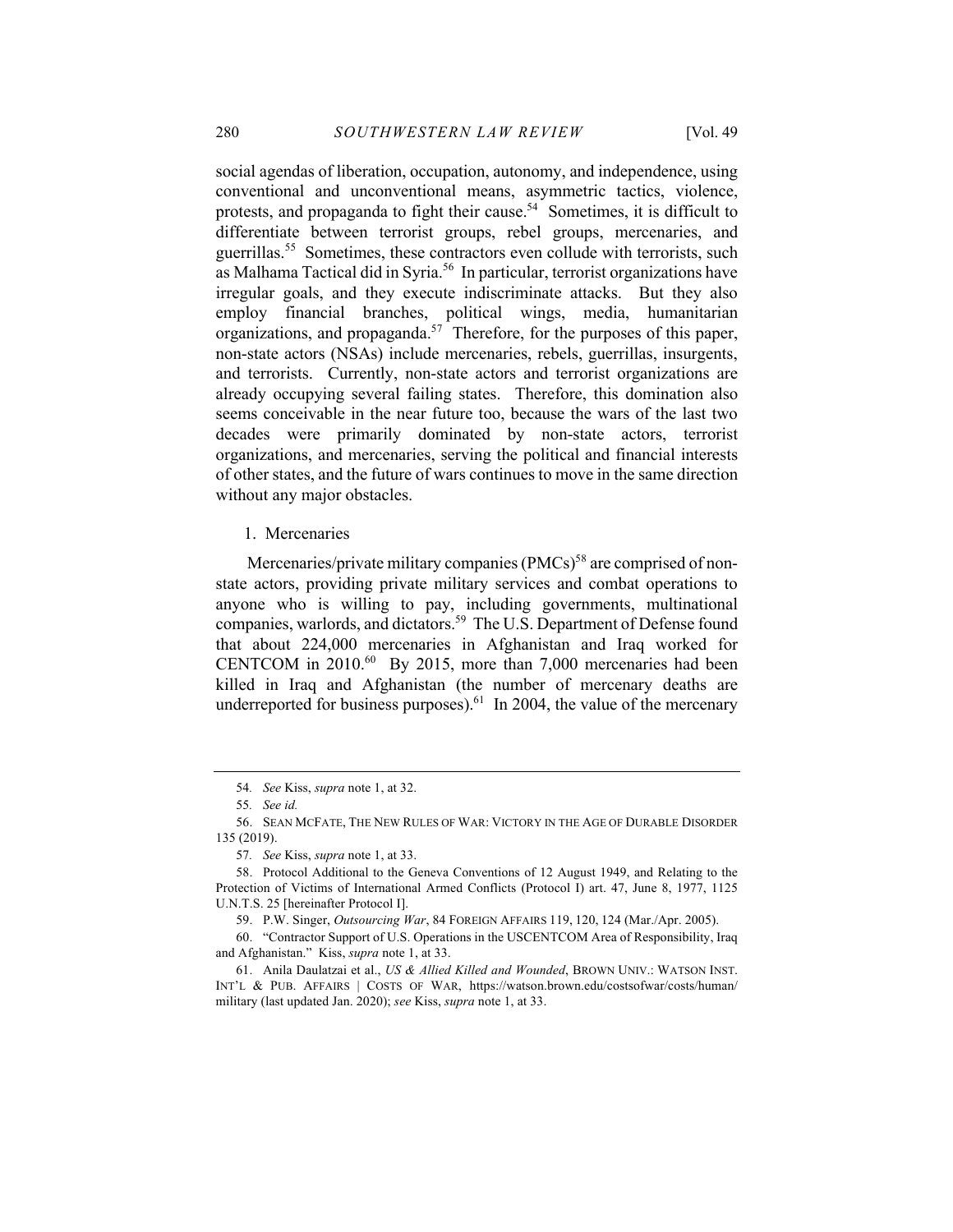industry was estimated to be above  $$100$  billion.<sup>62</sup> Astonishingly, to help the use of mercenaries, the U.S. granted them immunity from domestic prosecution warzones in 2004.<sup>63</sup> Currently, more than fifty percent of U.S. forces in Afghanistan and Iraq are mercenaries.<sup>64</sup> The U.S. alone spent more than \$250 billion on mercenaries in the ten-year period from 2007 to 2017.<sup>65</sup> It is predicted that in future wars, mercenaries and PMCs will have access to more sophisticated weapons, such as ballistic missile defense systems, antisatellite weapons systems, and naval and air force capabilities, and more countries will employ them, because hiring PMCs in times of need is cheaper than keeping armies at all times.<sup>66</sup>

2. No Man's Lands

Analysts have predicted that in the near future, around 700 million more people will become refugees, migrants, and displaced persons due to unemployment alone. $67$  Many more will be affected by wars around the world. As a result, refugees, migrants, and displaced persons will create and fuel "slumscapes" and "no man's lands" around the world.<sup>68</sup> No man's lands will be places in countries filled with settled masses of people, where the state will either have no will or no capacity to control the area.<sup>69</sup> These places will have no employment, no water resources, and no potential food resources. In the future, these places will become hotbeds for conflicts and violence owing to the efforts of control and survival, $70$  as predicted in polarized utopian movies. In future warfare, the victims of wars will also change drastically. The collateral damage of future wars will be against civilians, diminishing the distinction between combatants and

<sup>62.</sup> Edwin Lane, *The Rise of the UK's Private Security Companies*, BBC NEWS (Nov. 2, 2010), https://www.bbc.com/news/business-11521579.

<sup>63</sup>*. See* JEREMY SCAHILL, BLACKWATER: THE RISE OF THE WORLD'S MOST POWERFUL MERCENARY ARMY 14 (2007).

<sup>64.</sup> MCFATE, *supra* note 56, at 128–31.

<sup>65.</sup> Brian Wang, *US Spent \$250 Billion on Contractors from 2007–2017 and May Adopt Blackwater 2.0 Plan*, NEXTBIGFUTURE (July 17, 2017), https://www.nextbigfuture.com/2017/07/ us-spent-250-billion-on-contractors-from-2007-2017-andmay-adopt-blackwater-2-0-plan.html.

<sup>66</sup>*. See* Kiss, *supra* note 1, at 33.

<sup>67.</sup> SECRETARIAT OF THE UNITED NATIONS CONVENTION TO COMBAT DESERTIFICATION, DESERTIFICATION: THE INVISIBLE FRONTLINE 4 (2d ed. 2014), https://www.unccd.int/sites/default /files/documents/12112014\_Invisible%20frontline\_ENG.pdf; *see also,* Kent, *supra* note 17, at 1345-46.

<sup>68</sup>*. See* Kent, *supra* note 17, at 1358.

<sup>69</sup>*. See id.*

<sup>70</sup>*. See id.* at 1359.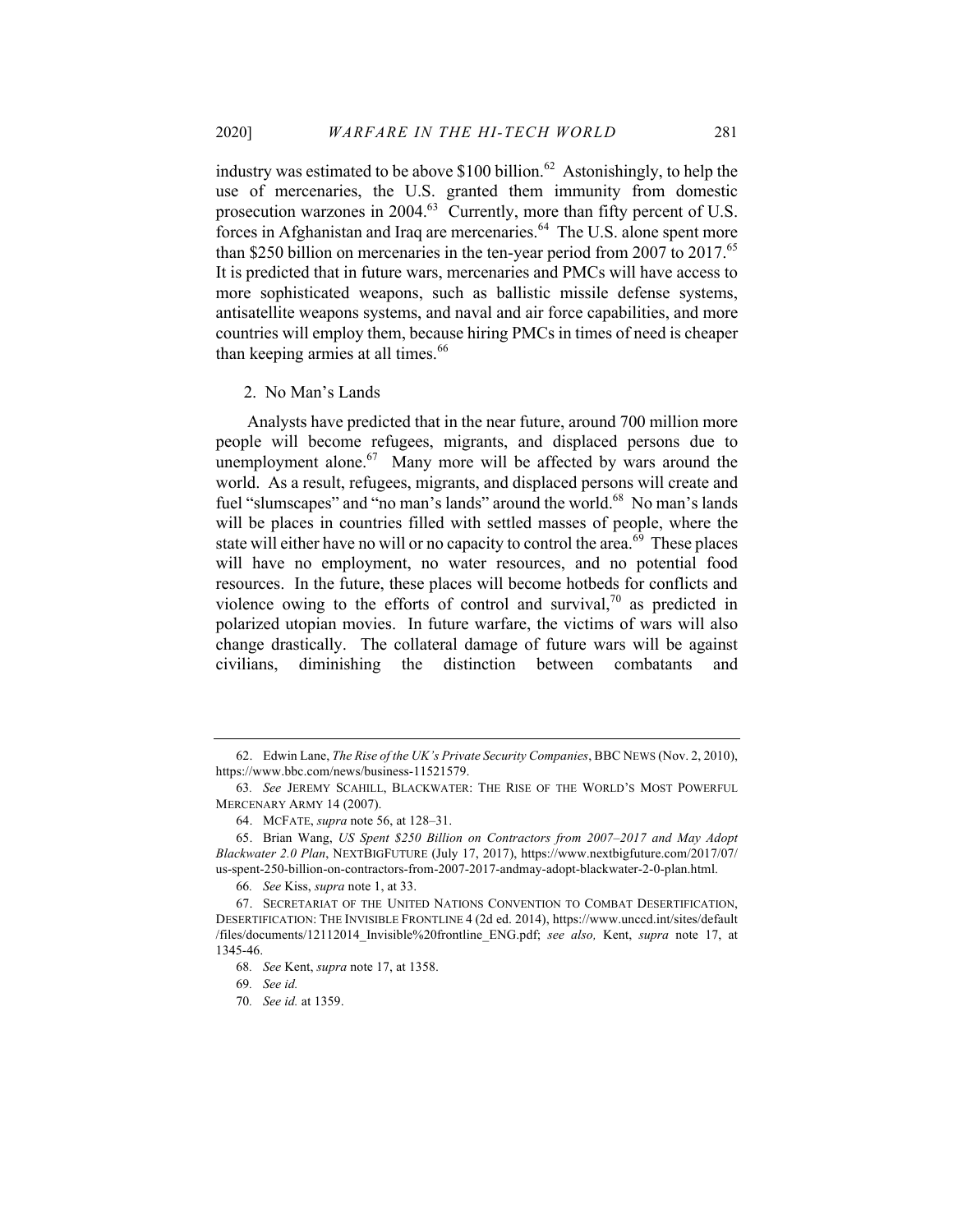noncombatants.<sup>71</sup> Even today, most of the victims of warfare are civilians<sup>72</sup> trapped in warzones or war-torn countries.

#### *B. NGOs*

Certain NGOs can be considered belligerents in future wars. There are countless numbers of NGOs in the world today, many of which take positive action and do useful work, while many others are problematic because they undertake harmful actions for governments and support fights in other countries, while not respecting domestic rules nor cooperating with governments.<sup>73</sup> Resperger argues that many NGOs have the tendency to sabotage governmental measures and manipulate international opinion.<sup>74</sup> Kiss adds that NGOs are a perfect tool "to organise demonstrations, collect and redistribute funds, provide shelter, develop and organise insurgency, provide supplies, run an intelligence circle or spread propaganda."75 NGOs work hand in hand with the support of political parties, the international media, and organizations to cover up problems under the guise of human rights and political correctness.<sup>76</sup> For instance, Western countries used NGOs to oust the pro-Russian government in Ukraine.<sup>77</sup> Therefore, it is possible that powerful countries will continue to employ disguised and belligerent NGOs to further their cause and interests in host countries.

# *C. The Media*<sup>78</sup>

The largest media firms are owned by big companies that need to secure their economic and political interests. The media work to propagate and secure the interests of governments, political parties, lobby groups, companies, and  $NGOs.<sup>79</sup>$  The media are not per se belligerents in physical form, but they provide a support role, i.e., psychological operations  $(PSYOPS)$ .<sup>80</sup> For these purposes, the media often use fake news, biased

<sup>71</sup>*. See id.* at 1356.

<sup>72</sup>*. Civilians*, INT'L COMM. OF THE RED CROSS, https://www.icrc.org/en/war-and-law/ protected-persons/civilians (last visited Jan. 12, 2019).

<sup>73</sup>*.* Kiss, *supra* note 1, at 34.

<sup>74.</sup> *Id.*

<sup>75</sup>*. Id.*

<sup>76</sup>*. Id.*

<sup>77</sup>*. Id.*

<sup>78.</sup> This paragraph is not written against diligent and honest journalists and media channels that work honestly to put forward truth to people. Instead it is written to highlight the dangers posed by biased, fake, and propaganda-based news on current and future wars.

<sup>79.</sup> Kiss, *supra* note 1, at 34-35*.*

<sup>80</sup>*. See id.* at 35.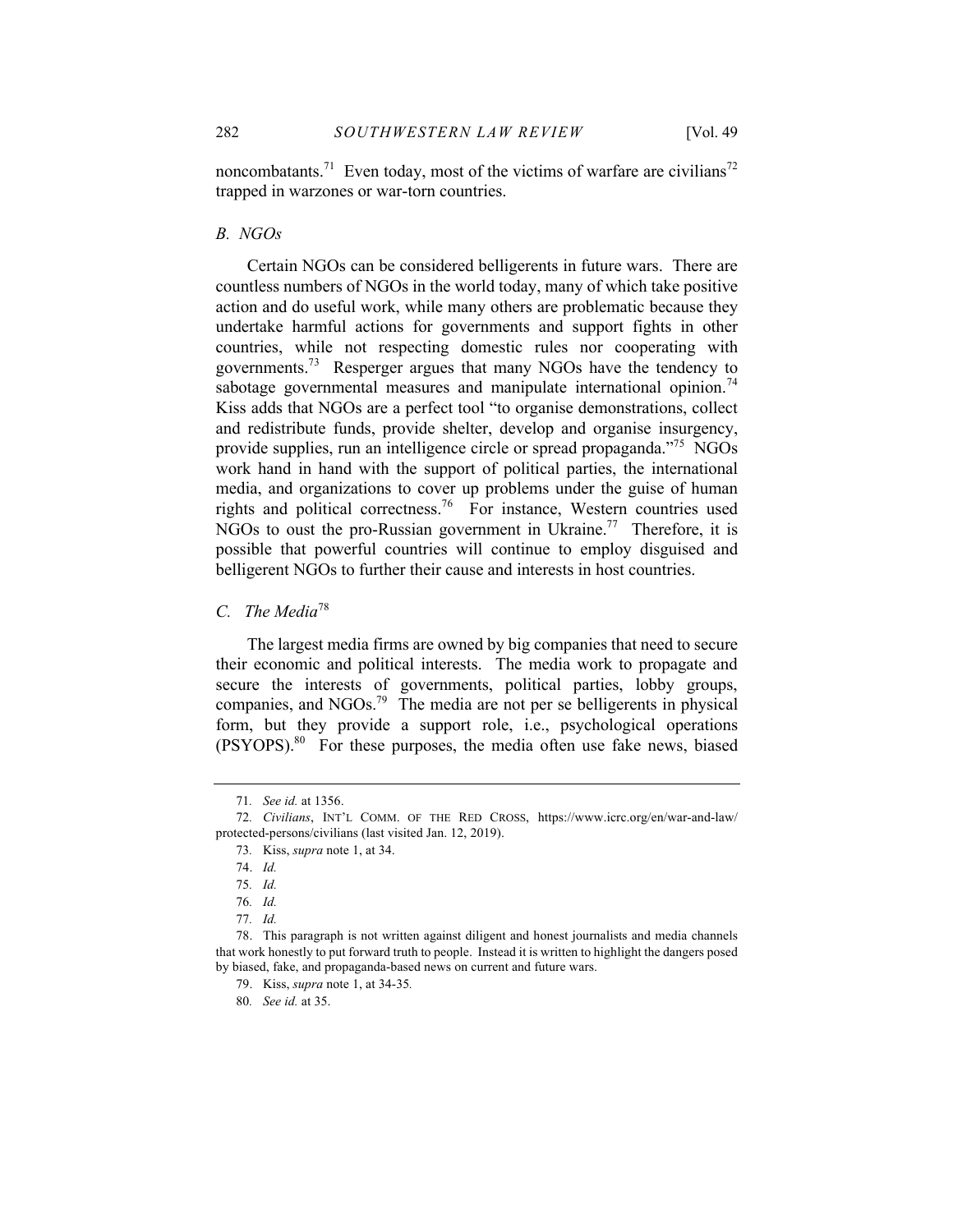reports, misinterpretation, and half-truths to compromise credibility and manipulate opinions about certain targets. $81$  "Therefore, underestimating the role of the media in war is one of the greatest mistakes the commanders and politicians can make."<sup>82</sup>

#### III. FUTURE TECHNOLOGICAL ENGAGEMENTS

This section will explore the possible uses of technology in future weaponry and wars. For instance, in future wars, chemical weapons will be able to kill leaders undetected, bacteriological weapons will create pandemics targeting certain ethnic groups, and nanotechnology will enable nanorobots/gray jelly (as small as dust particles) to be able to attack or conduct surveillance of the targeted enemy.<sup>83</sup> Similarly, the technology of self-guided bullets is under consideration, which will be able to pursue moving targets.<sup>84</sup> In the future, it is possible that virtual reality technology will be used to torture prisoners during wars. $85$  According to some estimates, within the next twenty years, military technology, cyber security, and robotics will intensify in the areas of developing more advanced and sophisticated sensors (to gather data), computing/processing technology (to process data), and weapons technology regarding its performance and type, using "'internet of things' networking, quantum computing, and artificial intelligence and big data."86 The scope of this paper does not allow us to go into the details of all possible areas of advancement in future military technology. Therefore, to elaborate more on the use of technology in future wars, four subsequent subsections will discuss the notions of surveillance, cyber-currency, outer space, laser weapons, and enhanced future soldiers as the tools of future warfare. Later, Section IV will discuss the uses of robot warriors and artificial intelligence (autonomous weapons) within the realm of the future uses of military technology.

<sup>81</sup>*. See id.*

<sup>82</sup>*. Id.*

<sup>83.</sup> ATTALI, *supra* note 20, at 235.

<sup>84.</sup> Thomas Macaulay & Tamlin Magee, *The Future of Technology in Warfare: From Drone Swarms to VR Torture*, TECH WORLD (Apr. 18, 2018), https://www.techworld.com/security/future -of-technology-in-warfare-3652885/.

<sup>85</sup>*. Id.*

<sup>86.</sup> MICHAEL O'HANLON, FOREIGN POLICY, BROOKINGS, FORECASTING CHANGE IN MILITARY TECHNOLOGY*,* 2020-2040, at 4 (2018), https://www.brookings.edu/wp-content/uploads /2018/09/FP\_20181218\_defense\_advances\_pt2.pdf.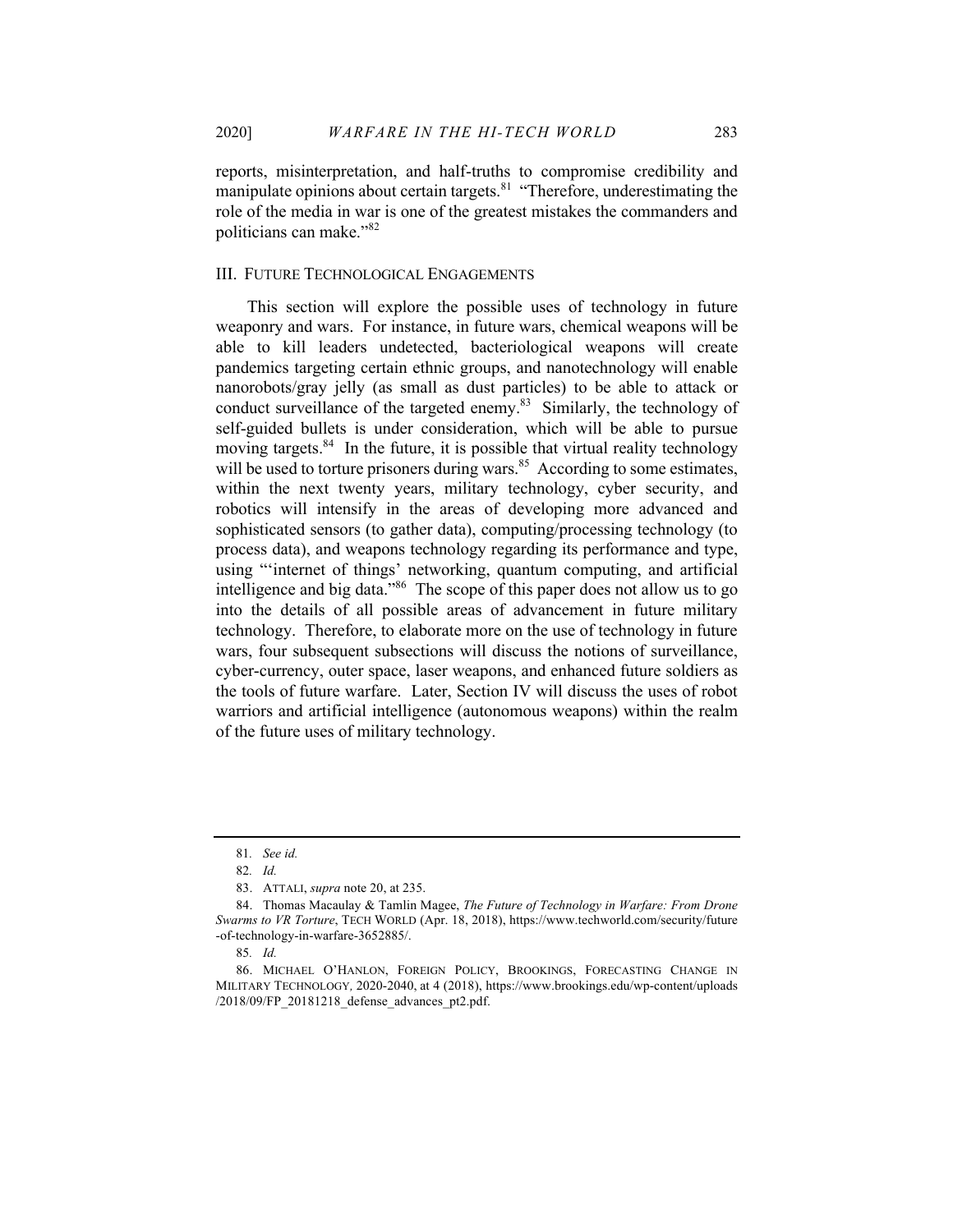#### *A. Surveillance*

Jacques Attali gives a gruesome portrayal of future wars in his book, *A Brief History of the Future*, where the world will have robot soldiers, massive surveillance systems processing Big Data, modeled/simulated battlefields, and intelligent body armor for human soldiers modifying and monitoring moods and thoughts. $87$  He adds that in a scientific strive for more accuracy and the miniaturization of weaponry, the future of war will possess advanced biological, chemical, bacteriological, electronic, and nanotechnological weapons.<sup>88</sup> As of today, mass surveillance is possible, and is well under action. Already, smart textiles and biometric materials are capable of monitoring a person's temperature, heart rate, location, and mood<sup>89</sup> (such as sexual desires).<sup>90</sup> We wear and carry smart devices that can pinpoint our location, state of mind, likes and dislikes, political orientation, religious beliefs, lifestyles, bank details, family structure, and browser history.<sup>91</sup> These devices are smart enough to record our voices at any point in time, and even make our videos without our knowledge or consent.<sup>92</sup> Currently, the U.S. is considering to develop gray jelly<sup> $\bar{9}3$ </sup> and bird- and insect-like<sup>94</sup> surveillance devices to carry back data from battlefields.<sup>95</sup> By 2040, *sousveillance* and *surveillance* will enable "all to know everything about

<sup>87.</sup> ATTALI, *supra* note 20, at 235; *see also* COKER, *supra* note 2, at 41.

<sup>88</sup>*. See* ATTALI, *supra* note 20, at 235.

<sup>89</sup>*. See* Amy Frearson, *Intimacy 2.0 by Studio Roosegaarde*, DEZEEN (Apr. 3 2012), https: //www.dezeen.com/2012/04/03/intimacy-2-0-by-studio-roosegaardeand-anouk-wipprecht/.

<sup>90</sup>*. See* COKER, *supra* note 2, at 2.

<sup>91</sup>*. See id.* at 7; *see also* Carole Cadwalladr & Emma Graham-Harrison, *Zuckerberg Set Up Fraudulent Scheme to 'Weaponise' Data, Court Case Alleges*, GUARDIAN (May 24, 2018, 8:01 AM), https://www.theguardian.com/technology/2018/may/24/mark-zuckerberg-set-up-fraudulentscheme-weaponise-data-facebook-court-case-alleges; Carole Cadwalladr & Emma Graham-Harrison, *Facebook Accused of Conducting Mass Surveillance Through Its Apps*, GUARDIAN (May 24, 2018, 8:01 AM), https://www.theguardian.com/technology/2018/may/24/facebook-accused-ofconducting-mass-surveillance-through-its-apps; *Facebook Reveals Mark Zuckerberg's US Congress Testimony*, BBC NEWS (Apr. 9, 2018), https://www.bbc.com/news/technology-43698739. See full statement at, Facebook Inc., *Answers to House Energy and Commerce For the Record* (June 29, 2018), https://docs.house.gov/meetings/IF/IF00/20180411/108090/HHRG-115- IF00-Wstate-ZuckerbergM-20180411.pdf.

<sup>92.</sup> See works of Edward Snowden especially regarding contracts of smartphone applications and surveillance by NSA/government in Dylan Curran, Opinion, *Are Your Phone Camera and Microphone Spying on You?* GUARDIAN (Apr. 6, 2018, 9:11 AM), https://www.theguardian.com/ commentisfree/2018/apr/06/phone-camera-microphone-spying.

<sup>93</sup>*. See* ATTALI, *supra* note 20, at 235.

<sup>94.</sup> To see swarm of robots, see Macaulay & Magee, *supra* note 84.

<sup>95.</sup> JOHN EDWARDS, THE GEEKS OF WAR: THE SECRETIVE LABS AND BRILLIANT MINDS BEHIND TOMORROW'S WARFARE TECHNOLOGIES 50 (2005).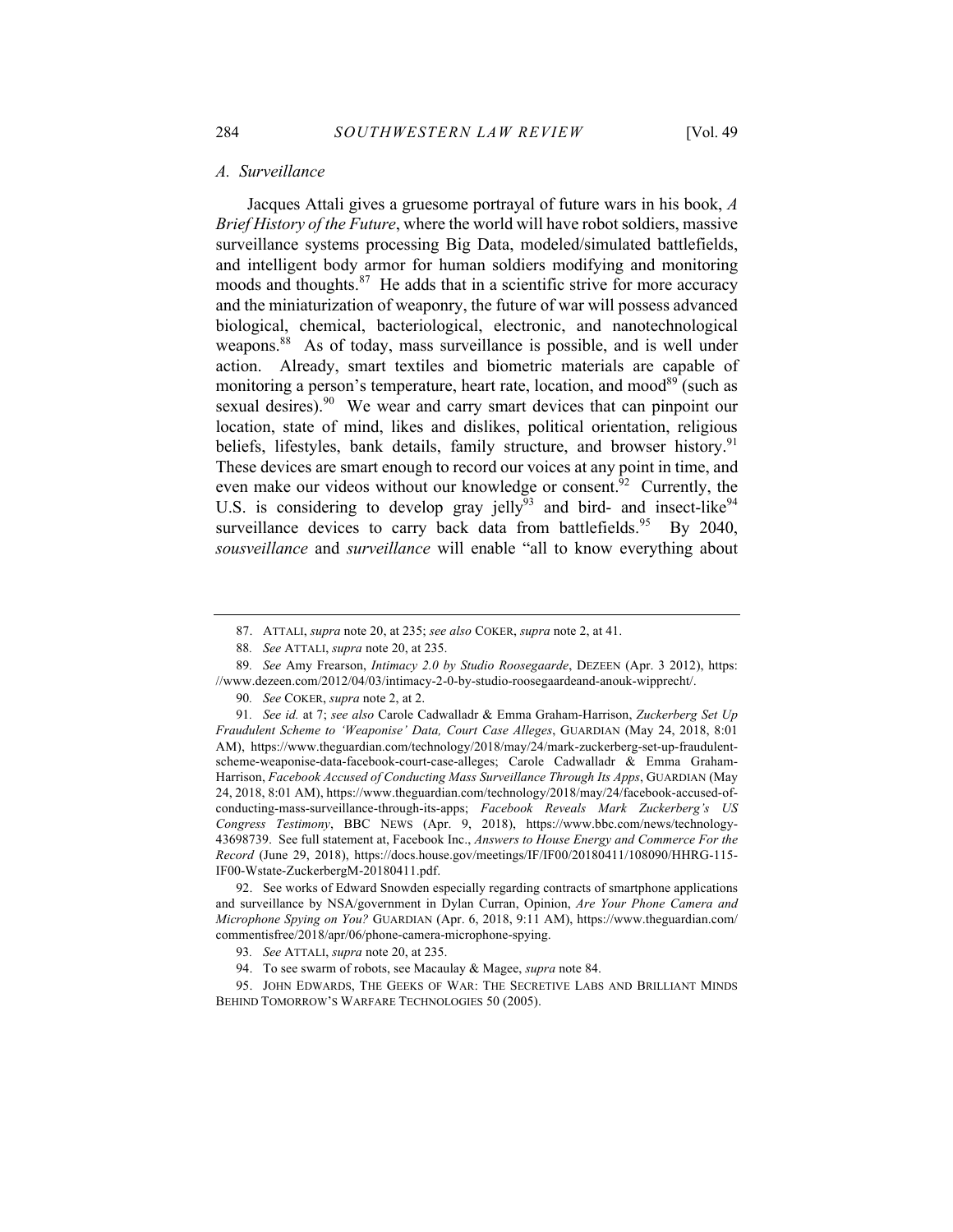everyone" globally,<sup>96</sup> through the help of Big Data crunching and artificial intelligence.  $97$  A combination of outer space technology, artificial intelligence, Big Data crunching and drone technology will create allknowing surveillance systems for future wars, capable of noticing enemy moves and of spying on any civilian as well.<sup>98</sup>

#### *B. Cyber-Currency*

Recently, there has been a surge in the development of cyber-currencies, known as blockchain-based cryptocurrencies, most notably Bitcoin. As a matter of fact, transactions dealt in cyber-currency are untraceable.<sup>99</sup> For this reason, terrorists have been seen calling for financial aid in the form of crypto-currencies.<sup>100</sup> Moreover, most of the black market in drugs, human trafficking, and weapons dealing through the dark web uses cryptocurrencies for payments.<sup>101</sup> All illicit businesses thrive under the use of cryptocurrencies.<sup>102</sup> Sure, cryptocurrencies have their benefits as well, such as greater ease in transactions. But its traceability makes it convenient for illicit activities, such as for the purposes of money laundering and financing non-state actors.<sup>103</sup> Besides illicit businesses, cryptocurrencies also present

100*. See* Matthew Beedham, *An American Woman Has Been Funding ISIS with Bitcoin*, TNW: HARD FORK (Nov. 27, 2018, 10:12 AM), https://thenextweb.com/hardfork/2018/11/27/americanfunding-isis-bitcoin/; *see also* David Canellis, *Europol: Criminals Are Still Using Bitcoin, but ISIS Loves Zcash*, THE NEXT WEB (Sept. 19, 2018, 3:21 PM), https://thenextweb .com/hardfork/2018/09/19/europol-cryptocurrency-cybercrime/; Matt Levine, Opinion, *Don't Send Your Bitcoins to ISIS*, BLOOMBERG (Nov. 27, 2018, 8:34 AM), https://www.bloomberg.com/ opinion/articles/2018-11-27/don-t-send-your-bitcoins-to-isis.

101*. See* Tristan Greene, *Study: 44% of Bitcoin Transactions Are for Illegal Activities*, THE NEXT WEB (Feb. 7, 2018), https://thenextweb.com/cryptocurrency/2018/02/07/study-44-of-bitcoin -transactions-are-for-illegal-activities/; Jacob Kleinman, *What to Know About Monero, the Black Market Cryptocurrency That's Going Mainstream*, LIFE HACKER (Jan. 30, 2018, 3:15 PM), https://lifehacker.com/what-to-know-about-monero-the-black-market-cryptocurre-1822558727;

Token Meister, *What Is the Black Market Worth — And How Much of It Is Crypto*, MEDIUM (Nov. 27, 2018), https://medium.com/@tokenmeister.social/what-is-the-black-market-worth-and-howmuch-of-it-is-crypto-daf46e420d8d.

<sup>96.</sup> See interview of Professor Murray Shanahan in Kent, *supra* note 17, at 1343.

<sup>97.</sup> See interviews of Mischa Dohler & Stuart Armstrong in Kent, *supra* note 17, at 1343.

<sup>98</sup>*. See* Kent, *supra* note 17, at 1355.

<sup>99.</sup> Tyler G. Newby & Ana Razmazma, *An Untraceable Currency? Bitcoin Privacy Concerns*, FINTECH WEEKLY (Apr. 7, 2018), https://www.fintechweekly.com/magazine/articles/anuntraceable-currency-bitcoin-privacy-concerns; Lucho Poletti, *Protect Your Privacy Using Anonymous Coins with Untraceable Transactions*, MEDIUM (Apr. 10, 2018), https://medium.com/ datadriveninvestor/protect-your-privacy-using-anonymous-coins-with-untraceable-transactionsf7a1e13a18c.

<sup>102</sup>*. See* Greene, *supra* note 101; *see also* Kleinman, *supra* note 101; Token Meister, *supra* note 101.

<sup>103.</sup> Beedham, *supra* note 100.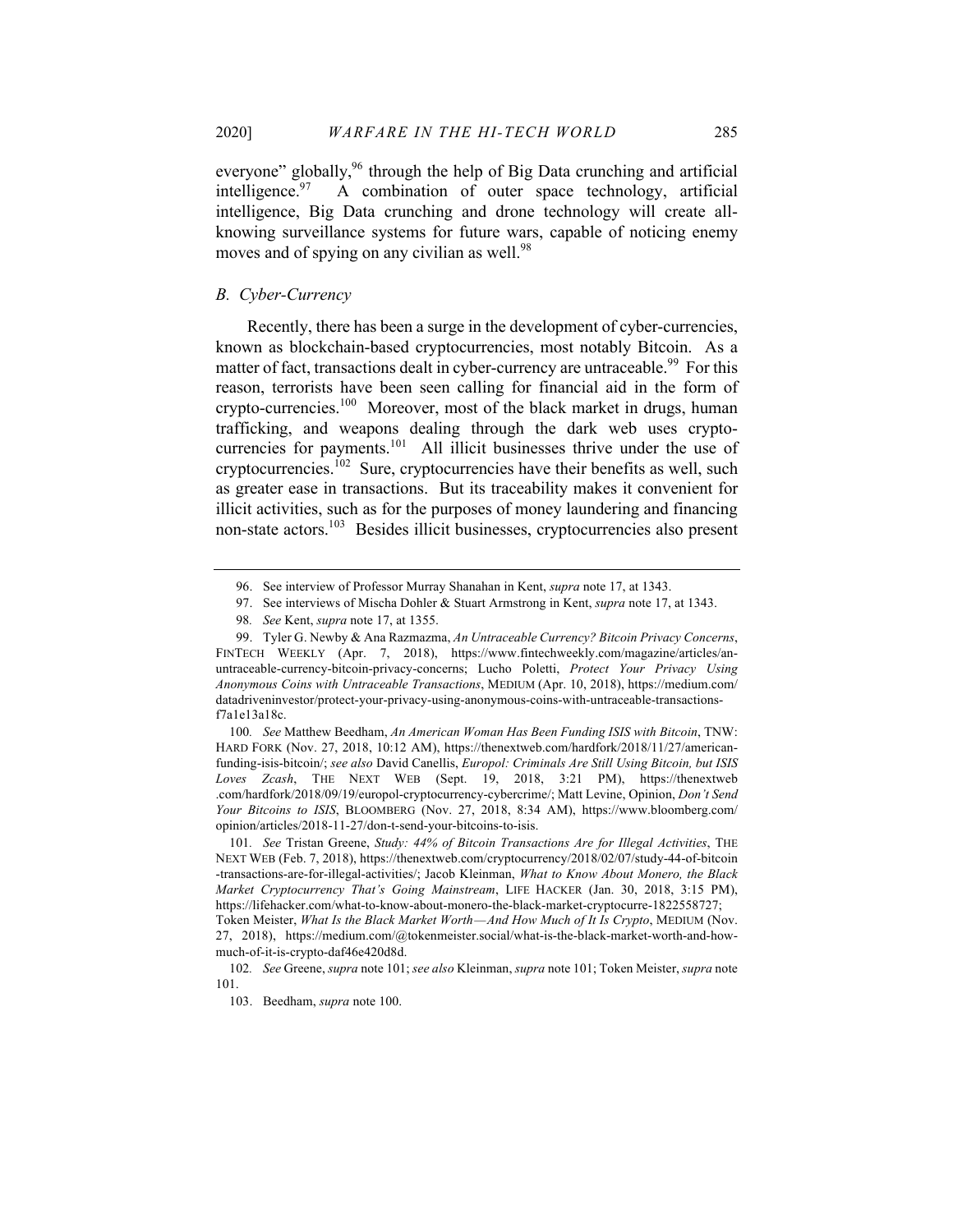a threat to the monopoly of state authority $104$  because cyber-currency leaves states with negligible control over its main instrument of economic engagement—its currency.105 This in turn will reduce the state's control over the private sector and diminish its monopoly of power.<sup>106</sup> It is probable that several countries will legalize the use of cryptocurrencies by mistaking the private sector and promoting cyber-currency, as allies supporting government mandates. $107$  However, other countries will be able to reflect on the state's *raison d'etre* and recognize cyber-currency as a threat to state authority.<sup>108</sup>

#### *C. Outer Space*

Moreover, Attali also believes that in the future there will be planetary wars and terrorist movements occupying failing states and employing intellectuals and financiers, where daily violence will be so extreme that only army responses instead of policing will be required to pacify the situation.<sup>109</sup> Currently, non-state actors and terrorist organizations are already occupying several failing states. But planetary wars seem far-fetched for the near future: today, science is struggling to even reach and explore other planets. Elon Musk has plans to inhabit Mars with a human colony.<sup>110</sup> But technology so advanced to be able to cover planetary distances in short times and invade completely uninhabited planets is not achievable for at least several centuries to come. Not only do we need such advanced technologies to achieve all of this, just as we require an unlimited energy source; we also first need to colonize other planets with sufficient populations.

However, it is plausible that almost all future wars will pursue space technology, employing satellites and using space weapons. The First Committee to the United Nations acknowledged that the space environment is becoming highly competitive and contested.<sup>111</sup> Currently, there is not "a single G7 nation that isn't now looking at space security as one of its highest

<sup>104</sup>*. See* Kent, *supra* note 17, at 1350.

<sup>105</sup>*. Id.*; *see also* JAMIE BARTLETT, THE DARK NET: INSIDE THE DIGITAL UNDERWORLD 74 (2015).

<sup>106.</sup> Kent, *supra* note 17, at 1350; *see also* BARTLETT, *supra* note 105.

<sup>107.</sup> Kent, *supra* note 17, at 1356.

<sup>108.</sup> EDWARDS ET AL., *supra* note 32, at 51.

<sup>109</sup>*. See* ATTALI, *supra* note 20, at 252.

<sup>110.</sup> Rob Coppinger, *Elon Musk Outlines Mars Colony Vision*, BBC (Sept. 27, 2016), https:// www.bbc.com/news/science-environment-37486372.

<sup>111.</sup> Press Release, 68th General Assembly, 1st Comm., Outer Space Increasingly 'Congested, Contested and Competitive,' First Committee Told, as Speakers Urge Legally Binding Document to Prevent Its Militarization, U.N. Press Release GA/DIS/3487 (Oct. 25, 2013).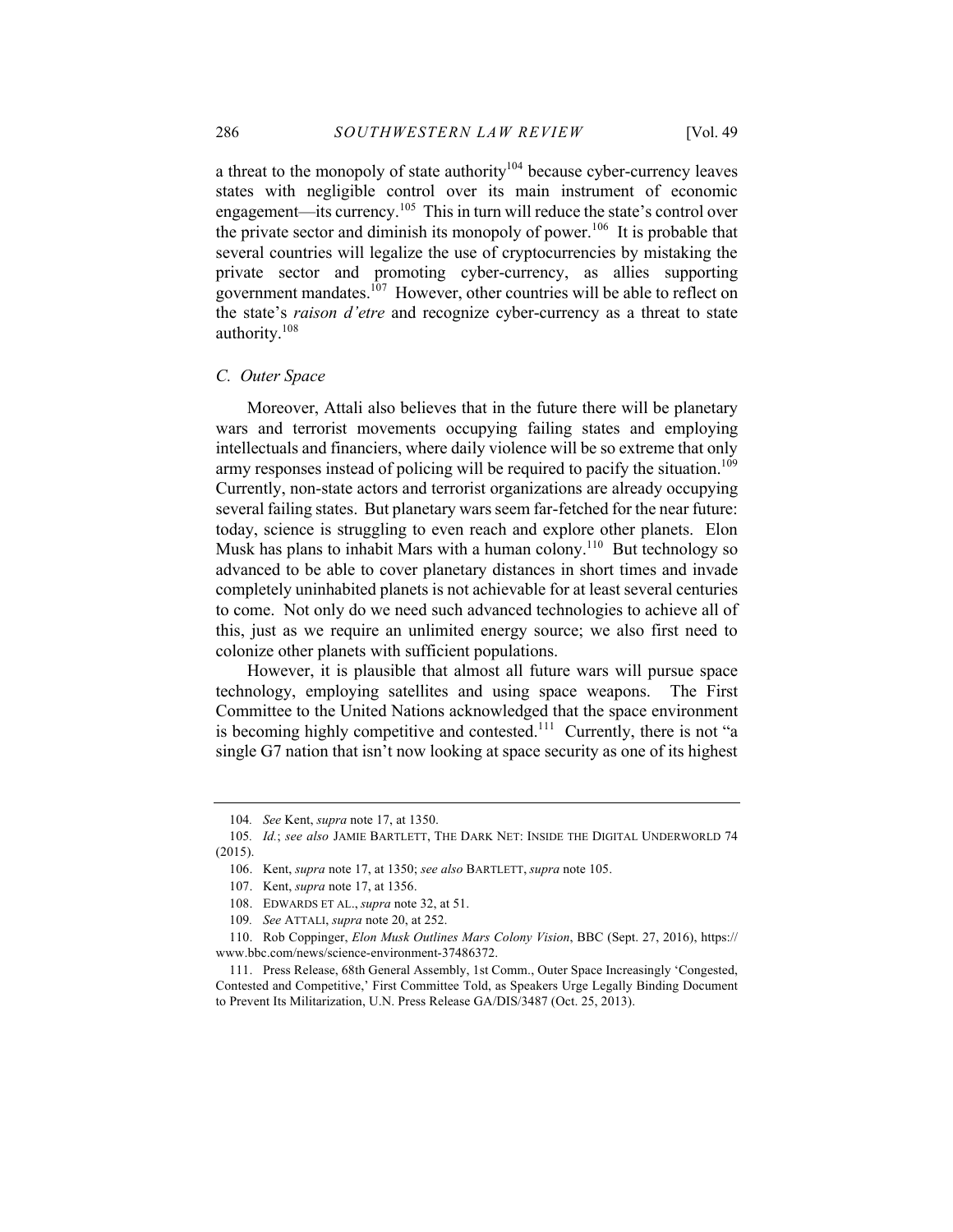military priorities and areas of strategic concern."<sup>112</sup> These space weapons include military technologies capable of destroying satellites, disabling the cybernetworks of the targeted nation. "The Rods from God" is another example of a spaceborne weapon, a highly sophisticated weapon that projects tungsten rods using powerful kinetic energy to destroy targets on Earth, deployable within minutes, with "almost guaranteed first strike capability; effectively placing every nation on earth within the targeting scope."<sup>113</sup> In the near future, space power (mostly cybertechnology and military weaponry) will determine global powers in the world.<sup>114</sup> There are almost 1,300 satellites or space debris in space, of which 549 are American, 131 are Russian, 142 are Chinese, 40 are British, and 33 are Indian.<sup>115</sup> Some people believe that the progression in this direction means that space debris will likely increase exponentially, $116$  though others believe that it is unlikely that this debris would increase in the future.<sup>117</sup> However, the increase in space technology, and the race to acquire advance satellite systems in space among countries, foretells that space debris would definitely be bound to increase in the near future.<sup>118</sup> Therefore, it is plausible that some states—to retain their global power—will resist satellite deployment by other states, and that this contestation will create future conflicts over space debris or future wars in the race toward space weaponry technology.<sup>119</sup> For instance, "ghost" satellites" such as Kosmos 2499 have the will and capacity to identify space pollution/debris satellites and destroy them.<sup>120</sup> This sort of technology can also be used to disable the satellites of targeted states to compromise cybernetworks on Earth, and diminish their military capability to be able to function or communicate effectively.<sup>121</sup> Similarly, the "Rods from God" is also a space weapon capable of targeting underground enemy bases on Earth,

<sup>112.</sup> Jones, *supra* note 24.

<sup>113</sup>*. Id.* (quoting Matthew Beard, *Militarising Space: Weapons in Orbit*, *in* COMMERCIAL SPACE EXPLORATION: ETHICS, POLICY AND GOVERNANCE 197 (Jai Galliott ed., 2015)).

<sup>114</sup>*. See* Garrett M. Graff, *The New Arms Race Threatening to Explode in Space*, WIRED (Jun. 26, 2018, 6:00 AM), https://www.wired.com/story/new-arms-race-threatening-to-explode-inspace/.

<sup>115</sup>*. See* Jones, *supra* note 24.

<sup>116</sup>*. See* David Wright, Bejing Orbit Debris Mitigation Workshop, The Current Space Debris Situation, SECURE WORLD FOUNDATION (2010), https://swfound.org/media/99971/wright-spacedebris situation.pdf (presentation slides).

<sup>117</sup>*. See* Jones, *supra* note 24.

<sup>118</sup>*. See* Wright, *supra* note 116.

<sup>119</sup>*. See* Kent, *supra* note 17, at 1361.

<sup>120</sup>*. Id.*

<sup>121</sup>*. Id.*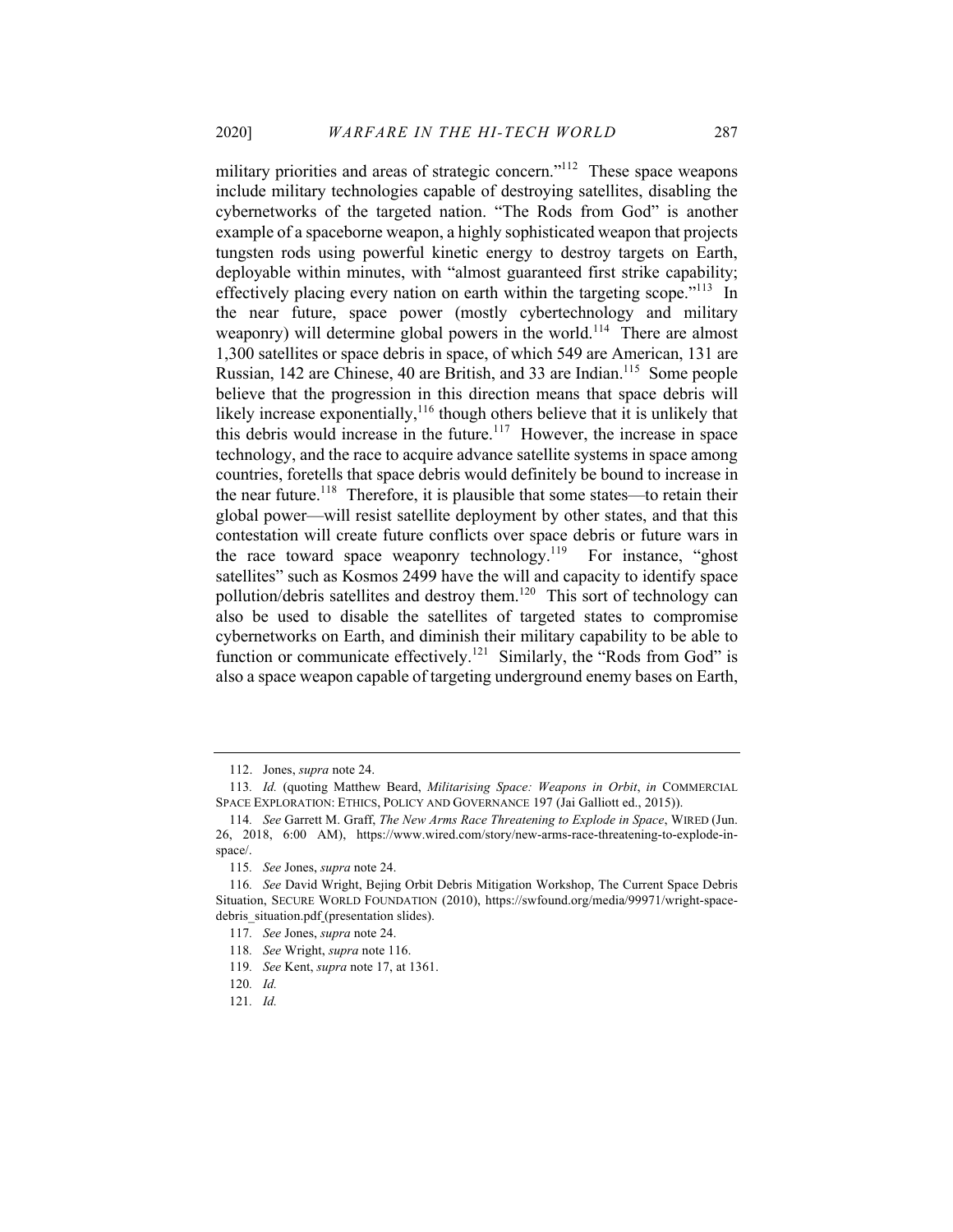such as underground nuclear development facilities.<sup>122</sup> Thus, as a consequence of using space weapons technologies, it is possible that a large number of innocent civilians would be affected, and the use of space wars would eat up the Earth's biosphere.<sup>123</sup>

#### *D. Laser Weapons*

There are prototype laser weapons already developed, $124$  and blueprint versions of advanced future laser weapons have been commissioned capable of burning through planes, <sup>125</sup> blasting holes in tanks, and destroying missiles. Laser weapons work at the speed of light, and have the potential to become the future of defense systems.<sup>126</sup> The U.S. Air Force has conducted experiments mounting laser weapons on a Boeing  $747$ ,<sup>127</sup> which can detect and destroy missiles before they can hit any target.<sup>128</sup> Within the next two decades, Air Force fighter jets will be able to carry laser attack-defense systems, with endless rounds charged by their jet engines.<sup>129</sup> Moreover, the Lockheed Martin Company has signed contracts with the U.S. to deliver laser weapons as soon as  $2020^{130}$ 

#### *E. Enhanced Future Soldiers*

In Haldeman's science fiction novel, he envisions that the soldiers of the future will be connected to cybernetic systems, which will be able to read and shape human emotions and thoughts.<sup>131</sup> He adds that cybernetic systems will fuse men and machinery by planting pseudo-memories and by exploiting Clausewitz's moral human forces of courage and hatred to enhance future soldiers' capabilities.<sup>132</sup> The use of super soldiers in future wars has long been a dream of scientists. Two years before the introduction of *Iron Man* in Marvel Comics in 1963, the Pentagon had already proposed developing

<sup>122.</sup> John Arquilla, Opinion, *Rods from God: Imagine a Bundle of Telephone Poles Hurtling Through Space at 7,000 MPH*, SF GATE (Mar. 12, 2006, 4:00 AM), https://www.sfgate.com/ opinion/article/RODS-FROM-GOD-Imagine-a-bundle-of-telephone-2539690.php.

<sup>123.</sup> Nick Bostrom, *Existential Risks: Analyzing Human Extinction Scenarios and Related Hazards*, 9 J. EVOLUTION & TECH. ¶ 4.1 (2002).

<sup>124</sup>*. See* István, *supra* note 14, at 229.

<sup>125.</sup> Macaulay & Magee, *supra* note 84.

<sup>126.</sup> István, *supra* note 14, at 229.

<sup>127</sup>*. Id*. at 230.

<sup>128</sup>*. Id.*

<sup>129</sup>*. Id.* at 230–31.

<sup>130.</sup> Macaulay & Magee, *supra* note 84.

<sup>131</sup>*. See* JOE HALDEMAN, THE FOREVER WAR 155-57 (1999).

<sup>132</sup>*. See id.*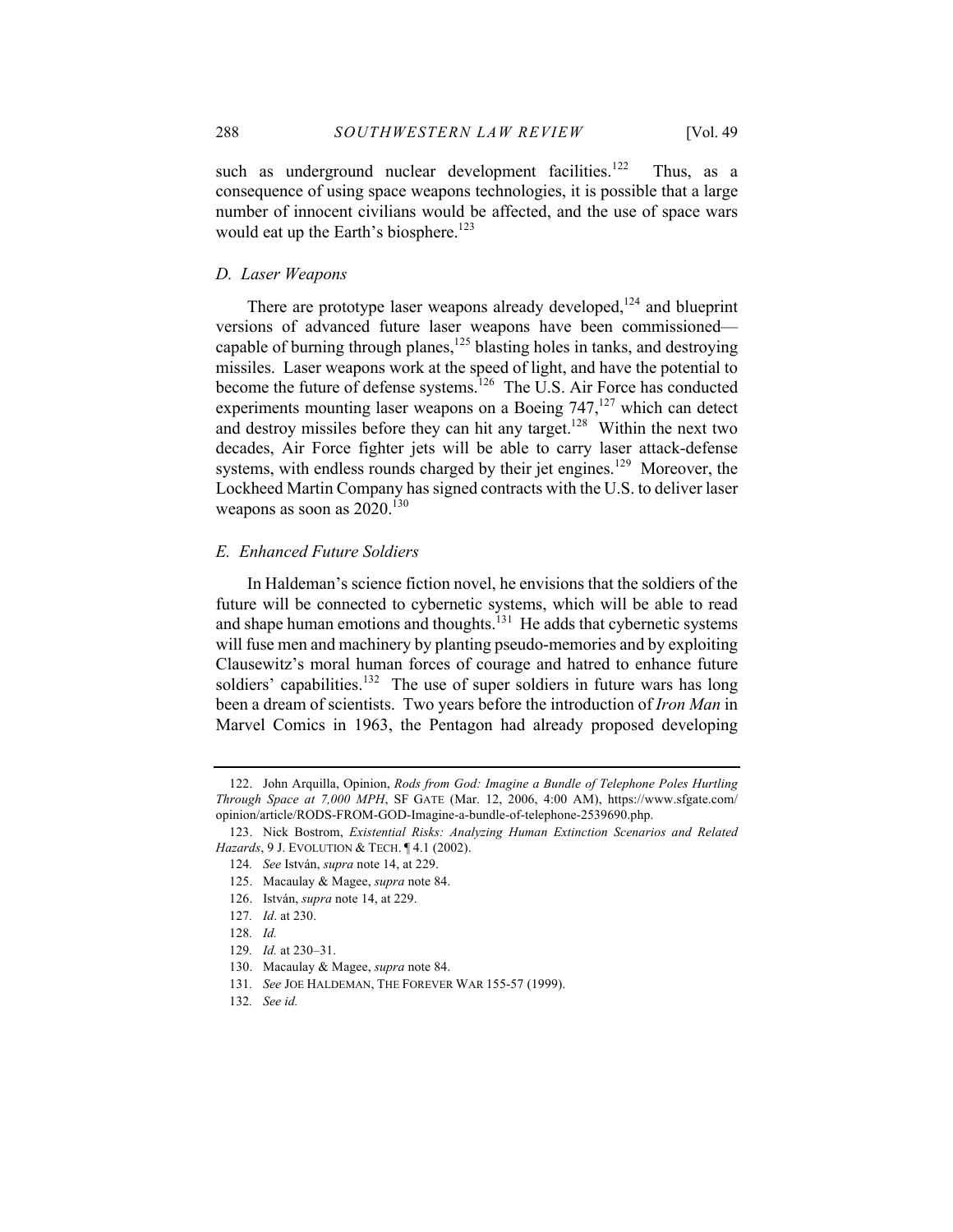servo-soldiers for combat purposes. $133$  But at that time, the technology to process all the data required and energy to power the man-suit did not exist.<sup>134</sup> Times have changed: a Japanese company has developed a man-suit, Cyberdyme-HAL-5, which can move its limbs by reading the human brain activity, without requiring actual muscle movements by an operator.<sup>135</sup> Moreover, fluid armors (Magneto-heliological "MR") developed by the U.S. army and intended to be operational by 2030, harden in a matter of milliseconds by electric impulse, creating an impenetrable shield that returns to a liquid state once the charge is removed.<sup>136</sup>

# V. AUTONOMOUS WEAPONS

This section will primarily discuss the use of artificial intelligence and autonomous weapons in future wars. It will also explore the current uses of robot warriors and artificial intelligence, while imagining their future and giving precautionary measures against the dangers of their use.

#### *A. Robot Warriors*

In robotics, there are already robots capable of carrying injured soldiers and heavy weights in difficult terrains during conflict on the battlefield.<sup>137</sup> The TALON military robot is another example of a remote-controlled robot that can identify and defuse bombs;<sup>138</sup> there are also robots such as MAARS,  $RVM/CART$ ,<sup>139</sup> and EOD developed by NRTC<sup>140</sup> that have mounted cameras, heavy machine guns, and grenade launchers, capable of fighting ground battles.<sup>141</sup> SGR-A1 is a current working prototype killer robot developed by Samsung and Korea for military defense purposes, capable of

<sup>133.</sup> COKER, *supra* note 2, at 25.

<sup>134</sup>*. Id.*

<sup>135</sup>*. Id.*

<sup>136.</sup> Kevin Bonsor, *How the Future Force Warrior Will Work*, HOWSTUFFWORKS (July 2, 2005), https://science.howstuffworks.com/ffw.htm.

<sup>137.</sup> Kent, *supra* note 17, at 1354.

<sup>138.</sup> István, *supra* note 14, at 226 n.11.

<sup>139.</sup> Paul Szoldra, *The Marines Are Testing This Crazy Machine Gun-Wielding Death Robot*, BUS. INSIDER (July 20, 2016, 6:34 AM), https://www.businessinsider.com/marines-testing-robot-2016-7#besides-being-an-awesome-death-dealing-robot-it-can-also-drag-wounded-marines-offthe-battlefield-if-they-are-injured-4.

<sup>140.</sup> Trending Team, *Pakistan Army Is Testing This Crazy Rocket, Grenade, and Machine Gun Firing Robot*, # TRENDING.PK (Dec. 17, 2018), https://trending.pk/2018/12/pakistan-army-istesting-this-crazy-rocket-grenade-and-machine-gun-firing-robot/.

<sup>141</sup>*. See* István, *supra* note 14, at 227-28.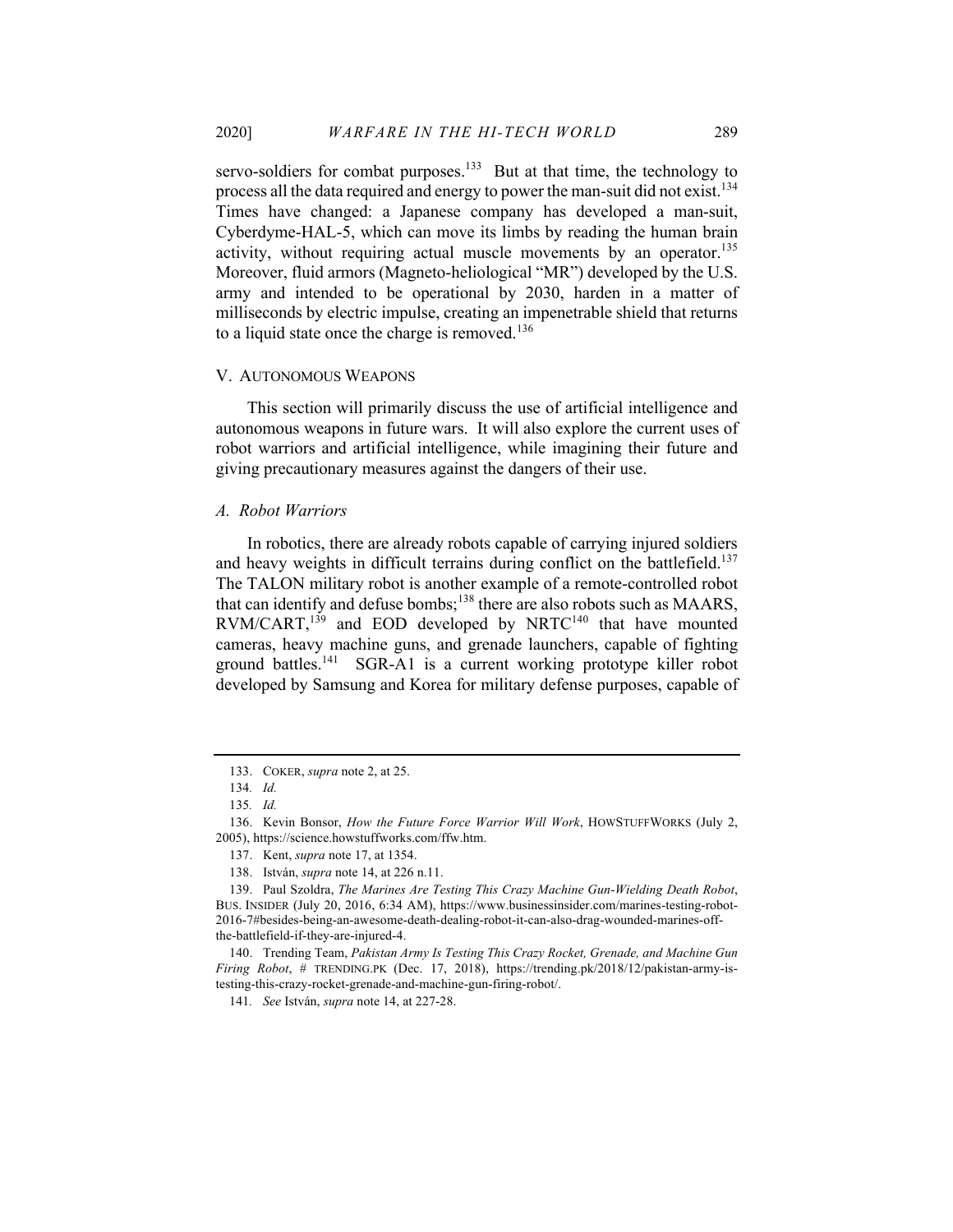killing humans autonomously without human-made decisions.<sup>142</sup> With some expectation, in the future, autonomous killer robots will be used for defensive as well as aggressive purposes, using face recognition technology.<sup>143</sup> According to a U.S. three-star general:

Where we're headed very soon is tens of thousands of robots operating in our conflicts, and these numbers matter, because we're not just talking about tens of thousands of today's robots, but tens of thousands of these prototypes and tomorrow's robots, because of course, one of the things that's operating in technology is Moore's Law, that you can pack in more and more computing power into those robots, and so flash forward around 25 years, if Moore's Law holds true, those robots will be close to a billion times more powerful in their computing than today.<sup>144</sup>

# *B. Artificial Intelligence (AI) Today*

Today, AI is used for defensive, logistical, supportive, and strategic purposes by governments, organizations, and companies around the world. In cyberspace, for instance, companies like Google<sup>145</sup> and Gurucul<sup>146</sup> use AI for cybersecurity, and Distil Networks uses machine learning in processing Big Data.<sup>147</sup> DARPA demonstrates another example of correcting software security by using artificial intelligence,  $148$  using AI for air defense and targeting purposes, where pilots use it to identify targets using current radar,

<sup>142</sup>*. Future Tech? Autonomous Killer Robots Are Already Here*, NBC NEWS (May 15, 2014, 5:27 PM), https://www.nbcnews.com/tech/security/future-tech-autonomous-killer-robots-arealready-here-n105656) [hereinafter *Future Tech*].

<sup>143.</sup> Macaulay & Magee, *supra* note 84.

<sup>144.</sup> Kent, *supra* note 17, at 1354 (quoting P.W. Singer, *Military Robots and the Future of War*, https://www.ted.com/talks/p\_w\_singer\_military\_robots\_and\_the\_future\_of\_war/transcript?langua ge=en (last visited Feb. 27, 2020)).

<sup>145.</sup> Cade Metz, *Google's Training Its AI to Be Android's Security Guard*, WIRED (June 2, 2016, 7:00 AM), https://www.wired.com/2016/06/googles-android-security-team-turns-machinelearning/.

<sup>146.</sup> Mark Cox, *Machine-Learning Based Risk Analytics Vendor Gurucul Launches First Channel Program*, CHANNELBUZZ.CA (June 1, 2016), https://channelbuzz.ca/2016/06/machinelearning-based-risk-analytics-vendor-gurucul-launches-first-channel-program-17747/.

<sup>147.</sup> Conner Forrest, *How Distil Networks Uses Machine Learning to Hunt Down 'Bad Bots*,*'* TECHREPUBLIC (Aug. 3, 2016, 6:48 AM), https://www.techrepublic.com/article/how-distilnetworks-uses-machine-learning-to-hunts-down-bad-bots/.

<sup>148.</sup> DARPA, "Mayhem" Declared Preliminary Winner of Historic Cyber Grand Challenge, DARPA (Aug. 4, 2016), https://www.darpa.mil/news-events/2016-08-04 [hereinafter Cyber Grand Challenge, DARPA]; *see also* Devin Coldewey, *Carnegie Mellon's Mayhem AI Takes Home \$2 Million From DARPA's Cyber Grand Challenge*, TECHCRUNCH (Aug. 5, 2016, 4:34 PM), https://techcrunch.com/2016/08/05/carnegie-mellons-mayhem-ai-takes-home-2-million-fromdarpas-cyber-grand-challenge/.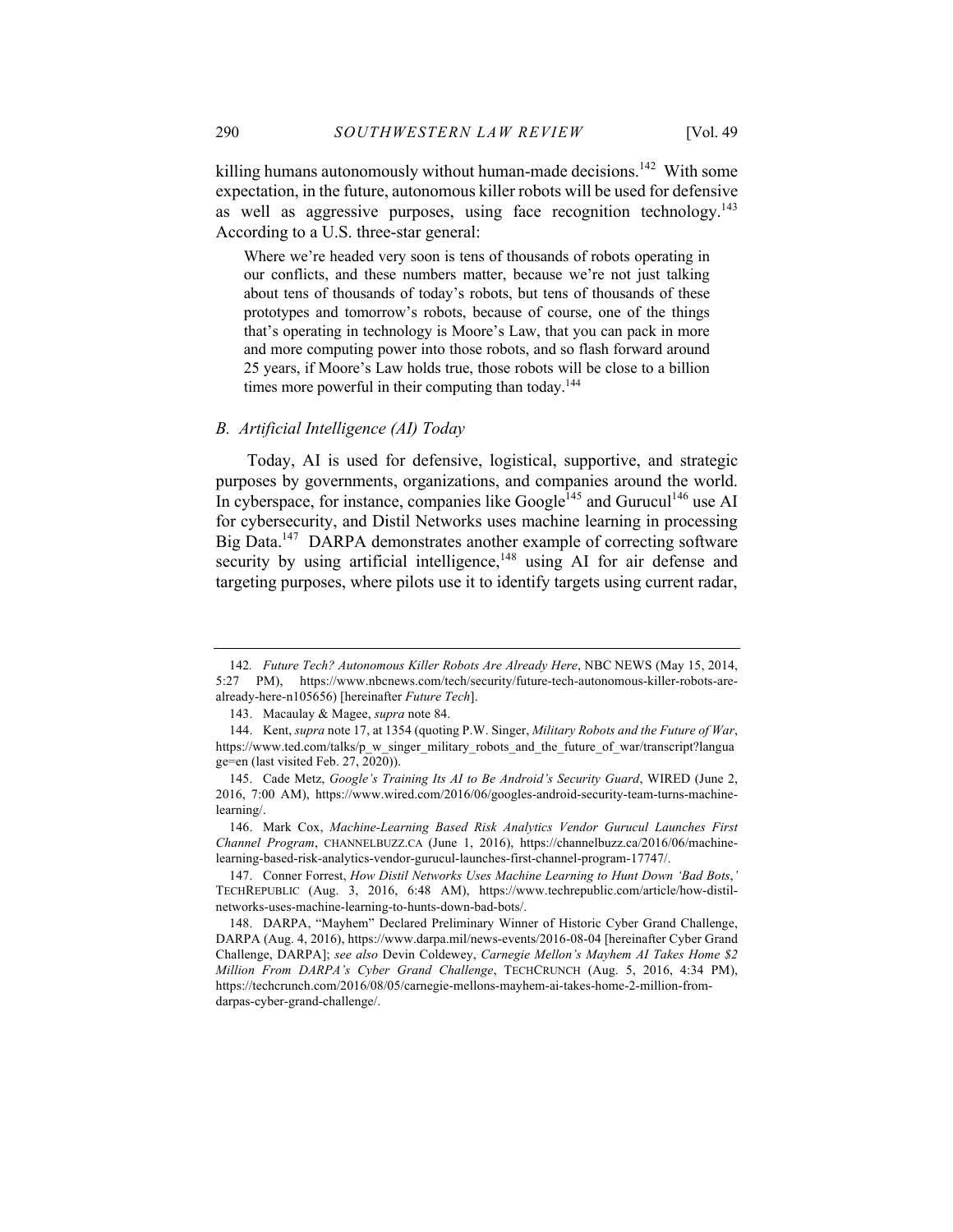surveillance, and tactical capabilities.<sup>149</sup> DARPA's AI use is more efficient in finding and locking targets than humans are, because humans require fighter jets to be close, within a vulnerable range, to find and lock on targets, while DARPA's AI system does the same at a safer distance without putting the pilot's life and the security of the aircraft at risk, with improved learning capabilities.<sup>150</sup> AI is also used by the Air Force to run diagnostics of the electrical systems of jet fighters.<sup>151</sup> More astoundingly, in 2016, Psibermetrix's AI pilot, Alpha, defeated a well decorated U.S. Air Force pilot, Col. Gene Lee, in a series of simulated airborne dogfights.<sup>152</sup> Alpha was able to process and anticipate combat moves at a speed 250 times faster than the blink of an eye, only using the computing power of a Raspberry Pi, which costs  $$29$ .<sup>153</sup> Lee admitted that this dogfight was "the most aggressive, responsive, dynamic, and credible AI [he] ha[d] seen to date."<sup>154</sup>

AI is also used to prevent and anticipate enemy actions, using "reports, documents, newsfeed, and the forms of unstructured information."<sup>155</sup> For instance, a paper in 2015 used 2,200 military reports on ISIS and concluded that ISIS used bombings "as diversions to draw Iraqi forces away from potential targets."156 Similarly, in 2016, the CIA claimed "'to anticipate the

152. Nicholas Ernest et al., *Genetic Fuzzy Based Artificial Intelligence for Unmanned Combat Aerial Vehicle Control in Simulated Air Combat Missions*, 6 J. DEF. MGMT. 1, 1 (2016), https: //www.longdom.org/open-access/genetic-fuzzy-based-artificial-intelligence-for-unmannedcombat-aerialvehicle-control-in-simulated-air-combat-missions-2167-0374-1000144.pdf; Coby McDonald, *A.I. Downs Expert Human Fighter Pilot in Dogfight Simulation*, POPULAR SCIENCE

(June 27, 2016), https://www.popsci.com/ai-pilot-beats-air-combat-expert-in-dogfight/.

155. DE SPIEGELEIRE ET AL., *supra* note 149, at 92.

156. Andrew Stanton et al., *Mining for Causal Relationships: A Data-Driven Study of the Islamic State*, ARXIV.ORG (Aug. 5, 2015), https://arxiv.org/pdf/1508.01192.pdf; *see also* DE SPIEGELEIRE ET AL., *supra* note 149, at 92; Alex Lockie, *This Algorithm Could Help Predict ISIS' Future Moves*, BUS. INSIDER (Sept. 28, 2015, 7:40 PM), https://www.businessinsider.in/Thisalgorithm-could-help-predict-ISIS-future-moves/articleshow/49141515.cms.

<sup>149.</sup> STEPHAN DE SPIEGELEIRE ET AL., ARTIFICIAL INTELLIGENCE AND THE FUTURE OF DEFENSE: STRATEGIC IMPLICATIONS FOR SMALL AND MEDIUM-SIZED FORCE PROVIDERS 88 (2017),https://hcss.nl/sites/default/files/files/reports/Artificial%

<sup>20</sup>Intelligence%20and%20the%20Future%20of%20Defense.pdf.

<sup>150.</sup> John Keller, *DARPA TRACE Program Using Advanced Algorithms, Embedded Computing*  for Radar Target Recognition, MILITARY & AEROSPACE ELECTRONICS (July 24, 2015), https://www.militaryaerospace.com/computers/article/16714226/darpa-trace-program-usingadvanced-algorithms-embedded-computing-for-radar-target-recognition.

<sup>151.</sup> Alan Lesgold et al., *SHERLOCK: A Coached Practice Environment for an Electronics Troubleshooting Job*, *in* COMPUTER-ASSISTED INSTRUCTION AND INTELLIGENT TUTORING SYSTEMS: SHARED GOALS AND COMPLEMENTARY APPROACHES 201, 203-04 (J. Larkin et al. eds., 1992); *see also* DE SPIEGELEIRE ET AL., *supra* note 149, at 93.

<sup>153.</sup> Ernest et al., *supra* note 152; McDonald, *supra* note 152.

<sup>154.</sup> M.B. Reilly, *Beyond Video Games: New Artificial Intelligence Beats Tactical Experts in Combat Simulation*, UC MAGAZINE (June 27, 2016), https://magazine.uc.edu/editors\_picks/recent\_features/alpha.html.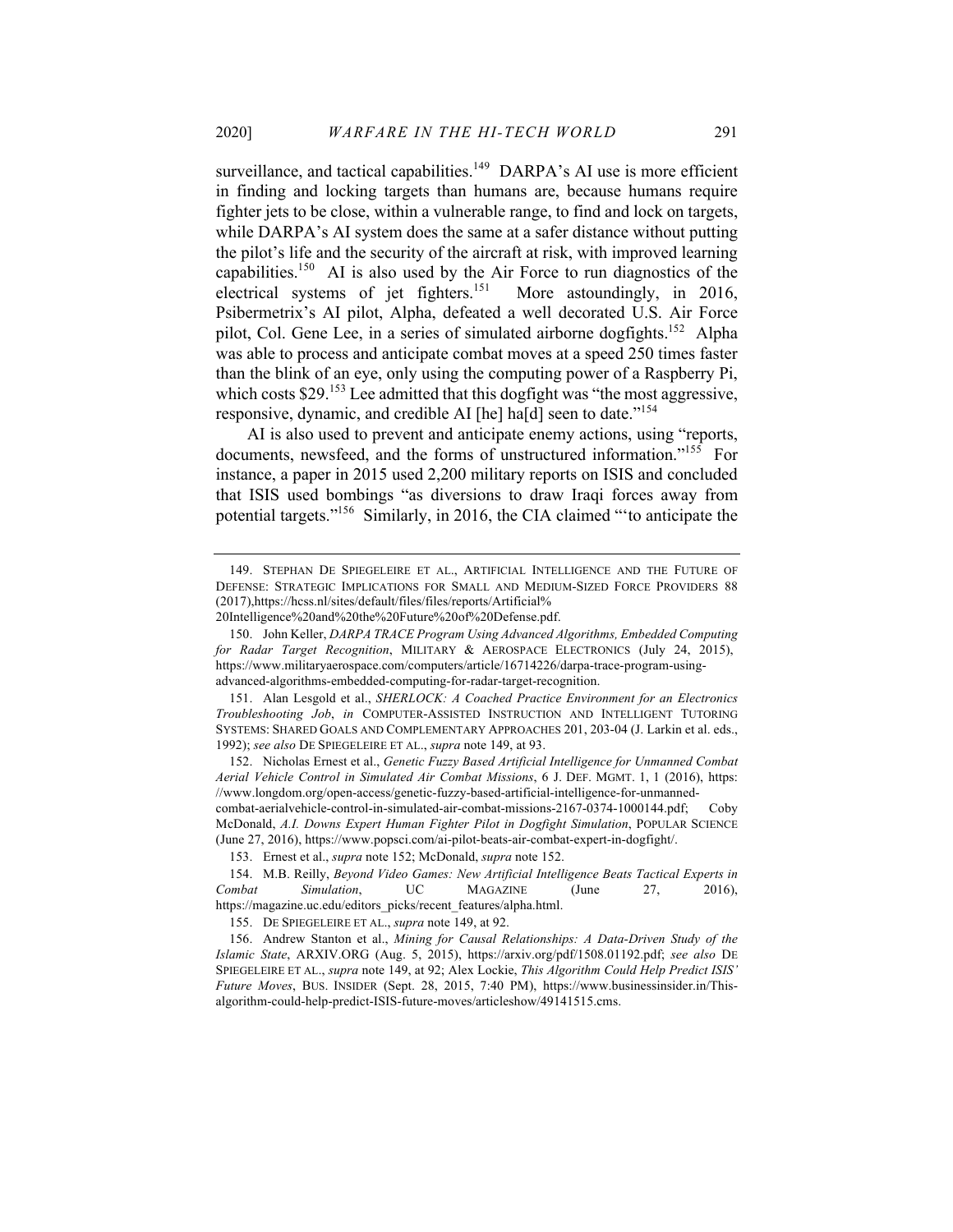rise of social unrest and societal instability up to three to five days in advance.'"<sup>157</sup> Likewise, Google initiated a Jigsaw/Google Ideas advertising campaign to dissuade possible ISIS recruits from being brainwashed by ISIS propaganda, using artificial intelligence.<sup>158</sup> Regardless of its claims, it is likely that this program or such programs can be used for surveillance, defense, and aggressive purposes by the intelligence agencies for instilling their agendas and points of interest in the minds of the general public.

Google has built a half-trillion-dollar business out of divining what people want based on a few words they type into a search field. In the process, it's stumbled on a powerful tool for getting inside the minds of some of the least understood and most dangerous people on the Internet: potential ISIS recruits. Now one subsidiary of Google is trying not just to understand those would-be jihadis' intentions, but to change them.

Jigsaw, the Google-owned tech incubator and think tank—until recently known as Google Ideas—has been working over the past year to develop a new program it hopes can use a combination of Google's search advertising algorithms and YouTube's video platform to target aspiring ISIS recruits and ultimately dissuade them from joining the group's cult of apocalyptic violence. The program, which Jigsaw calls the Redirect Method and plans to launch in a new phase this month, places advertising alongside results for any keywords and phrases that Jigsaw has determined people attracted to ISIS commonly search for. Those ads link to Arabic- and English-language YouTube channels that pull together preexisting videos Jigsaw believes can effectively undo ISIS's brainwashing—clips like testimonials from former extremists, imams denouncing ISIS's corruption of Islam, and surreptitiously filmed clips inside the group's dysfunctional caliphate in Northern Syria and Iraq.

This came out of an observation that there's a lot of online demand for ISIS material, but there are also a lot of credible organic voices online debunking their narratives," says Yasmin Green, Jigsaw's head of research and development. The Redirect Method is at its heart a targeted advertising campaign: Let's take these individuals who are vulnerable to ISIS' recruitment messaging and instead show them information that refutes it.

The results, in a pilot project Jigsaw ran early this year, were surprisingly effective: Over the course of about two months, more than 300,000 people were drawn to the anti-ISIS YouTube channels. Searchers actually clicked

<sup>157.</sup> Frank R. Konkel, *The CIA Says It Can Predict Social Unrest as Early as 3 to 5 Days Out*, DEFENSE ONE (Oct. 5, 2016), https://www.defenseone.com/technology/2016/10/cia-says-it-canpredict-social-unrest-early-3-5-days-out/132121/; *see also* DE SPIEGELEIRE ET AL., *supra* note 149, at 93.

<sup>158.</sup> Andy Greenberg, *Google's Clever Plan to Stop Aspiring ISIS Recruits*, WIRED (Sept. 7, 2016, 7:00 AM), https://www.wired.com/2016/09/googles-clever-plan-stop-aspiring-isis-recruits/; *see also* DE SPIEGELEIRE ET AL., *supra* note 149, at 95–97.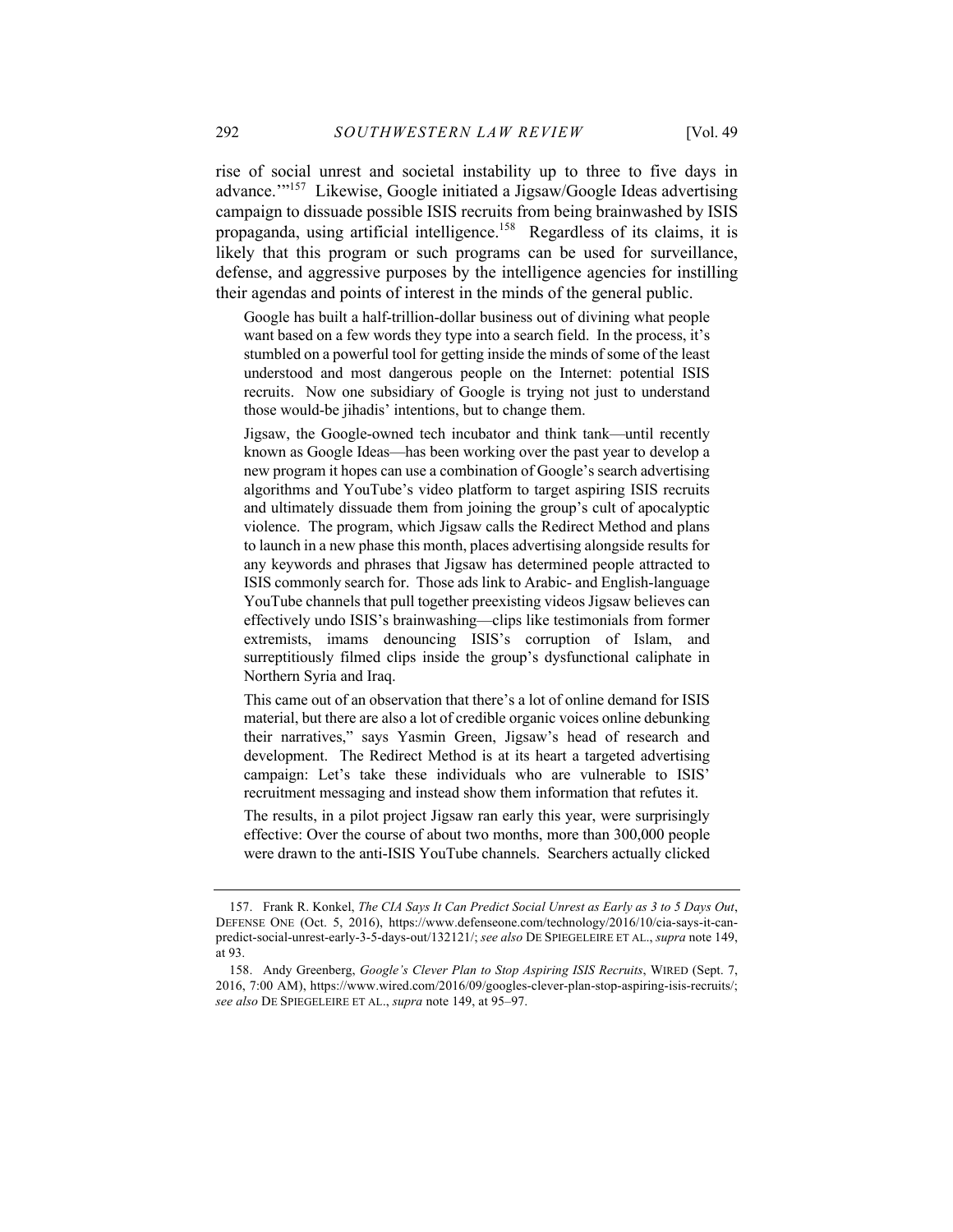on Jigsaw's three or four times more often than a typical ad campaign. Those who clicked spent more than twice as long viewing the most effective playlists than the best estimates of how long people view YouTube as a whole. And this month, along with the London based startup Moonshot Countering Violent Extremism and the US-based Gen Next Foundation, Jigsaw plans to relaunch the program in a second phase that will focus its method on North American extremists, applying the method to both potential ISIS recruits and violent white supremacists . . . .<sup>159</sup>

But Green says that the Redirect Method, beyond guiding ISIS admirers to its videos, doesn't seek to track them further or identify them, and isn't designed to lead to arrests or surveillance, so much as education. These are people making decisions based on partial, bad information, says Green. We can affect the problem of foreign fighters joining the Islamic State by arming individuals with more and better information. She describes the campaign's work as a kind of extension of Google's core mission to make the world's information accessible and useful. Perhaps one of world's most dangerous problems of ignorance and indoctrination can be solved in part by doing what Google does best: Helping people find what they most need to see.

#### *C. The Future of AI*

If we analyze technological progression in the world, it is clear that humans will interact with machines and technology more in the near future. Eric Schmidt and Jared Cohen believe that future of the world is going in the direction of more connectivity.<sup>160</sup> Currently, there is a rise in machine-tomachine communication and the "Internet of Things." For instance, out of all web traffic on the internet, sixty-one percent of traffic is nonhuman by web robots, search engines, and data scrapers.<sup>161</sup> Therefore, it is plausible that with the rise of artificial intelligence many of the decisions of humankind will be left to machines to make.<sup>162</sup> Today, computers are getting smarter. They can already calculate the odds of survival and success in a war.<sup>163</sup> Likewise, they can model behavioral patterns and make forecasts by using complex algorithms.<sup>164</sup> So, it is plausible that they will be used to make

<sup>159.</sup> DE SPIEGELEIRE ET AL., *supra* note 149, at 96–97.

<sup>160.</sup> ERIC SCHMIDT & JARED COHEN, THE NEW DIGITAL AGE: RESHAPING THE FUTURE OF PEOPLE, NATIONS AND BUSINESSES 14-15 (2013).

<sup>161.</sup> Robert Plant, *Life Is About to Get a Lot Smarter*, WORLD TODAY, Oct.-Nov. 2014, at 23- 24.

<sup>162.</sup> COKER, *supra* note 2, at 7.

<sup>163</sup>*. Id.* at 22.

<sup>164</sup>*. Id.*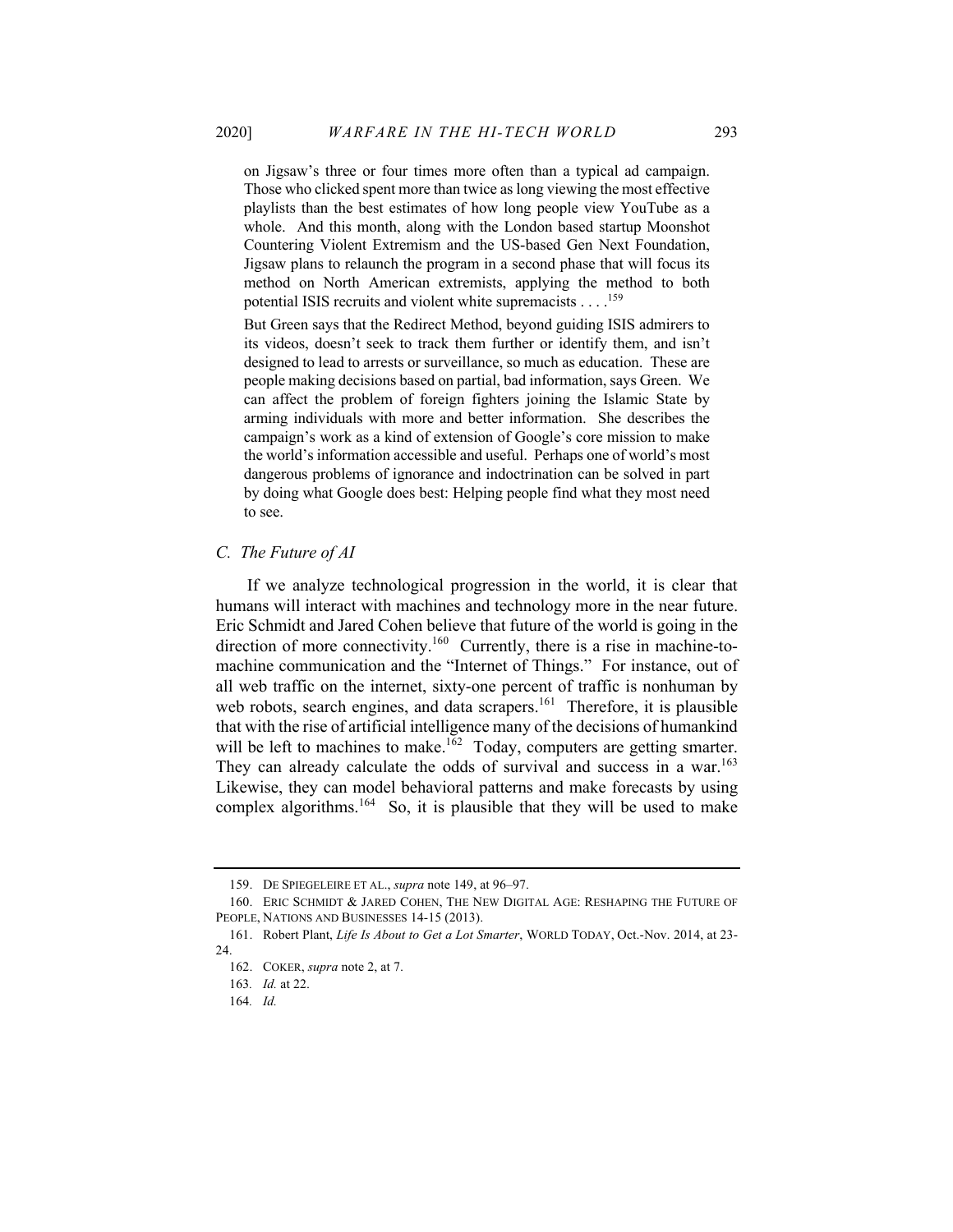decisions in future wars using quantum computing.<sup>165</sup> It would not be wrong to suggest that this machine age is heading toward the emergence of artificial intelligence connecting humanity via digital networks.<sup>166</sup> Autonomous weapons using artificial intelligence can choose to determine for themselves whether to engage a target and destroy it without human approval or human engagement.<sup>167</sup> In 2015, the UN debated the hackability, accuracy, and safety measures of autonomous weapons.<sup>168</sup> In the future, there will be autonomous unmanned ground and air vehicles that will be omnipresent with Big Data processing capabilities in less time.<sup>169</sup> SGR-A1 is a current working prototype killer robot developed by Samsung and Korea for military defense purposes, capable of killing humans autonomously without humanmade decisions.<sup>170</sup> After getting bad press for developing a killer autonomous robot, a human trigger control was added to SGR-A1:

Other, more advanced robots are being tested right now. The U.S. Navy has successfully launched Northrop Grumman's X-47B, a stealth drone the size of a fighter jet, from its aircraft carriers. In the U.K., Taranis, a topsecret unmanned aircraft named after the Celtic god of thunder, can travel at supersonic speeds and could be used by the British military to carry out pre-programmed attacks. (BAE Systems said the aircraft is meant to be used under the "control of a human operator"). The Harpy, described by Israel Aerospace Industries as a "fire and forget" weapon, is essentially a powerful missile with a brain, programmed to cruise until it detects emissions from a hostile radar system.171

Huw Price and Jaan Talinn said that it seems a reasonable prediction that some time in this or the next century "intelligence [will escape from] the constraints of biology," and as the robot computers become smarter than humans, we could find ourselves at the mercy of machines that are not malicious, but machines whose interests do not include ours.<sup>172</sup> But the question is: Who would be controlling AI machines? Or would these machines even be controllable? James Barrat speculated in his book *Our Final Invention: Artificial Intelligence and the End of the Human Era*, that

<sup>165</sup>*. See id.* at 22-23.

<sup>166.</sup> ERIK BRYNJOLFSSON & ANDREW MCAFEE, THE SECOND MACHINE AGE: WORK, PROGRESS AND PROPERTY IN THE AGE OF BRILLIANT TECHNOLOGIES 296 (2016) (ebook).

<sup>167.</sup> Kent, *supra* note 17, at 1353.

<sup>168</sup>*. Id.* at 1354 (citing *Who Pulls the Trigger*? NEW SCIENTIST, Jan. 16-22, 2016, at 5).

<sup>169.</sup> István, *supra* note 14, at 224.

<sup>170</sup>*. Future Tech, supra* note 142.

<sup>171</sup>*. Id.*

<sup>172</sup>*. Humanity's Last Invention and Our Uncertain Future*, UNIV. OF CAMBRIDGE RES. (Nov. 25, 2012), https://www.cam.ac.uk/research/news/humanitys-last-invention-and-our-uncertainfuture.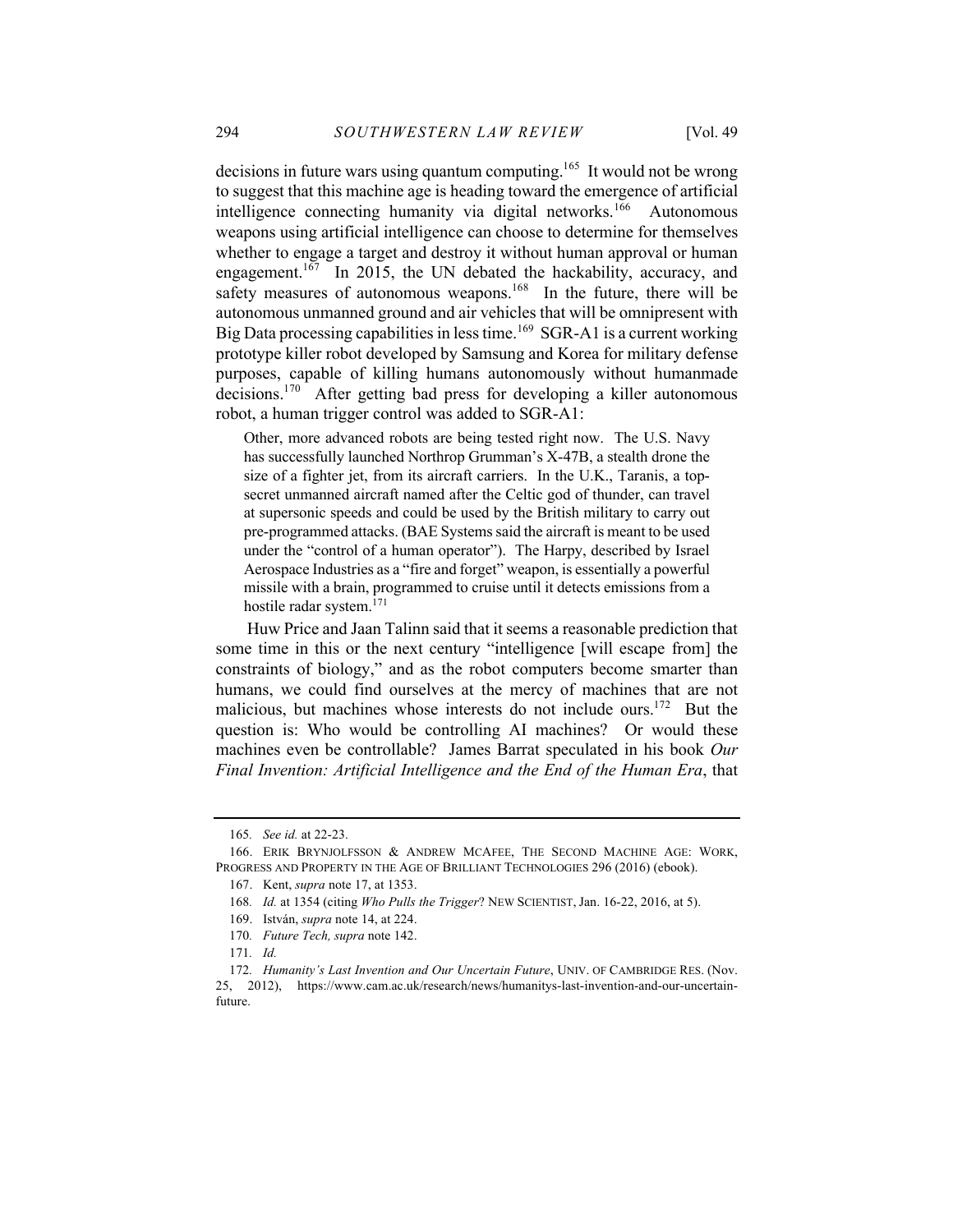in the future, the technological progression in artificial intelligence will render human beings useless, and humanity will be replaced by selfreproducing machines.<sup>173</sup> Other writers, such as William Gibson, predict that we will not be present in the future, because the present is so volatile and all we can do is carry out risk management.<sup>174</sup> Likewise, similar writers predict that humanity will wipe itself out by nuclear wars<sup>175</sup> and by making this planet uninhabitable from pollution.<sup>176</sup>

#### *D. Precautionary Measures*

Pinker foresees a future of what preventative and precautionary measures should be done to save this world.<sup>177</sup> That is why thinkers are worried about the side effects of technological progress.<sup>178</sup> Take for example, the devastation created by the production of plastic and advanced weapons waging wars. Humanity can still regulate novel technology, or prevent it at initial stages, before it becomes too late or too expensive.<sup>179</sup> It is easier to mold the evolution of technology when everyone desires technological advancement in weaponry.<sup>180</sup> But it becomes highly difficult to change the system once the progress is inculcated in the system of society.<sup>181</sup> For this reason, numerous thinkers have proposed banning killer robots before their existence poses any tangible threat to the existence of humanity.<sup>182</sup> The greatest minds and futurists of our time regarding technology, science, and artificial intelligence such as Elon Musk and Stephen Hawking have also signed a petition to ban the future killer robots,<sup>183</sup> and have warned humanity about the possible dangers of using autonomous

<sup>173</sup>*. See* JAMES BARRAT, OUR FINAL INVENTION: ARTIFICIAL INTELLIGENCE AND THE END OF THE HUMAN ERA 85-86 (2013).

<sup>174.</sup> WILLIAM GIBSON, PATTERN RECOGNITION 57 (2003).

<sup>175.</sup> Dylan Mathews, *These Are the 12 Things Most Likely to Destroy the World*, VOX (Feb. 19, 2015, 2:00 PM), https://www.vox.com/2015/2/19/8069533/end-of-the-world.

<sup>176.</sup> Mark Townsend & Jason Burke, *Earth 'Will Expire by 2050*,*'* GUARDIAN (July 7, 2002, 5:17 AM), https://www.theguardian.com/uk/2002/jul/07/research.waste.

<sup>177.</sup> *See* Steven PINKER, THE STUFF OF THOUGHT: LANGUAGE AS A WINDOW INTO HUMAN NATURE 196 (2007).

<sup>178</sup>*. E.g.*, DAVID COLLINGRIDGE, THE SOCIAL CONTROL OF TECHNOLOGY 16 (1980).

<sup>179</sup>*. Id.* at 18-21; Evgeny Morozov, *The Collingridge Dilemma*, *in* EDGE FOUND., INC., THIS EXPLAINS EVERYTHING: DEEP, BEAUTIFUL AND ELEGANT THEORIES OF HOW THE WORLD WORKS 255 (John Brockman ed., 2013).

<sup>180</sup>*. See, e.g*., Thomas P. Hughes, *Technological Momentum*, *in* MASS. INST. OF TECH., DOES TECHNOLOGY DRIVE HISTORY? THE DILEMMA OF TECHNOLOGICAL DETERMINISM 110–11 (Merritt Roe Smith & Leo Marx ed., 1994); *see also* MOROZOV, *supra* note 179, at 255.

<sup>181</sup>*. See* Hughes, *supra* note 180, at 112; *see also* MOROZOV, *supra* note 179, at 255.

<sup>182</sup>*. See* Macaulay & Magee, *supra* note 84.

<sup>183</sup>*. Id.*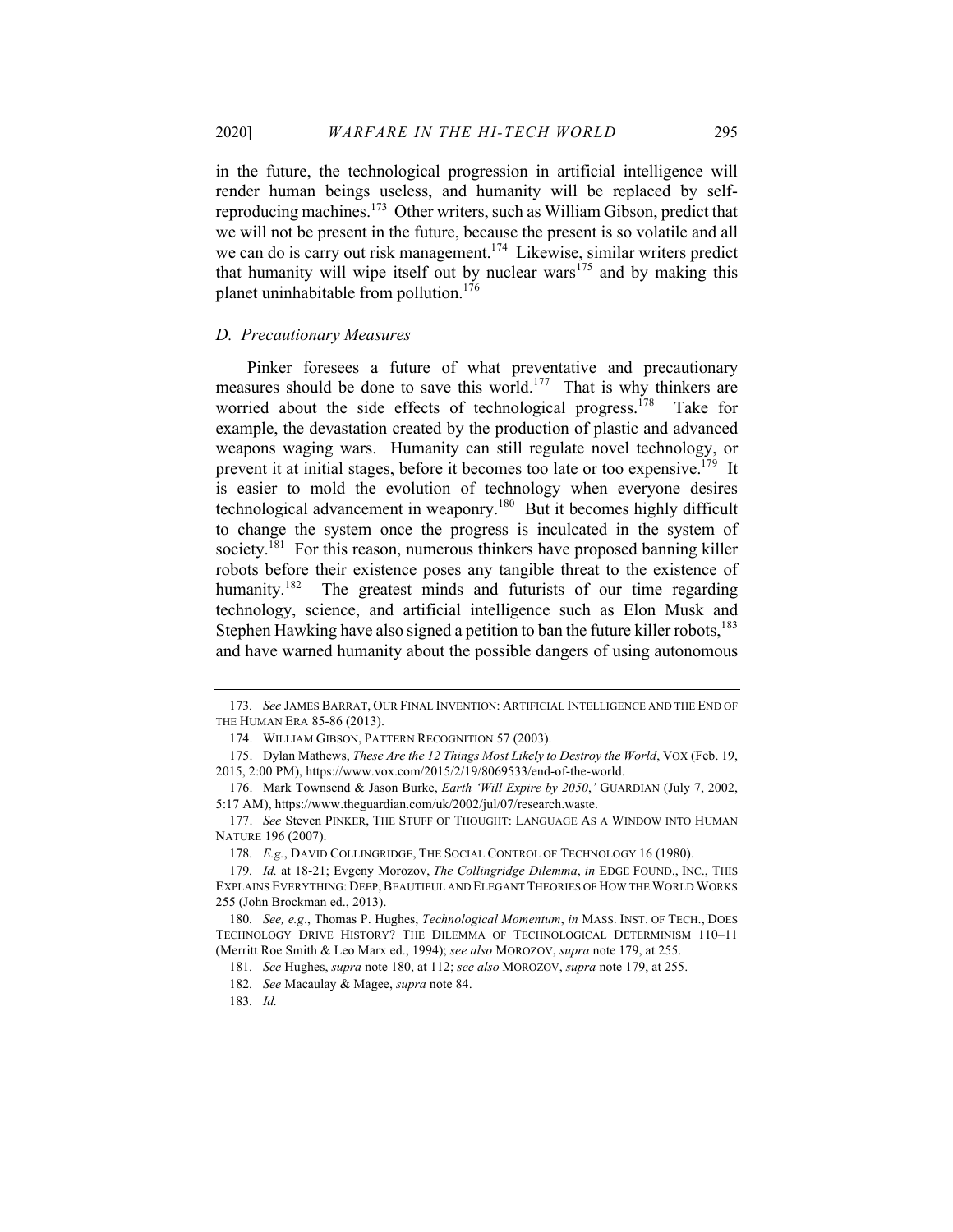killer robots, including the possibility of wiping humanity from the face of Earth.<sup>184</sup> But the future of war has to include technological change in the way of fighting a war.<sup>185</sup> Similarly, drone technology is an imperfect weapon designed to kill humans, which has resulted in the deaths of countless numbers of noncombatant, innocent civilians.<sup>186</sup> As of today, non-state actors already have access to such advanced weaponry. For instance, Hezbollah alone used three types of drones in its strikes against Israel, controlled easily through jihadist websites.<sup>187</sup> Therefore, it is advised to preemptively take safety measures against AI-based autonomous killer robots at its initial stages.

#### V. LAWS OF WAR IN THE USE OF AI

International humanitarian law (IHL) is supposed to protect humans from the evils of war. The present framework of the Geneva Conventions<sup>188</sup> comprise of the principles of military necessity, $189$  distinction,  $190$  and proportionality<sup>191</sup> in regulating military actions that resort to the use of force,

<sup>184.</sup> Ryan Browne, *Elon Musk Warns A.I. Could Create an Immortal Dictator from Which We Can Never Escape*, CNBC (Apr. 6, 2018, 1:11 PM), https://www.cnbc.com/2018/04/06/elon-muskwarns-ai-could-create-immortal-dictator-in-documentary.html; Kelsey Piper, *Why Elon Musk Fears Artificial Intelligence*, VOX (Nov. 2, 2018, 12:10 PM), https://www.vox.com/futureperfect/2018/11/2/18053418/elon-musk-artificial-intelligence-google-deepmind-openai; Aatif Sulleyman, *AI Is Highly Likely to Destroy Humans, Elon Musk Warns*, INDEPENDENT (Nov. 24, 2017, 8:01 PM), https://www.independent.co.uk/life-style/gadgets-and-tech/news/elon-muskartificial-intelligence-openai-neuralink-ai-warning-a8074821.html.

<sup>185</sup>*. See* COKER, *supra* note 2, at 8-9.

<sup>186.</sup> Martin Robbins, *Has a Rampaging AI Algorithm Really Killed Thousands in Pakistan?*, GUARDIAN (Feb. 18, 2016, 10:10 AM), https://www.theguardian.com/science/the-layscientist/2016/feb/18/has-a-rampaging-ai-algorithm-really-killed-thousands-in-pakistan.

<sup>187.</sup> P.W. Singer, *Military Robots and the Future of Warfare* in Kent, *supra* note 17, at 1354.

<sup>188</sup>*. See* Geneva Convention for the Amelioration of the Condition of the Wounded and Sick in Armed Forces in the Field of 12 August 1949, Oct. 21, 1950, 75 U.N.T.S. 3; *see also* Protocol I, *supra* note 58; Protocol Additional to the Geneva Conventions of 12 August 1949, and Relating to the Protection of Victims of Non-International Armed Conflicts, June 8, 1977, 1125 U.N.T.S. 609 [hereinafter Protocol II].

<sup>189</sup>*. See* Protocol I, *supra* note 58, at 28-29; Protocol II, *supra* note 188, at 611; Protocol Additional to the Geneva Conventions of 12 August 1949, and Relating to the Adoption of an Additional Distinctive Emblem, Dec. 8, 2005, 2404 U.N.T.S. 18 [hereinafter Protocol III]; *see also Rule 8*. *Definition of Military Objectives*, ICRC, https://ihl-databases.icrc.org/customaryihl/eng/docs/v1\_rul\_rule8 (last visited Jan. 27, 2020) [hereinafter *Rule 8*].

<sup>190</sup>*. See* Protocol I, *supra* note 58, at 25-29; *see also, e.g.*, Rome Statute of the International Criminal Court art. 8(2)(b)(i), July 17, 1998, 2187 U.N.T.S. 90 [hereinafter Rome Statute].

<sup>191</sup>*. See* Protocol I, *supra* note 58, at 26-29; Protocol II, *supra* note 188, at 611; *see also* Rome Statute, *supra* note 190, at 4-7; *Rule 14. Proportionality in Attack,* ICRC, https://ihldatabases.icrc.org/customary-ihl/eng/docs/v1\_rul\_rule14 (last visited Jan. 27, 2020) [hereinafter *Rule 14*].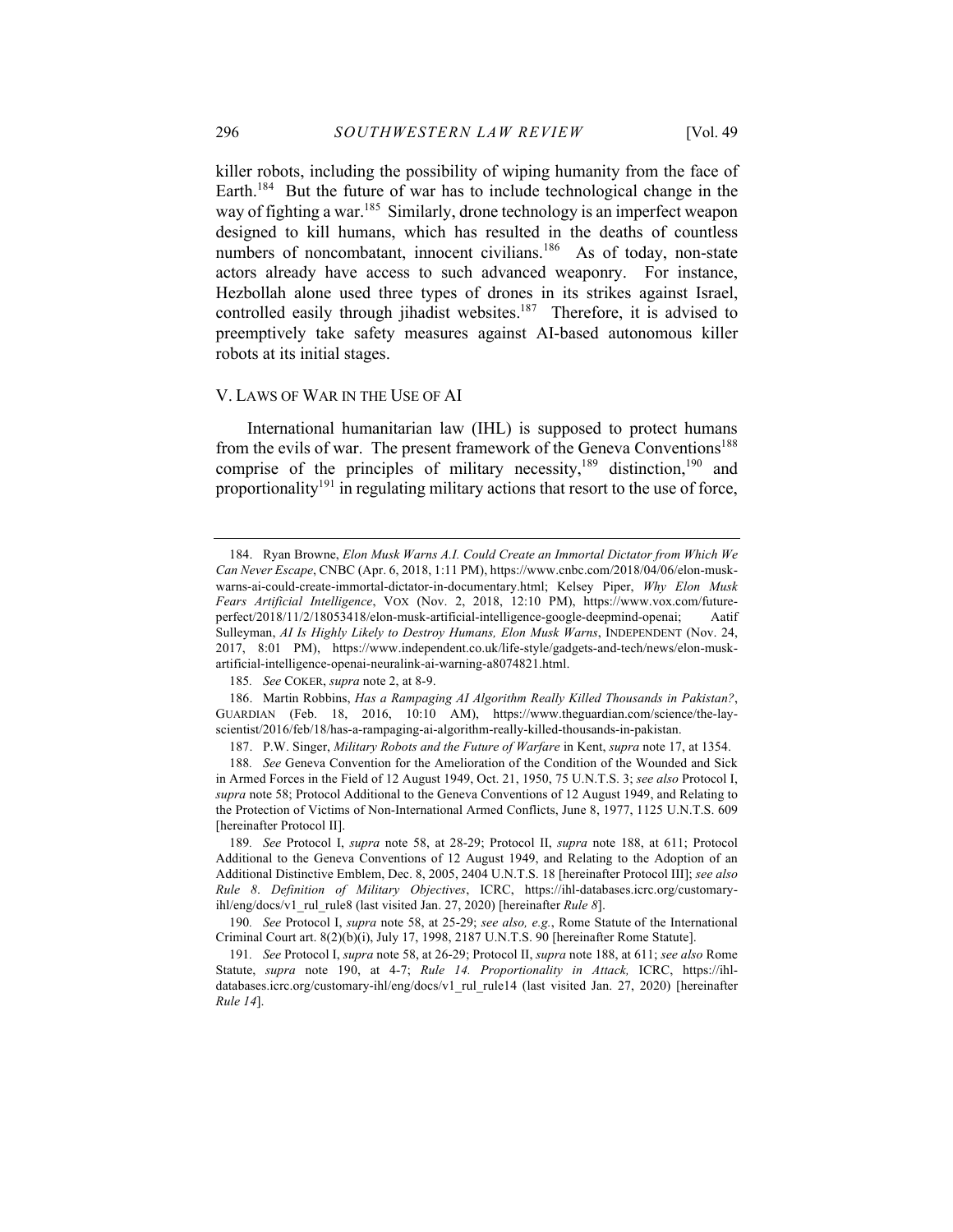and are aided by the principles of necessity as a defense,<sup>192</sup> precaution,<sup>193</sup> and *hors de combat*<sup>194</sup> in customary international law. But does IHL have anything to say about the autonomous weapons of the future to be used in conflicts and wars? Not really, but the legal use of autonomous weapons in future wars and conflict will definitely require autonomous weapons to use force by meeting the criteria laid out by IHL. Steve Goose, Director of Human Rights Watch's Arms Division and a leading activist calling for the ban of autonomous weapons, believes that autonomous weapons are "'highly likely to be used in ways that violate international humanitarian laws."<sup>195</sup> He adds that these weapons:

"[A]ren't able to distinguish combatants from civilians, that aren't able to tell who's hors de combat, that aren't able to tell who's surrendering, that are unable to do the proportionality assessment required under international humanitarian law for each and every individual attack, and that are unable to judge military necessity in the way that today's commanders can."<sup>196</sup>

Therefore, Goose predicts that in the future a lot of innocent civilians will die at the hands of autonomous weapons.<sup>197</sup> So, this paper will expound upon the difficulty, possibility, and requirement of making autonomous weapons compliant with present international humanitarian law.

#### *A. Principle of Distinction*

The principle of distinction requires autonomous weapons to be able to distinguish between civilian targets and military targets.<sup>198</sup> Autonomous weapons are also required to differentiate between lawful targets and other things or persons nearby. This is highly challenging, because the search signals of military radar can be easily confused by the urban clutter of Wi-Fi

<sup>192</sup>*. See* MARCO SASSÒLI ET AL., INT'L COMMITTEE RED CROSS, HOW DOES LAW PROTECT IN WAR? CASES, DOCUMENTS AND TEACHING MATERIALS ON CONTEMPORARY PRACTICE IN INTERNATIONAL HUMANITARIAN LAW 648 (3d ed. 2011).

<sup>193.</sup> Protocol I, *supra* note 58, at 29; *see* Protocol II, *supra* note 188, at 615; *see also Practice Relating to Rule 15. The Principle of Precautions in Attack*, ICRC, https://ihl-databases.icrc.org/ customary-ihl/eng/docs/v2\_rul\_rule15 (last visited Jan. 27, 2020) [hereinafter *Rule 15*].

<sup>194.</sup> Protocol I, *supra* note 58, at 22; *see also* Rome Statute *supra* note 190, at 6; Hague Convention (IV) Respecting the Laws and Customs of War on Land and Its Annex: Regulations Concerning the Laws and Customs of War on Land, art 23, Oct. 18, 1907, https://www.refworld. org/docid/4374cae64.html [hereinafter Hague Convention]; *see also* Protocol II, *supra* note 188, art. 4; *Rule 47*. *Attacks Against Persons Hors de Combat*, ICRC (2005), https://ihldatabases.icrc.org/customary-ihl/eng/docs/v1\_rul\_rule47 (last visited Jan. 28, 2020).

<sup>195.</sup> PAUL SCHARRE, ARMY OF NONE: AUTONOMOUS WEAPONS AND THE FUTURE OF WAR 252 (2018).

<sup>196</sup>*. Id.*

<sup>197</sup>*. Id.*

<sup>198</sup>*. See* Protocol I, *supra* note 58, at 25-29; Rome Statute, *supra* note 190, at 4-7.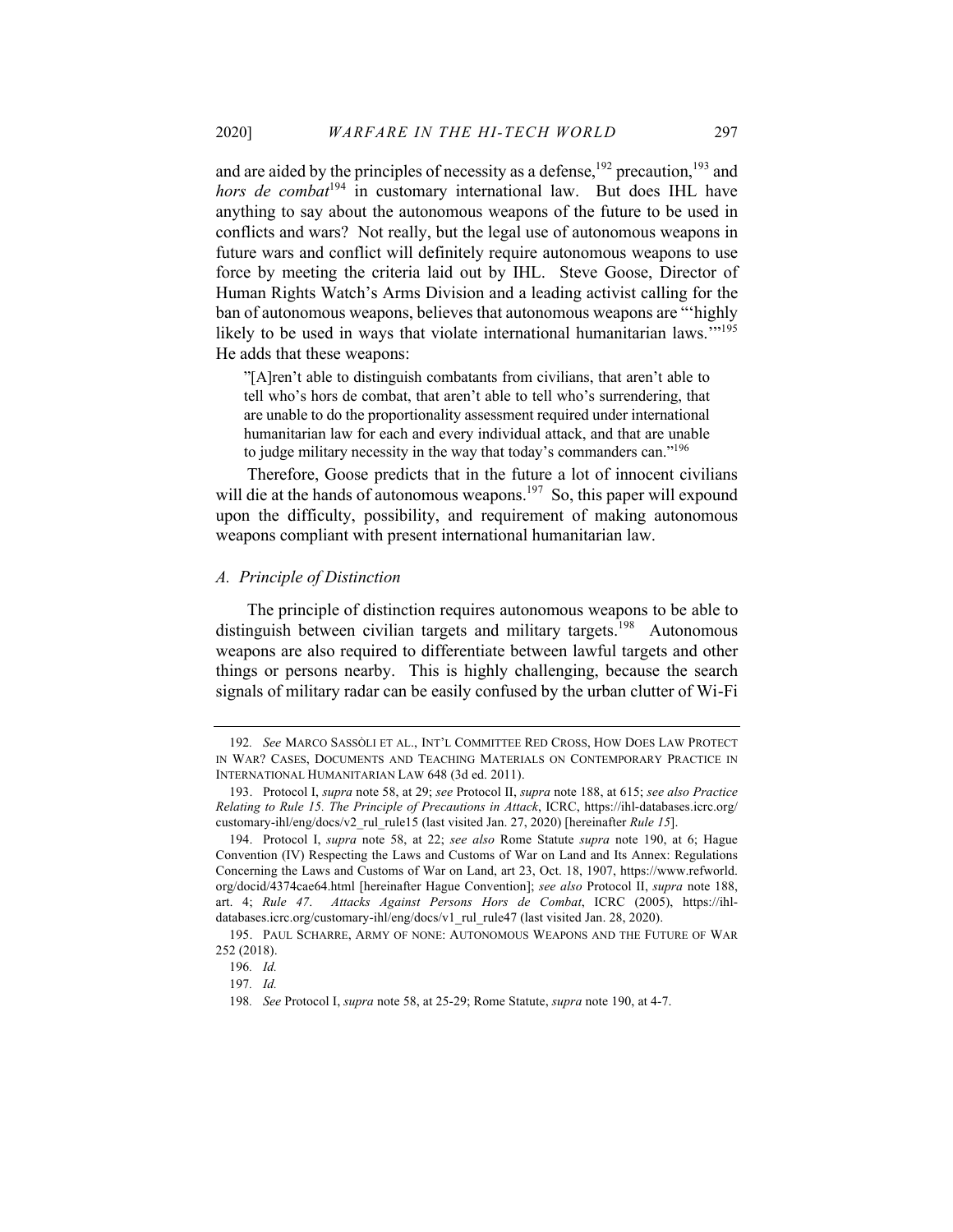signals, electromagnetic waves, mobile phone network towers, and radio signals, and it is even more challenging to identify camouflaged tanks and submerged submarines.<sup>199</sup> For instance, neutral networks are good at identifying objects but are vulnerable to manipulated images.<sup>200</sup> That is why it is highly dangerous to use neutral network–based autonomous weapons to identify military targets without keeping a human decision maker in the loop. However, DARPA's CODE fused with multiple sensors processing data from different angles can effectively distinguish military targets from civilian targets.<sup>201</sup> Yet, it would be difficult even for DARPA's autonomous weapon systems to be able to distinguish between friendly and lawful targets in the context, $202$  whereas it would be even harder for the AI-based systems to distinguish among human targets, where tribal farmers routinely carry weapons for self-defense, and are similar in appearance to insurgents and terrorists.<sup>203</sup> A code to engage when fired upon can be programmed in the system to distinguish hostile targets from friendly targets, but it would still create friendly fire and confusion. Nevertheless, autonomous weapons only targeting military objects/vehicles such as tanks and fighter jets can be aligned with the principle of distinction.<sup>204</sup>

# *B. Principle of Proportionality*

The principle of proportionality under the Geneva Convention requires collateral damage to civilians and civilian objects due to strikes of autonomous weapons not to exceed military necessity.<sup>205</sup>

The "principle of military necessity" permits measures which are actually necessary to accomplish a legitimate military purpose and are not otherwise prohibited by international humanitarian law. In the case of an armed conflict the only legitimate military purpose is to weaken the military capacity of the other parties to the conflict.<sup>206</sup>

Currently, there is no formula to determine proportionality in an attack because it is the subjective judgment call of a reasonable commander under

<sup>199</sup>*. See* SCHARRE, *supra* note 195, at 252–53.

<sup>200</sup>*. Id.* at 253.

<sup>201</sup>*. Id.*

<sup>202</sup>*. Id.*

<sup>203</sup>*. Id.*

<sup>204</sup>*. Id.* at 255.

<sup>205</sup>*. See* sources cited *supra* note 189.

<sup>206</sup>*. Military Necessity*, CASEBOOK.ICRC.ORG, https://casebook.icrc.org/glossary/militarynecessity (last visited Feb. 25, 2020); *see* Protocol I, *supra* note 58, at 27; Protocol II, *supra* note 188, at 611; Protocol III, *supra* note 189, at 19; *see also Rule 8*, *supra* note 189.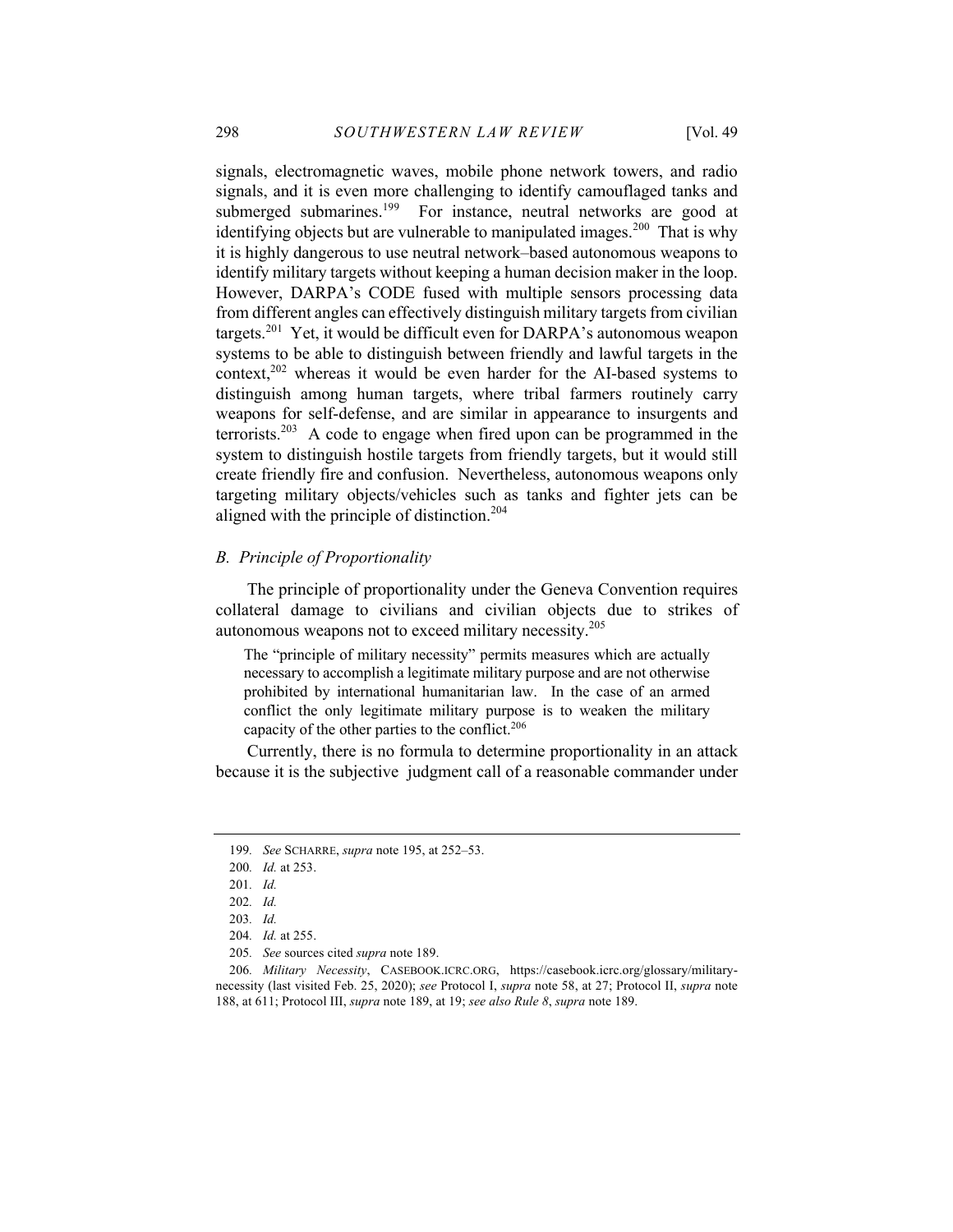the circumstances.<sup>207</sup> In isolated targets/situations such as targeting submarines and satellites, autonomous weapons with concerns of friendly fire may not be required to make these judgment calls. But in populated areas it becomes more challenging to make these calls and weigh the collateral damage and number of people against military necessity. For instance, targeting a tank with a heavy missile in urban settings—where there are thousands of civilians—will easily violate IHL. $^{208}$ 

However, it is possible to generate a program that tells the autonomous weapons a formula to count heads before engaging targets, where, for example, six uniformed men near a tank is a lawful target.<sup>209</sup> But the application of these codes and formulae would need to be defined and debated by humans before execution. Yet, it would be highly challenging for autonomous weapons to be able to engage with targets residing in urban settings using human shields, and to differentiate combatants from noncombatants, which would require humanlike moral reasoning in autonomous weapons, which currently does not exist.<sup>210</sup> Previously, autonomous weapons have been able to work aligned with the principle of proportionality in settings where military necessity is very high and the risk to collateral damage is minimal regarding the situation. For instance, operations targeting nuclear warheads that are to be used by an enemy against millions of civilians, which kill a small number of civilians in the collateral damage, is lawfully possible through the use of autonomous weapons.<sup>211</sup> Here, the military necessity outweighs the expected civilian damage.<sup>212</sup>

# *C. Principle of Necessity (as a Defense)*

The principle of necessity under the Geneva Conventions prohibits unnecessary human suffering and requires that the recourse to use force should be the last resort after exhausting other means, such as using diplomatic and political measures to pacify the situation.<sup>213</sup> Under this principle, any use of force by autonomous weapons would be required to be extremely necessary. But this judgment will require a human decision maker in the loop because current AI standards are not capable of deciding for themselves when to use force. $2^{14}$  However, autonomous weapons can be

<sup>207</sup>*. See* SCHARRE, *supra* note 195, at 255.

<sup>208</sup>*. Id.* at 256.

<sup>209</sup>*. Id.*

<sup>210</sup>*. Id.* at 256-57.

<sup>211</sup>*. Id.* at 257.

<sup>212</sup>*. Id.*

<sup>213</sup>*. See* SASSÒLI ET AL., *supra* note 192.

<sup>214.</sup> SCHARRE, *supra* note 195, at 256-57.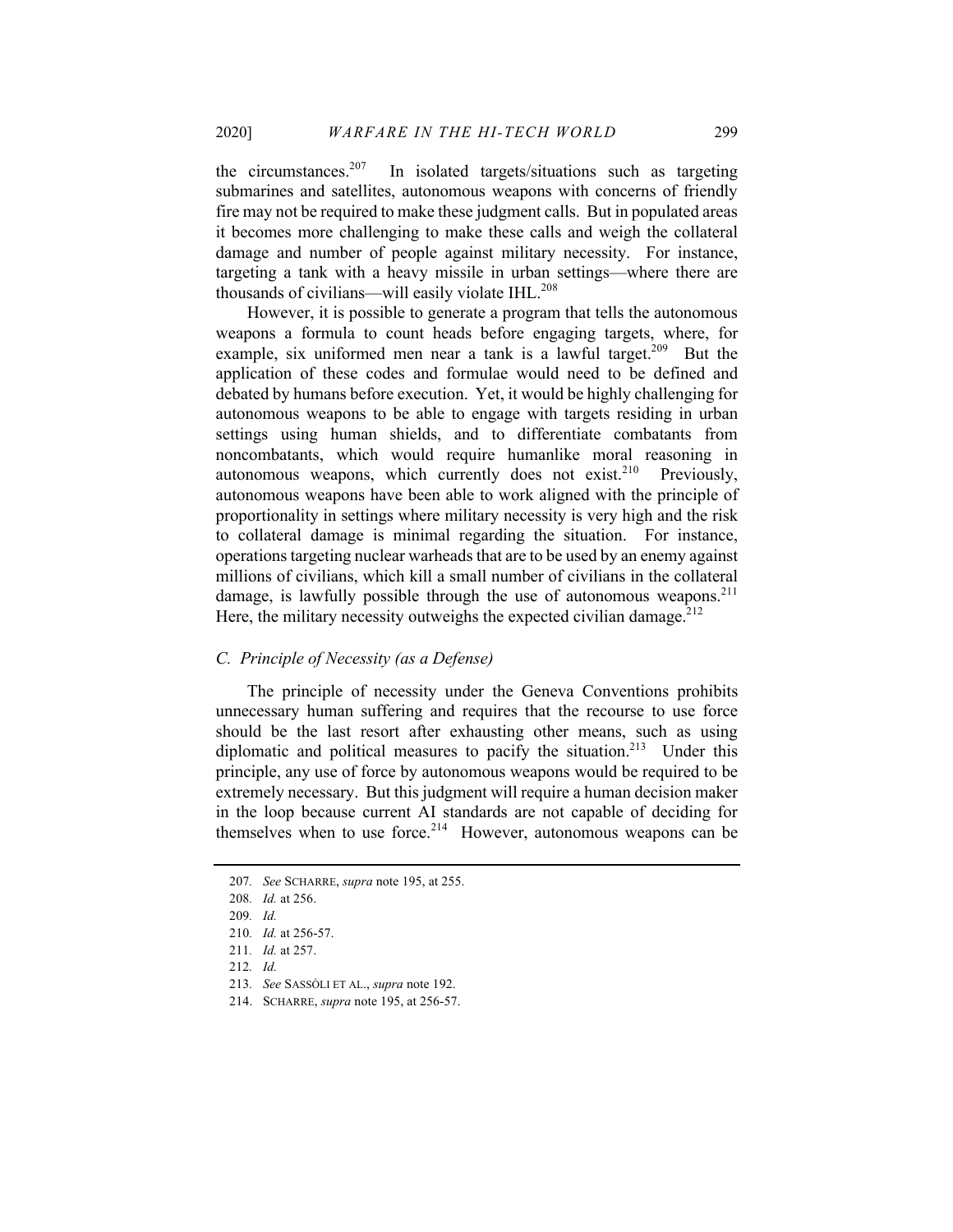used for defensive purposes at borders, or they can be deployed for contextual operations where it is a military necessity to use force, but again, it requires human judgment to make these decisions on whether to initiate an attack.

# *D. Principle of Precaution*

The principle of precaution under the customary international law of using force requires taking all feasible precautions to minimize human suffering.<sup>215</sup> Similar to the principles of proportionality, distinction, and necessity, autonomous weapons will require a human decision maker in the loop to contextualize and minimize human suffering in urban populated settings.<sup>216</sup> However, the surge in technological progression will determine which decision maker is more efficient in minimizing human suffering. For example, it is possible that a highly sophisticated artificial intelligence–based autonomous weapon is more efficient than human-controlled UAV/drone attacks.<sup>217</sup> So, the development of technology will determine who is more efficient and who would be allowed to push the trigger: men or machines.

# *E. Hors de Combat*

Autonomous weapons are also required to respect the laws of *hors de combat*, where the Geneva Conventions require that soldiers who are incapacitated and cannot defend themselves, who are sick, unconscious, or wounded, or have surrendered, should not be targeted in wars or conflicts.<sup>218</sup> Therefore, autonomous weapons should be able to differentiate between incapacitated soldiers, such as prisoners of war, just as they should be prevented from targeting their own military personnel.<sup>219</sup> Professor Rob Sparrow is skeptical about autonomous weapons being able to identify the act or intention of surrendering.<sup>220</sup> If the weapon is too generous in accepting surrender it will be easily tricked by "perfidy," rendering it useless, and, if it is too skeptical, it will act illegally.<sup>221</sup> The same is the case with wounded, unconscious, and incapacitated soldiers; autonomous weapons will not be able to distinguish between motionless soldiers and those "playing possum"

<sup>215</sup>*. See* Protocol I, *supra* note 58, at 29; Protocol II, *supra* note 188, at 615; *see also Rule 15*, *supra* note 193.

<sup>216</sup>*. See* SCHARRE, *supra* note 195, at 258.

<sup>217</sup>*. Id.*

<sup>218</sup>*. See* Protocol I, *supra* note 58, at 25-29; Rome Statute, *supra* note 190, at 6.

<sup>219</sup>*. See* SCHARRE, *supra* note 195, at 260.

<sup>220</sup>*. Id.* at 259.

<sup>221</sup>*. Id.*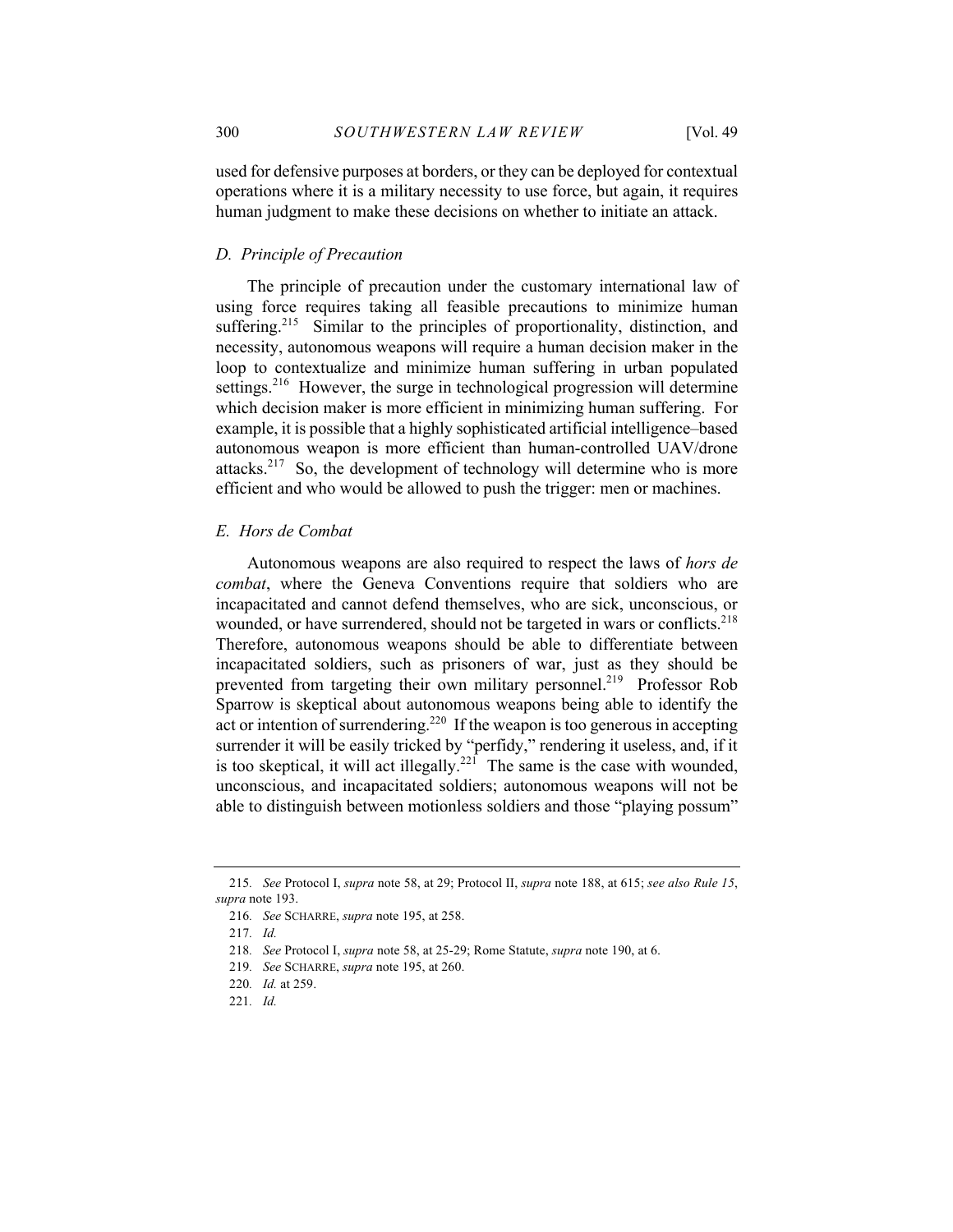to trick the system.<sup>222</sup> John Canning therefore proposes that, instead of targeting human soldiers, autonomous weapons with ultra-precision should be only designed to target weapons in human hands.<sup>223</sup> For instance, machines should only be targeting machines such as guns in the hands of soldiers to incapacitate them, without any human casualties. In this way, the autonomous weapons will be both legally compliant and highly effective.<sup>224</sup>

# *F. Accountability Gaps*

Lecturer Bonnie Docherty from Harvard Law School argues that there is an accountability gap in using autonomous weapons of war. She asks, if the autonomous weapons commit war crimes, who is responsible?<sup>225</sup> Launchers of such a weapon are responsible only if the weapon carries out the operation expected according to their intentions, but there is an accountability gap in the unexpected execution of operations, because there is no intention and the military and defense contractors manufacturing these weapons are shielded against civil liability.<sup>226</sup> Therefore, it is necessary to keep a human in the loop deciding whether to use such a weapon. Anyone using autonomous weapons is legally required to constrain that action in alignment with the laws of using force.  $227 \text{ In sum, a human can delegate their}$ decisions for targeting purposes, but they cannot delegate the power of engaging a weapon to use force.

# **CONCLUSION**

When imagining the near future of wars in the next three to four decades, it is impossible to not emphasize technological progression and its use in future warfare. This inclusion does not suggest that psychological, social, financial, economic, political, cultural, and religious aspects would have little or less effect. Instead, it only means that all of these aspects will also be affected by the progressive use of technology in future wars. The grim picture of future warfare in this paper is not at all an inevitable outcome of our international society. This paper suggests that certain precautionary work coupled with uncertainty can easily change the course of our destiny. Despite this, all of the transgressive potentials outlined above are clear possibilities in our near future of warfare. Therefore, it is up to policymakers,

<sup>222</sup>*. Id.* at 260.

<sup>223</sup>*. Id.* at 261.

<sup>224</sup>*. Id.*

<sup>225</sup>*. Id.*

<sup>226</sup>*. Id.* at 261-62.

<sup>227</sup>*. Id.* at 269.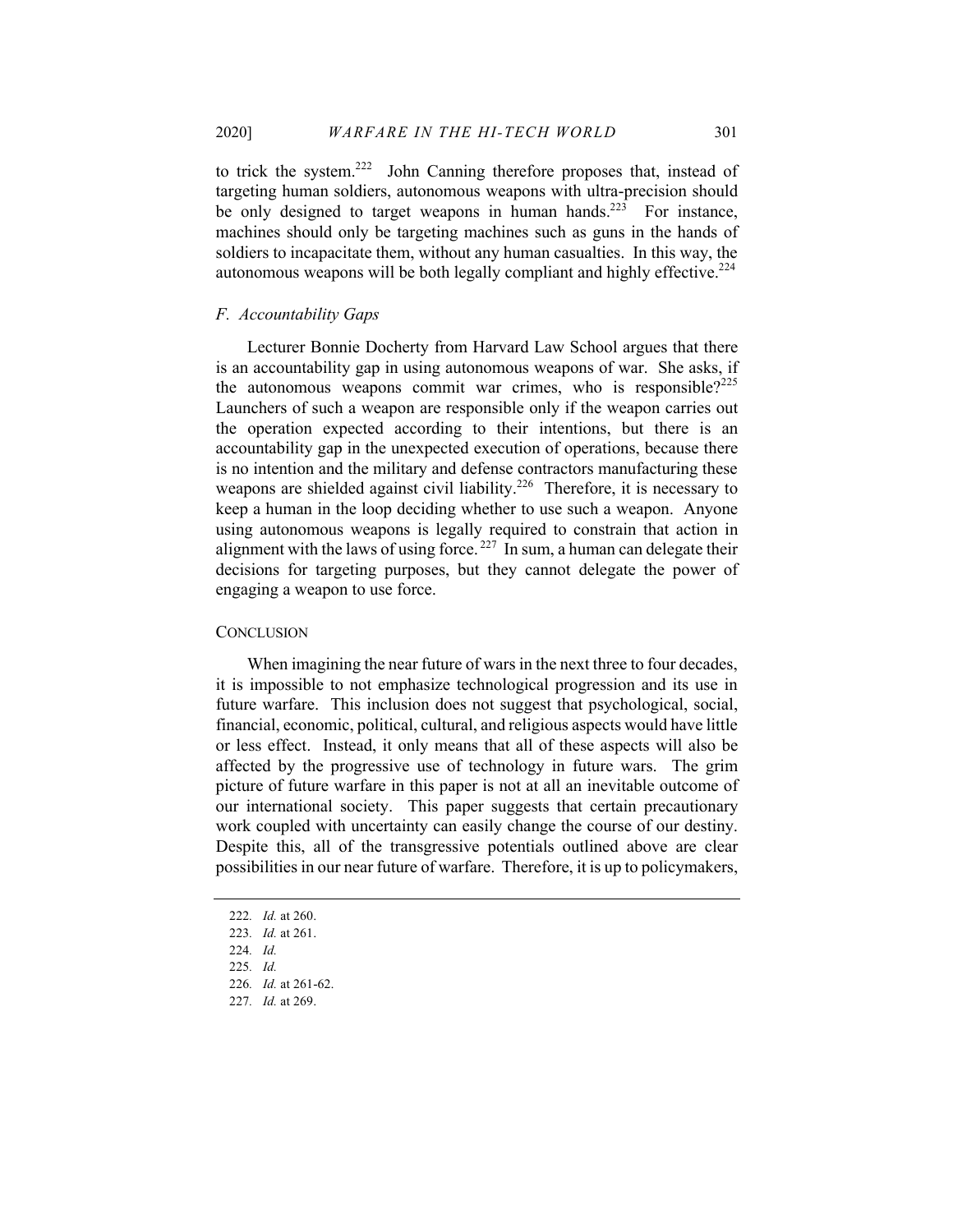think tanks, and decision makers to anticipate these intricate possibilities to curb the possible evils in the future of wars.

Fiction in the past has proven cases of expected future in technologies. For instance, the *Star Trek* franchise imagined smartphones, handheld memory sticks, video calls, and voice commands to computers in the 1960s, decades before these were developed.<sup>228</sup> This phenomenon, where sci-fi prediction of technology is created in real life, is referred to as the "Star Trek Effect." $229$  The future is not something where we will be, but it is something that we have imagined it to be, because our thoughts and ideas of the present from the lens of fiction and fantasy mold and shape the very physics, technology, and reality of the future.<sup>230</sup> Haldeman says that science fiction is a first draft of the future; therefore, it can be revised or it can be entirely rewritten.<sup>231</sup> So, it is possible that the present may persist a bit longer, and the future may be more familiar than we think it would be. $^{232}$ 

It is difficult but not impossible to give sound and certain predictions about how the future realities of wars are going to look. But looking at the present tendencies of our societies provides a more certain and closer peek into our future veracities, and enables us to draw possibilities in future warfare.<sup>233</sup> According to Clausewitz's definition,<sup>234</sup> the media can also be used as a war tool to change regimes, isolate states internationally, and disrupt enemies' credibility and reputation by creating propaganda and negative internal opinion.<sup>235</sup>

In reality, the displacement of populations, cyber-currency, cyberspace, and resource competition (such as water wars) pose a threat of future warfare.<sup>236</sup> Similarly, current tendencies of warfare toward decreasing arable lands (food wars), decreasing freshwater (water wars), cyber wars, hybrid warfare, financial and economic warfare, wars over resources, counterinsurgencies, and revolutions or insurgencies are all possibilities for future warfare, alongside wars on culture, ethnicity, and religion.<sup>237</sup> Moreover, Attali predicts that future wars will be dominated by nests of revolution and big private corporations and organizations, including mafias,

<sup>228</sup>*. See* COKER, *supra* note 2, at 29.

<sup>229</sup>*. Id.*

<sup>230.</sup> *See* Grosz, *supra* note 45, at 157.

<sup>231.</sup> *See* Coker, *supra* note 2, at 21-22.

<sup>232</sup>*. E,g.*, *id.* at 10.

<sup>233</sup>*. See* Kiss, *supra* note 1, at 30.

<sup>234</sup>*. Id.* at 31 (defining war as "an act of force to compel our enemy to do our will").

<sup>235.</sup> *Id.*; *see also* Galeotti, *supra* note 16.

<sup>236</sup>*. See* Kent, *supra* note 17, at 1362-63.

<sup>237.</sup> István, *supra* note 14, at 221.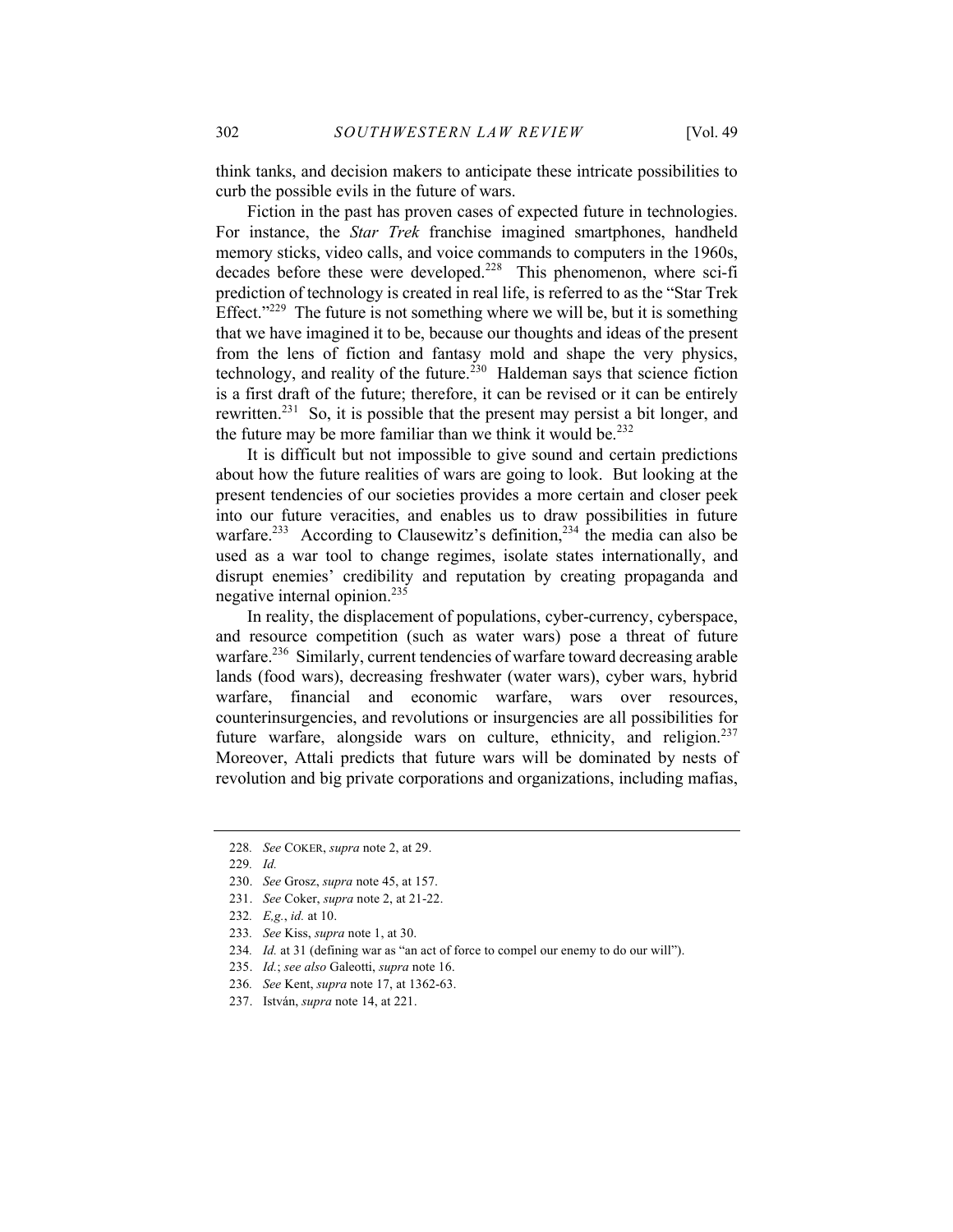mercenaries, terrorists, and non-state actors, rather than by state monopolies.<sup>238</sup>

In technological themes of future warfare, the current progressions of use in the fields of Big Data, artificial intelligence, surveillance, robotics, drone technology, outer space, and cyber-currency lay the groundwork of how wars of the future will be fought.<sup>239</sup> Future wars will use highly sophisticated weapon systems using information technology, robots, and laser weapons. $240$  In the near future, where scarce resources will be a prominent feature of wars,<sup>241</sup> private-sector companies will target the resources of an enemy state to disable the functionality of that state,  $242$  and future wars may target water as a scarce resource. $243$ 

Belligerents in future warfare will include non-state actors (mercenaries, rebels, guerrillas, insurgents, and terrorists), NGOs, the media, companies,  $244$ individuals,  $245$  criminal organizations (mafias and drug traffickers),  $246$  and "financial speculants and businessmen."<sup>247</sup> Sometimes, it is difficult to differentiate between terrorist groups, rebel groups, mercenaries, and guerrillas.<sup>248</sup> Often, these contractors even collude with terrorists, as Malhama Tactical did in Syria.<sup>249</sup> Mercenaries/private military companies  $(PMCs)$ ,<sup>250</sup> comprised of non-state actors, provide private military services and combat operations to anyone who is willing to pay, including governments, multinational companies, warlords and dictators.251 The mercenary industry is estimated to be worth more than \$100 billion.<sup>252</sup> Currently, more than fifty percent of U.S. forces in Afghanistan and Iraq are mercenaries.<sup>253</sup> The U.S. alone spent approximately \$250 billion on

- 250. Protocol I, *supra* note 58, at 35.
- 251. Singer, *supra* note 59, at 121-23.
- 252. Lane, *supra* note 62.
- 253. MCFATE, *supra* note 56, at 128.

<sup>238</sup>*. See* ATTALI, *supra* note 20, at 250-51.

<sup>239.</sup> Kent, *supra* note 17, at 1353.

<sup>240</sup>*. See* István, *supra* note 14, at 224-30.

<sup>241.</sup> Kent, *supra* note 17, at 1364.

<sup>242</sup>*. Id.* at 1357.

<sup>243</sup>*. Id.* at 1363.

<sup>244</sup>*. See* REID, *supra* note 48, at 3; *see also* Westenfelder, *supra* note 48.

<sup>245</sup>*. See* Grevatt, *supra* note 49, at 24; *see also* Gamero-Garrido, *supra* note 49, at 20. For examples of hackers*,* see Kiss, *supra* note 1, at 37.

<sup>246.</sup> For example, 60,000 people died in Mexican drug wars during a six-year span 2006–2012. Bender, *supra* note 50.

<sup>247.</sup> Kiss, *supra* note 1, at 37.

<sup>248</sup>*. Id.* at 32.

<sup>249</sup>*. See* MCFATE, *supra* note 56, at 135.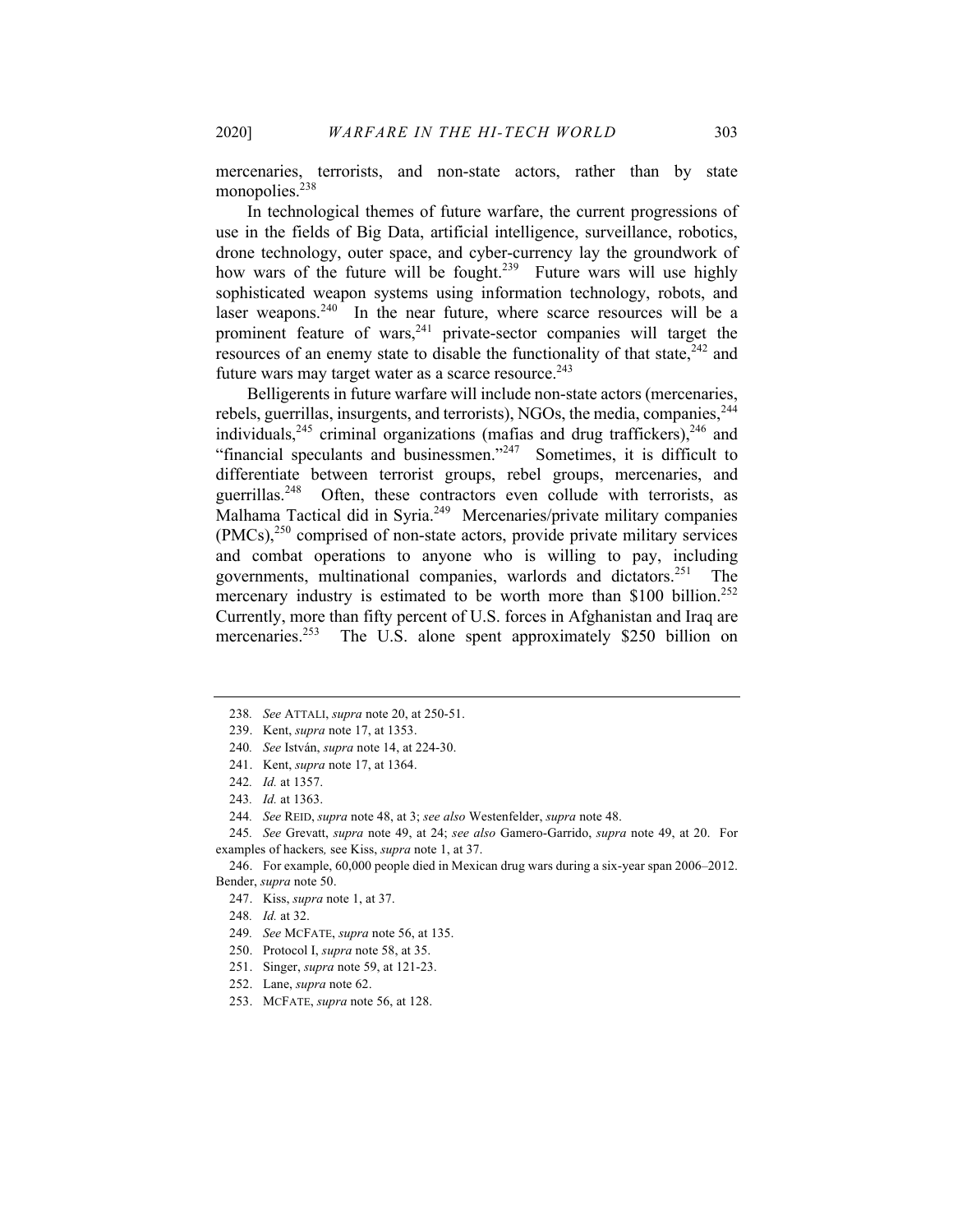mercenaries in the ten-year period from 2007 to  $2017$ <sup>254</sup> More countries will employ them because hiring PMCs in times of need is cheaper than keeping armies at all times.<sup>255</sup> Similarly, NGOs as belligerents work hand in hand with the support of political parties, international media, and organizations, to cover up problems in the guise of human rights and political correctness.<sup>256</sup> For instance, Western countries used NGOs to oust the pro-Russian government in Ukraine. $257$  Likewise, the media routinely uses fake news, biased reports, misinterpretation, and half-truths to compromise credibility and manipulate opinions about certain targets.<sup>258</sup> "Therefore, underestimating the role of the media in war is one of the greatest mistakes the commanders and politicians can make."<sup>259</sup>

Furthermore, the technology of future wars in the world will include robot soldiers, massive surveillance systems processing Big Data, modeled/simulated battlefields, and intelligent body armor for human soldiers modifying and monitoring moods and thoughts.<sup>260</sup> Future soldiers will have enhanced courage and hatred capabilities,  $^{26\bar{1}}$  and servo-soldiers will be used for combat purposes during wars.<sup>262</sup> Future wars will possess advanced biological, chemical, bacteriological, electronic, and nanotechnological weapons.<sup>263</sup> Already, we wear smart devices that can pinpoint our locations, states of mind, likes and dislikes, political orientations, religious beliefs, lifestyles, bank details, family structures, and browser histories.<sup>264</sup> These devices are smart enough to record our voices at any point in time, and even make our videos without our knowledge.<sup>265</sup> Currently, the U.S. is considering developing bird- and insect-like surveillance devices to carry back data from battlefields.<sup>266</sup> By 2040, *sousveillance* and *surveillance* will enable "'all to know everything about everyone globally,"<sup>267</sup> through the help of Big Data crunching and artificial

<sup>254.</sup> Wang, *supra* note 65.

<sup>255</sup>*. See* Kiss, *supra* note 1, at 33.

<sup>256</sup>*. Id.* at 34-35.

<sup>257</sup>*. Id.* at 34.

<sup>258</sup>*. Id.* at 35.

<sup>259</sup>*. Id.*

<sup>260.</sup> ATTALI, *supra* note 20, at 235; *see also* COKER, *supra* note 2, at 24.

<sup>261</sup>*. See* COKER, *supra* note 2, at 21 (explaining that future soldiers will have enhanced courage and hatred capabilities).

<sup>262</sup>*. See id.* at 25.

<sup>263.</sup> ATTALI, *supra* note 20, at 235.

<sup>264</sup>*. See supra* note 91.

<sup>265.</sup> Curran, *supra* note 92.

<sup>266</sup>*. See* EDWARDS, *supra* note 95, at 50.

<sup>267.</sup> See interview of Professor Murray Shanahan in Kent, *supra* note 17, at 1343.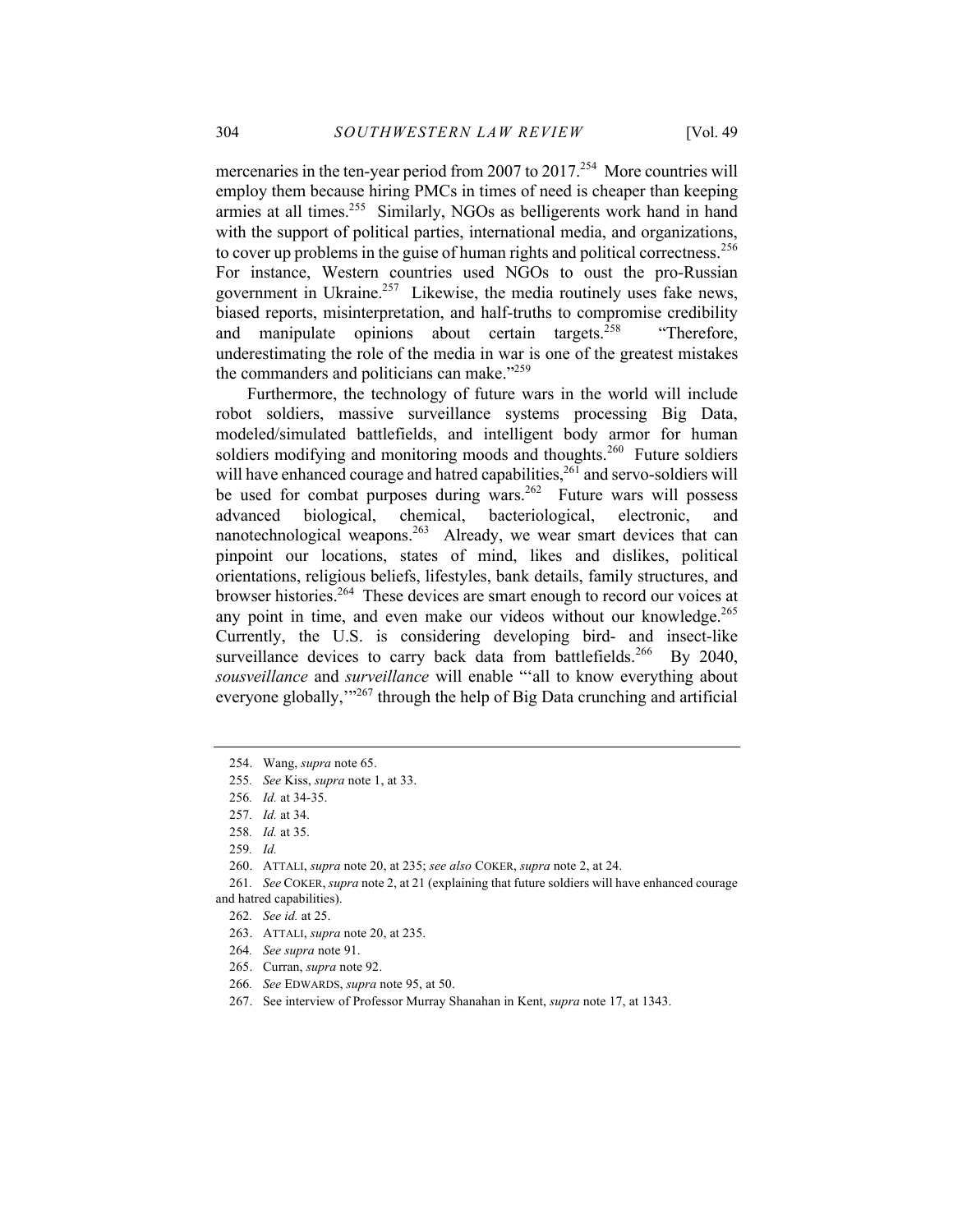intelligence.<sup>268</sup> A combination of outer space technology, artificial intelligence, Big Data crunching and drone technology will create allknowing surveillance systems for future wars, capable of noticing enemy movement and spying on any civilian as well. $269$ 

Moreover, cyber-currency leaves states with negligible control over its main instrument of economic engagement: its currency.<sup>270</sup> This in turn will reduce the state's control over the private sector and diminish its monopoly of power.<sup>271</sup> Also, future wars will pursue space technology, employing satellites and using space weapons, including military technologies capable of destroying satellites and disabling the cybernetworks of the targeted nation, and the "rods from God."<sup>272</sup> Further, space debris will definitely increase in the future.<sup>273</sup> Future wars will race toward space technology.<sup>274</sup> Astonishingly, within a period of two decades from now, Air Force fighter jets will be able to carry laser attack-defense systems, with endless rounds charged by jet engines.<sup>275</sup>

In addition, MAARS, RVM/CART,<sup>276</sup> and NRTC.<sup>277</sup> with mounted cameras, heavy machine guns, and grenade launchers, capable of fighting ground battles, $278$  and SGR-A1, capable of killing humans autonomously without human-made decisions,  $279$  are some examples of killer robots already developed for future wars. DARPA is developing another example of an autonomous weapon—a security software that uses artificial intelligence.<sup>280</sup> This is also used for air defense and targeting purposes, where pilots identify targets using current radar, surveillance, and tactical capabilities.<sup>281</sup> This is more efficient in finding and locking on to targets than humans.<sup>282</sup> AI is also used to prevent and anticipate enemy actions, using "reports, documents, newsfeed, and other forms of unstructured information."<sup>283</sup> Similarly, in

275*. See* István, *supra* note 14, at 230–31.

<sup>268.</sup> See interviews of Mischa Dohler and Stuart Armstrong in Kent, *supra* note 17, at 1343.

<sup>269</sup>*. See* Kent, *supra* note 17, at 1355.

<sup>270</sup>*. See id.* at 1350; *see also* BARTLETT, *supra* note 105.

<sup>271.</sup> Kent, *supra* note 17, at 1350; *see also* BARTLETT, *supra* note 105.

<sup>272</sup>*.* Kent, *supra* note 17, at 1361.

<sup>273</sup>*. See* Wright, *supra* note 116.

<sup>274</sup>*. See* Kent, *supra* note 17, at 1360-61.

<sup>276.</sup> Szoldra, *supra* note 139.

<sup>277.</sup> Trending Team, *supra* note 140.

<sup>278</sup>*. See* István, *supra* note 14, at 228.

<sup>279</sup>*. Future Tech, supra* note 142.

<sup>280.</sup> Cyber Grand Challenge, DARPA, *supra* note 148; Devin Coldewey, *supra* note 148; *see*  DE SPIEGELEIRE ET AL., *supra* note 149, at 88.

<sup>281</sup>*. See* DE SPIEGELEIRE ET AL., *supra* note 149, at 88.

<sup>282.</sup> Keller, *supra* note 150.

<sup>283.</sup> DE SPIEGELEIRE ET AL., *supra* note 149, at 92.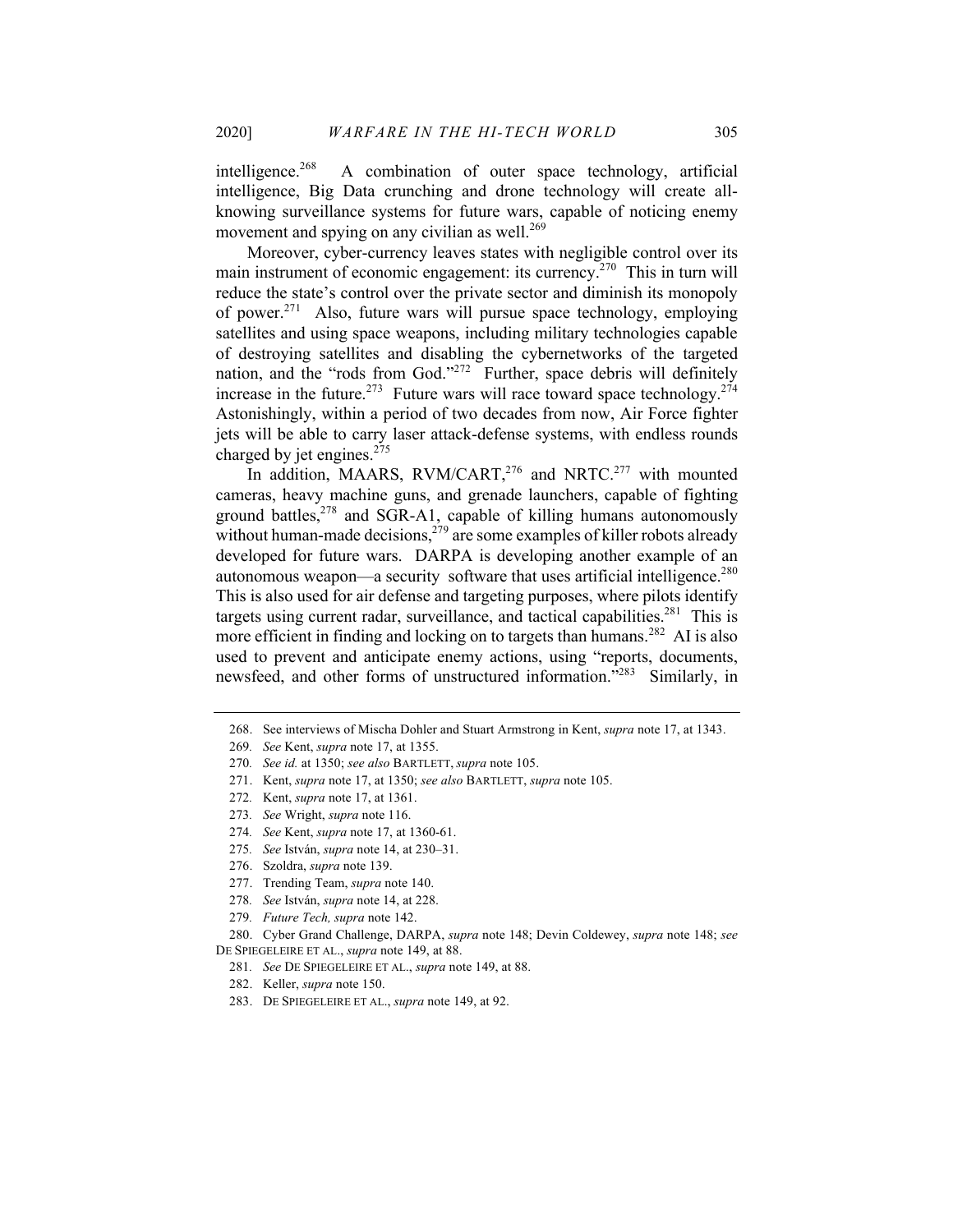2016, the CIA claimed "to anticipate the rise of social unrest and societal instability up to three to five days in advance."<sup>284</sup>

If we analyze technological progression in the world, it is clear that humans will interact with machines and technology more in the near future. So, it is plausible that they will be used to make decisions in future wars using quantum computing.<sup>285</sup> Autonomous weapons using artificial intelligence can choose to determine for themselves whether to engage a target and destroy it without human approval or human engagement.<sup>286</sup> Artificial intelligence will render human beings useless, and humanity will be replaced by self-reproducing machines.<sup>287</sup> Therefore, thinkers are worried about the side effects of technological progression.<sup>288</sup> Humanity can still regulate novel technology, or prevent it at initial stages, before it becomes too late or too expensive.289 Therefore, scholars are actively proposing banning killer robots before their existence poses any tangible threat to the existence of humanity, because autonomous weapons are "highly likely to be used in ways that violate international humanitarian law."<sup>290</sup> One activist adds that these weapons:

"[A]ren't able to distinguish combatants from civilians, that aren't able to tell who's hors de combat, that aren't able to tell who's surrendering, that are unable to do the proportionality assessment required under international humanitarian law for each and every individual attack, and that are unable to judge military necessity in the way that today's commanders can."<sup>291</sup>

Therefore, he predicts that in the future many innocent civilians will die at the hands of autonomous weapons.<sup>292</sup>

The legal use of autonomous weapons of future wars must respect war/international humanitarian law. Lecturer Bonnie Docherty from Harvard Law School argues that there is an accountability gap in using autonomous weapons in wars. If the autonomous weapons commit war crimes, she asks, who is responsible for war crimes?<sup>293</sup> A launcher of such weapon is responsible only if the weapon carries out an expected operation according to the intentions, but there is an accountability gap in the unexpected execution of operations, because there is no intention and the

<sup>284</sup>*. Id.* at 93.

<sup>285</sup>*. See* COKER, *supra* note 2, at 23–24.

<sup>286</sup>*. See* Kent, *supra* note 17, at 1353.

<sup>287.</sup> BARRAT, *supra* note 173, at 4-6.

<sup>288</sup>*. See, e.g.*, COLLINGRIDGE, *supra* note 178, at 19.

<sup>289</sup>*. Id.* at 19.

<sup>290.</sup> SCHARRE, *supra* note 195, at 252.

<sup>291</sup>*. Id.*

<sup>292</sup>*. Id.*

<sup>293</sup>*. Id.* at 261–62.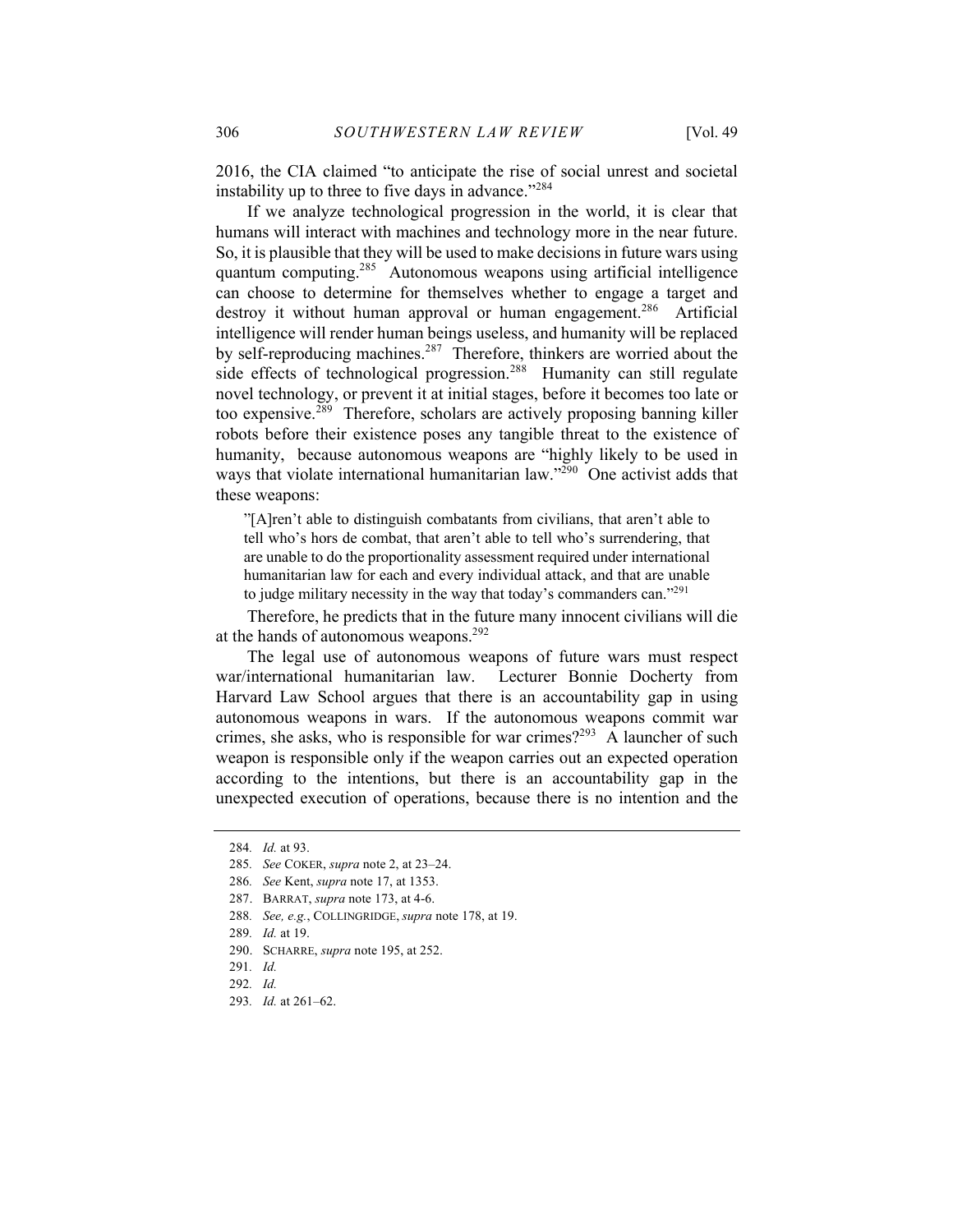military and defense contractors manufacturing these weapons are shielded against civil liability.<sup>294</sup> Therefore, it is necessary to keep a human in the loop of deciding to use such a weapon. Anyone using autonomous weapons is legally required to constrain that action in alignment with the laws of using force. In sum, a human can delegate "specific targeting decision to the weapon," but they cannot delegate the power of engaging a weapon to use force.<sup>295</sup>

Under IHL, the principle of distinction requires autonomous weapons to be able to distinguish between civilian targets and military targets.<sup>296</sup> Autonomous weapons with operations of only targeting military objects/vehicles such as tanks can be aligned with the principle of distinction.<sup>297</sup> The principle of proportionality under the Geneva Conventions requires that collateral damage to civilians and civilian objects due to strikes by autonomous weapons not exceed that of military necessity.<sup>298</sup> Autonomous weapons can work in alignment with the principle of proportionality in settings where the military necessity is very high and the risk to collateral damage is minimal.<sup>299</sup> The principle of necessity under the Geneva Conventions prohibits unnecessary human suffering and requires that the recourse to use of force should be the last resort after exhausting other means, such as using diplomatic and political measures to pacify the situation.<sup>300</sup> But AI standards are not capable of deciding for themselves when to initiate an operation of using force. The principle of precaution under customary international law of using force requires taking all precautions to minimize human suffering.<sup>301</sup> Autonomous weapons will require a human decision maker in the loop to contextualize and minimize human suffering in urban populated settings.<sup>302</sup> Autonomous weapons are also required to respect the laws of *hors de combat*, where the Geneva Conventions require that soldiers who are incapacitated, sick, unconscious, or wounded or who have surrendered should not be targeted in wars or conflicts.<sup>303</sup> Scholars suggest that autonomous weapons will be easily tricked

<sup>294</sup>*. See id.*

<sup>295</sup>*. Id.* at 269.

<sup>296.</sup> Protocol I, *supra* note 58, at 25-26; *see also* Rome Statute, *supra* note 190, at 5.

<sup>297</sup>*. See* SCHARRE, *supra* note 195, at 252–55.

<sup>298</sup>*. See* Protocol I, *supra* note 58; Protocol II, *supra* note 188; *see also* Rome Statute, *supra*  note 190; *Rule 14*, *supra* note 191.

<sup>299</sup>*. See* SCHARRE, *supra* note 195, at 255, 257.

<sup>300.</sup> SASSÒLI ET AL., *supra* note 192, at 652-53.

<sup>301</sup>*. See* Protocol I, *supra* note 58, at 29; Protocol II, *supra* note 188, at 615; *see also Practice Relating to Rule 15*, *supra* note 193.

<sup>302</sup>*. See* SCHARRE, *supra* note 195, at 260.

<sup>303</sup>*. See* sources *supra* note 194.